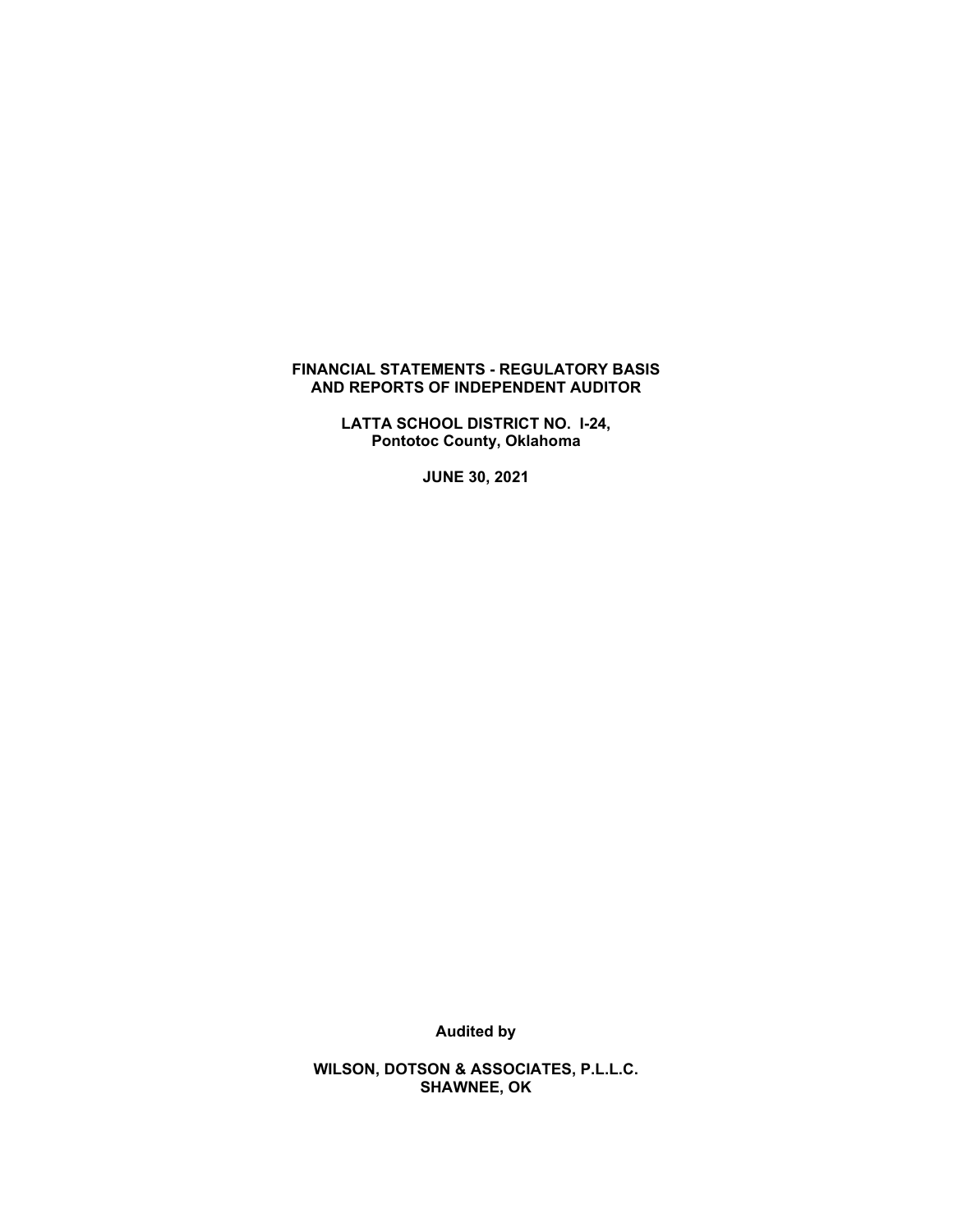# **SCHOOL DISTRICT OFFICIALS JUNE 30, 2021**

# BOARD OF EDUCATION

| President      | <b>Sammy Estes</b>  |
|----------------|---------------------|
| Vice-President | Royce Chandler      |
| Clerk          | Michael McElroy     |
| Deputy Clerk   | Connie Smith        |
| Member         | <b>Justin Berst</b> |

MINUTES CLERK

Andrea Nickell

**SCHOOL DISTRICT TREASURER** 

Carolyn James

# **SUPERINTENDENT**

Cliff Johnson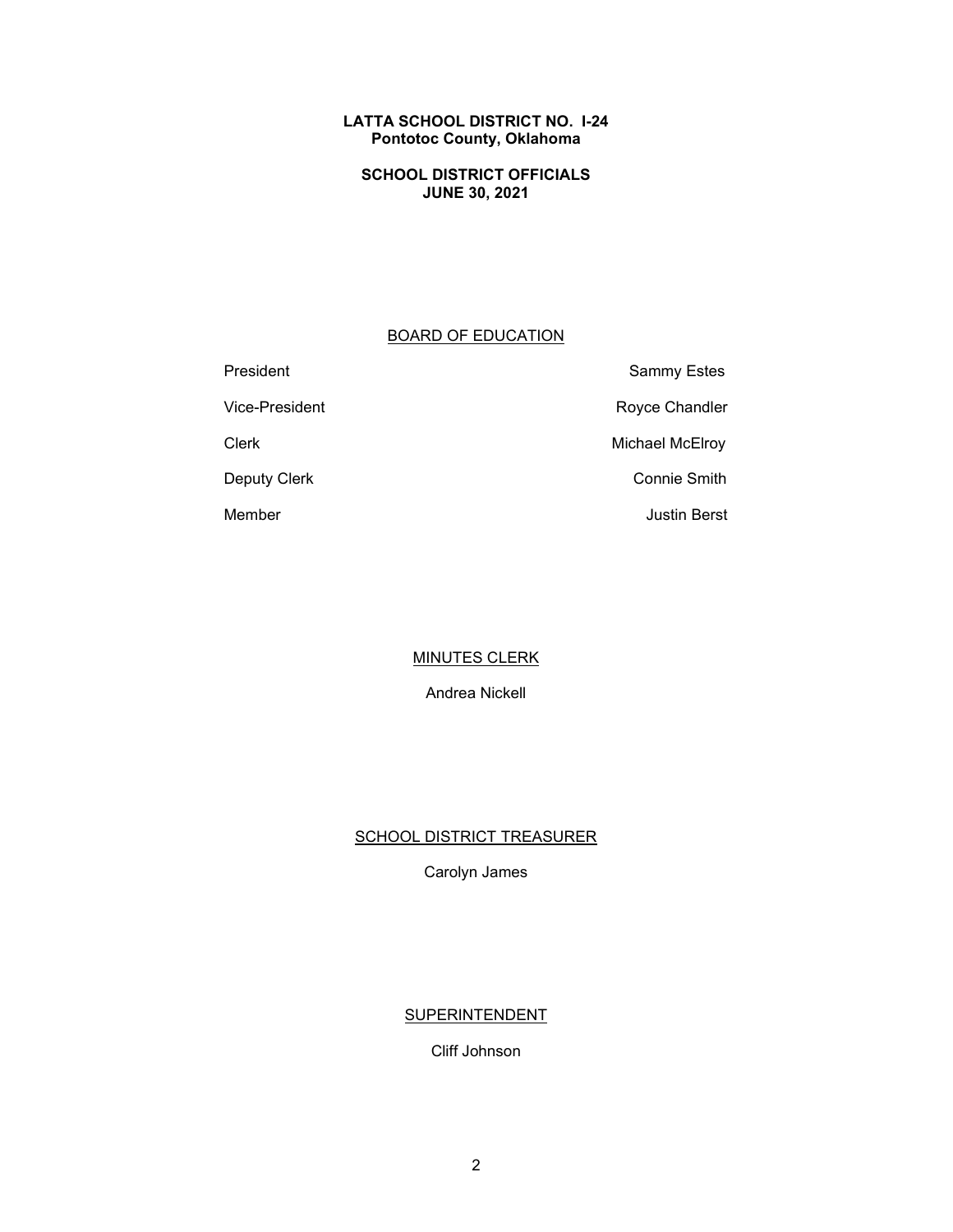# **TABLE OF CONTENTS JUNE 30, 2021**

|                                                                                                                                                                                                                                                                                                                                                                                                                                                                                             | Page No.                    |
|---------------------------------------------------------------------------------------------------------------------------------------------------------------------------------------------------------------------------------------------------------------------------------------------------------------------------------------------------------------------------------------------------------------------------------------------------------------------------------------------|-----------------------------|
| <b>SCHOOL DISTRICT OFFICIALS</b>                                                                                                                                                                                                                                                                                                                                                                                                                                                            | $\overline{2}$              |
| <b>TABLE OF CONTENTS</b>                                                                                                                                                                                                                                                                                                                                                                                                                                                                    | 3                           |
| <b>INDEPENDENT AUDITOR'S REPORT</b>                                                                                                                                                                                                                                                                                                                                                                                                                                                         | $4-6$                       |
| <b>COMBINED FINANCIAL STATEMENTS</b>                                                                                                                                                                                                                                                                                                                                                                                                                                                        |                             |
| Combined Statement of Assets, Liabilities, and Fund Balances - Regulatory<br>Basis - All Fund Types and Account Groups<br>Combined Statement of Revenues Collected, Expenditures, and Changes in<br>Fund Balances - Regulatory Basis - All Governmental Fund Types<br>Combined Statement of Revenues Collected, Expenditures, and Changes in Fund<br>Balances - Budget and Actual - Regulatory Basis - Budgeted Governmental<br><b>Fund Types</b><br>Notes to Combined Financial Statements | 7<br>8<br>$9 - 11$<br>12-28 |
| <b>OTHER SUPPLEMENTARY INFORMATION:</b>                                                                                                                                                                                                                                                                                                                                                                                                                                                     |                             |
| <b>Combining Financial Statements</b>                                                                                                                                                                                                                                                                                                                                                                                                                                                       |                             |
| Combining Statement of Assets, Liabilities and Fund Balances -<br>Regulatory Basis - All Fiduciary Fund Types<br>Combining Statement of Changes in Assets and Liabilities - Regulatory<br><b>Basis - Agency Funds</b>                                                                                                                                                                                                                                                                       | 29<br>$30 - 31$             |
| <b>Supporting Schedules</b><br>Schedule of Expenditure of Federal Awards - Regulatory Basis                                                                                                                                                                                                                                                                                                                                                                                                 | 32-33                       |
| INTERNAL CONTROL AND COMPLIANCE REPORTS                                                                                                                                                                                                                                                                                                                                                                                                                                                     |                             |
| Independent Auditor's Report on Internal Control Over Financial Reporting and on<br>Compliance and Other Matters Based on an Audit of Financial Statements<br>Performed in Accordance with Government Auditing Standards<br>Independent Auditor's Report on Compliance For Each Major Program and on<br>Internal Control Over Compliance Required by the Uniform Guidance                                                                                                                   | 34-35<br>36-37              |
| SCHEDULE OF FINDINGS AND QUESTIONED COSTS                                                                                                                                                                                                                                                                                                                                                                                                                                                   |                             |
| Summary of Auditor's Results<br><b>Findings Related to Financial Reporting</b><br>Findings Related to Federal Awards Compliance<br>Summary Schedule of Prior Audit Findings                                                                                                                                                                                                                                                                                                                 | 38<br>39<br>39<br>40        |
| SCHEDULE OF ACCOUNTANT'S PROFFESSIONAL LIABILITY INSURANCE AFFIDAVIT                                                                                                                                                                                                                                                                                                                                                                                                                        | 41                          |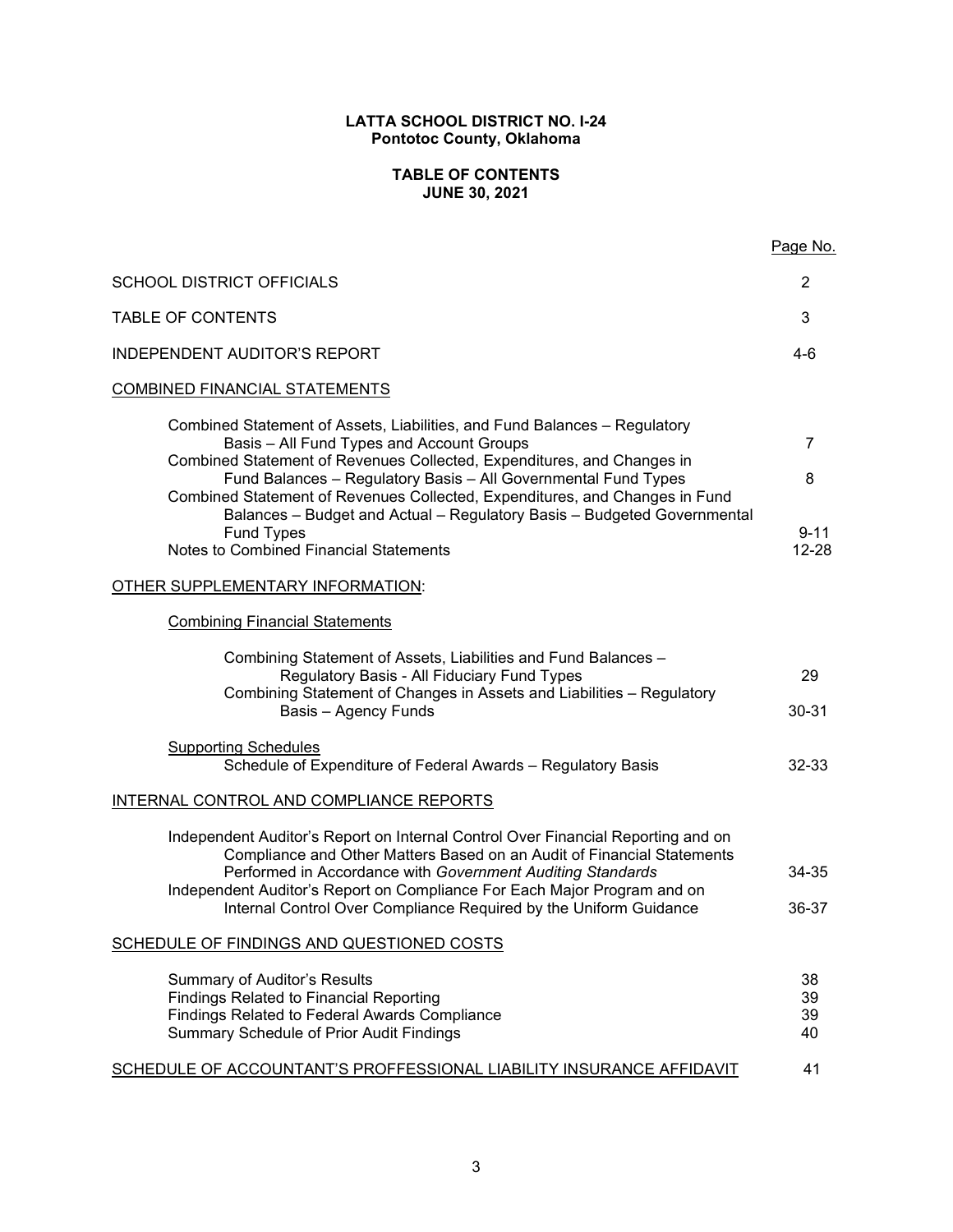# *WILSON, DOTSON & ASSOCIATES, P.L.L.C.*

*Certified Public Accountants* Members

American Institute of Certified Public Accountants Oklahoma Society of Certified Public Accountants

#### **INDEPENDENT AUDITOR'S REPORT**

The Honorable Board of Education Latta School District Number I-24 Pontotoc County, Oklahoma

#### **Report on the Financial Statements**

We have audited the accompanying combined fund type and account group financial statements – regulatory basis of the Latta School District No. I-24, Pontotoc County, Oklahoma (the "District"), as of and for the year ended June 30, 2021, and the related notes to the financial statements, which collectively comprise the District's basic financial statements as listed in the table of contents.

#### **Management's Responsibility for the Financial Statements**

Management is responsible for the preparation and fair presentation of these financial statements in accordance with the financial reporting provisions of the Oklahoma State Department of Education to meet financial reporting requirements of the State of Oklahoma; this includes determining that the regulatory basis of accounting is an acceptable basis for the preparation of the financial statements in the circumstances. Management is also responsible for the design, implementation, and maintenance of internal control relevant to the preparation and fair presentation of financial statements that are free from material misstatement, whether due to fraud or error.

#### **Auditor's Responsibility**

Our responsibility is to express opinions on these financial statements based on our audit. We conducted our audit in accordance with auditing standards generally accepted in the United States of America and the standards applicable to financial audits contained in *Government Auditing Standards,* issued by the Comptroller General of the United States. Those standards require that we plan and perform the audit to obtain reasonable assurance about whether the financial statements are free from material misstatement.

An audit involves performing procedures to obtain audit evidence about the amounts and disclosures in the financial statements. The procedures selected depend on the auditor's judgment, including the assessment of the risks of material misstatement of the financial statements, whether due to fraud or error. In making those risk assessments, the auditor considers internal control relevant to the entity's preparation and fair presentation of the financial statements in order to design audit procedures that are appropriate in the circumstances, but not for the purpose of expressing an opinion on the effectiveness of the entity's internal control. Accordingly, we express no such opinion. An audit also includes evaluating the appropriateness of accounting policies used and the reasonableness of significant accounting estimates made by management, as well as evaluating the overall presentation of the financial statements.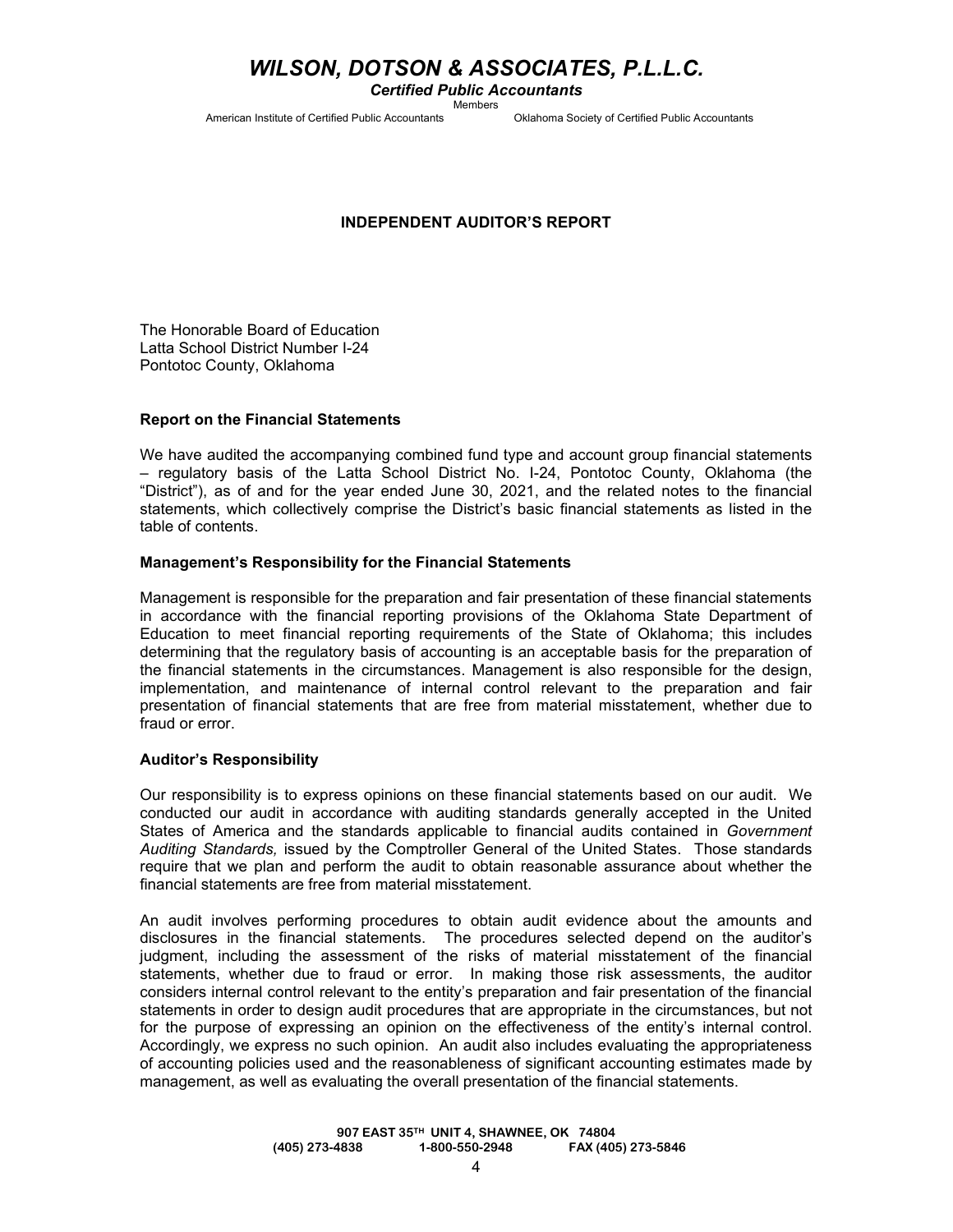We believe that the audit evidence we have obtained is sufficient and appropriate to provide a basis for our adverse and qualified audit opinions.

#### **Basis for Adverse Opinion on U.S. Generally Accepted Accounting Principles**

As discussed in Note 1, the financial statements are prepared by the District on the basis of the financial reporting provisions of the Oklahoma State Department of Education, which is a basis of accounting other than accounting principles generally accepted in the United States of America, to meet the requirements of the Oklahoma State Department of Education. The effects on the financial statements of the variances between the regulatory basis of accounting described in Note 1 and accounting principles generally accepted in the United States of America, although not reasonably determinable, are presumed to be material.

#### **Adverse Opinion on U.S. Generally Accepted Accounting Principles**

In our opinion, because of the significance of the matter discussed in the "Basis for Adverse Opinion on U.S. Generally Accepted Accounting Principles" paragraph, the financial statements referred to in the first paragraph do not present fairly, in accordance with accounting principles generally accepted in the United States of America, the financial position of the District as of June 30, 2021, or the changes in its financial position, or, where applicable, its cash flows for the year then ended.

#### **Basis for Qualified Opinion on Regulatory Basis of Accounting**

The financial statements referred to above do not include the general fixed asset account group, which is a departure from the regulatory basis of accounting prescribed by the Oklahoma State Department of Education. The amount that should be recorded in the general fixed asset account group is not known.

#### **Qualified Opinion on Regulatory Basis of Accounting**

In our opinion, except for the effects of the matter described in the "Basis for Qualified Opinion on Regulatory Basis of Accounting" paragraph, the financial statements referred to in the first paragraph present fairly, in all material respects, the assets, liabilities, and fund balances arising from regulatory basis transactions of each fund type and account group of the District as of June 30, 2021, and the revenues collected, expenditures paid and encumbered, and budgetary results for the year then ended on the regulatory basis of accounting described in Note 1.

#### **Other Matters**

#### *Other Information*

Our audit was conducted for the purpose of forming opinions on the financial statements that collectively comprise the District's basic financial statements. The combining statements – regulatory basis are presented for purposes of additional analysis and are not a required part of the basic financial statements. The schedule of expenditures of federal awards is presented for purposes of additional analysis as required by Title 2 U.S. *Code of Federal Regulations* (CFR) Part 200, *Uniform Administrative Requirements, Cost Principles, and Audit Requirements for Federal Awards*, and is also not a required part of the basic financial statements.

The combining financial statements – regulatory basis and the schedule of expenditures of federal awards are the responsibility of management and were derived from and relate directly to the underlying accounting and other records used to prepare the basic financial statements. Such information has been subjected to the auditing procedures applied in the audit of the basic financial statements and certain additional procedures, including comparing and reconciling such information directly to the underlying accounting and other records used to prepare the basic financial statements or to the basic financial statements themselves, and other additional procedures in accordance with auditing standards generally accepted in the United States of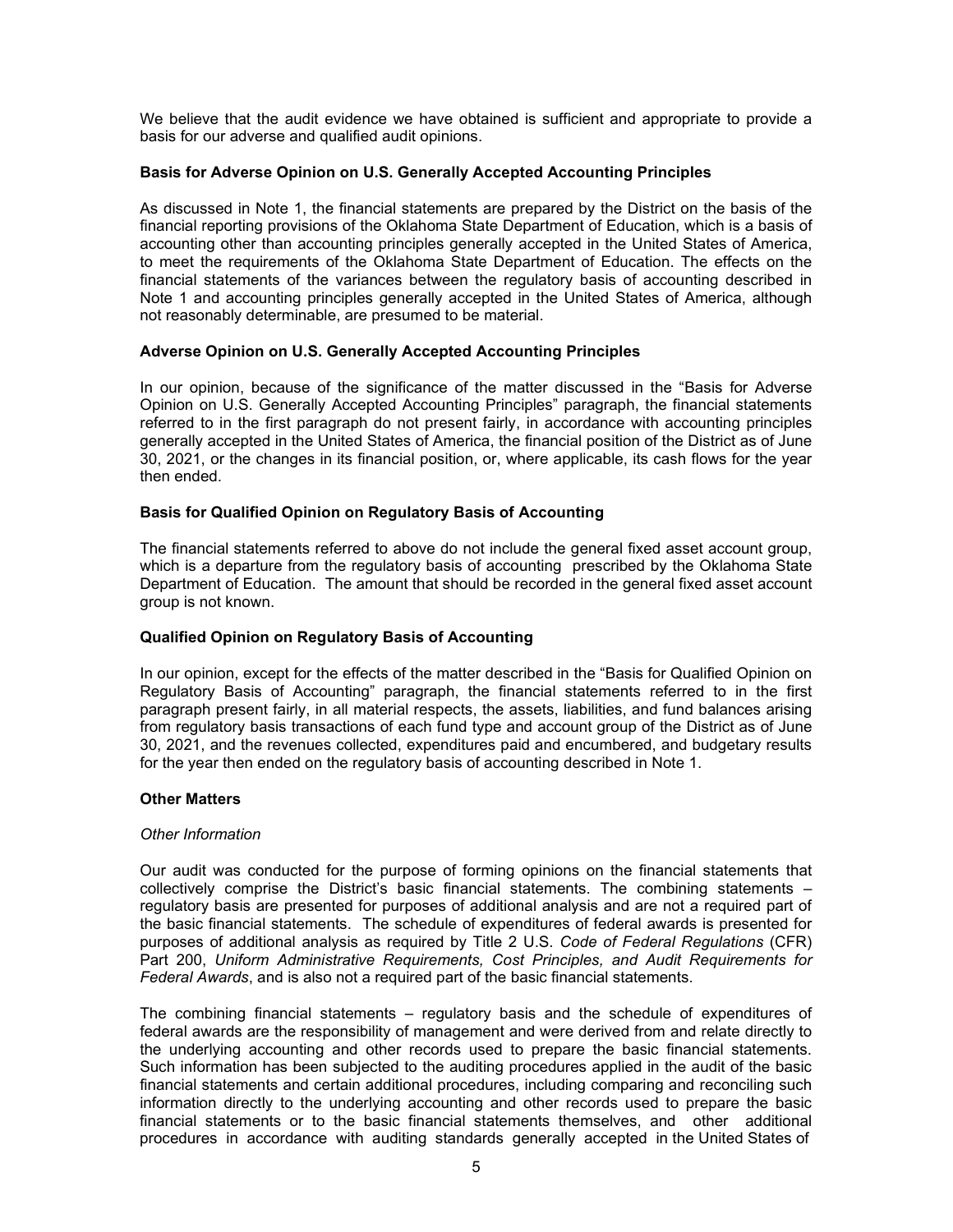America. In our opinion, the combining statements – regulatory basis and the schedule of expenditures of federal awards are fairly stated in all material respects in relation to the basic financial statements as a whole on the regulatory basis of accounting described in Note 1.

#### **Other Reporting Required by** *Government Auditing Standards*

In accordance with *Government Auditing Standards*, we have also issued our report dated February 22, 2022, on our consideration of the District's internal control over financial reporting and on our tests of its compliance with certain provisions of laws, regulations, contracts and grant agreements and other matters. The purpose of that report is solely to describe the scope of our testing of internal control over financial reporting and compliance and the results of that testing, and not to provide an opinion on the effectiveness of the District's internal control over financial reporting or on compliance. That report is an integral part of an audit performed in accordance with *Government Auditing Standards* in considering the District's internal control over financial reporting and compliance.

Wilson, Don: associates

Wilson, Dotson & Associates, PLLC

Shawnee, Oklahoma February 22, 2022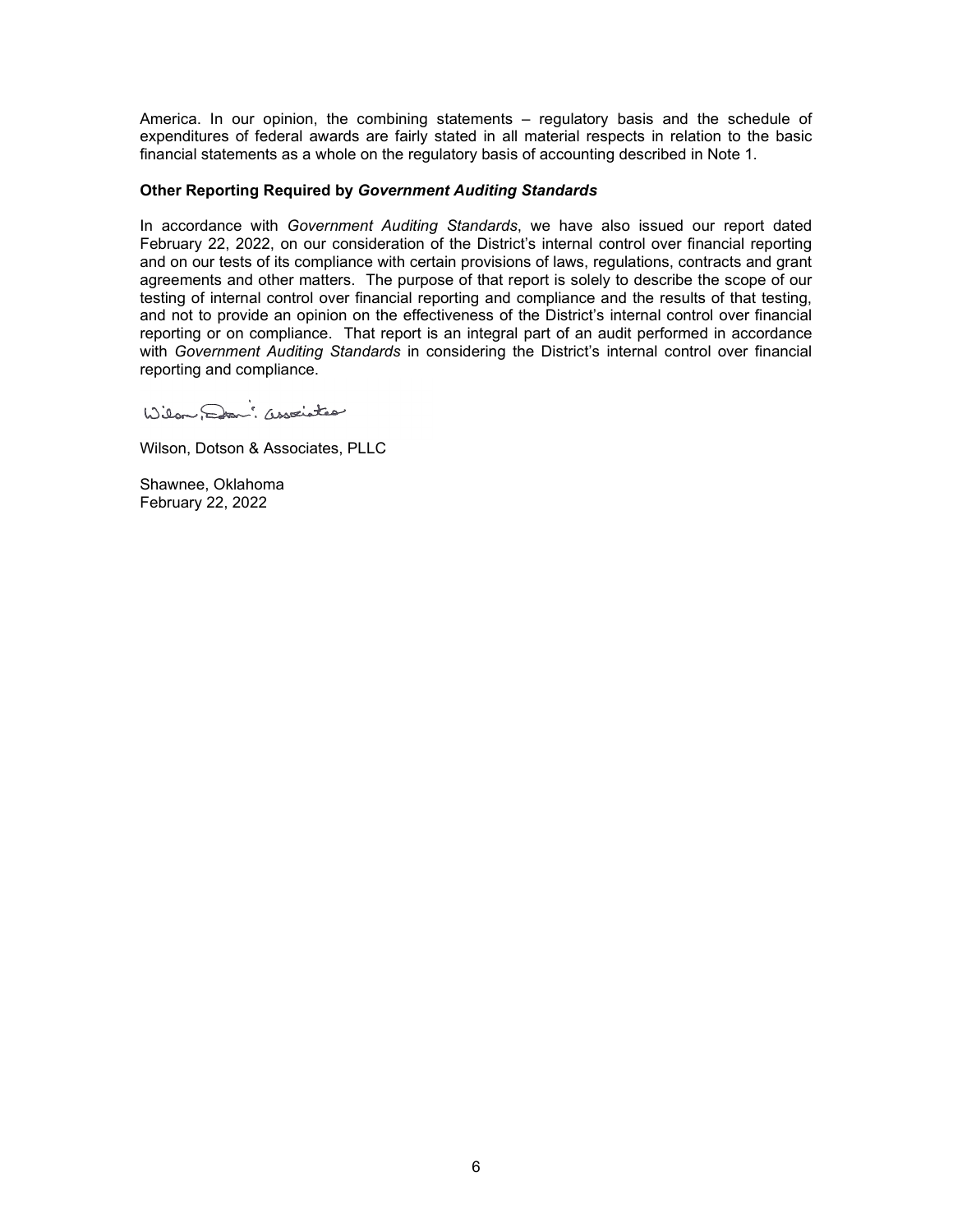### **COMBINED STATEMENT OF ASSETS, LIABILITIES AND FUND BALANCES - REGULATORY BASIS ALL FUND TYPES AND GENERAL LONG-TERM DEBT JUNE 30, 2021**

|                                                                            |                |                |                                |                | <b>FIDUCIARY</b> |                |               |
|----------------------------------------------------------------------------|----------------|----------------|--------------------------------|----------------|------------------|----------------|---------------|
|                                                                            |                |                |                                |                | <b>FUND</b>      |                |               |
|                                                                            |                |                | <b>GOVERNMENTAL FUND TYPES</b> |                | <b>TYPES</b>     | <b>GENERAL</b> | <b>TOTALS</b> |
|                                                                            |                | <b>SPECIAL</b> | <b>CAPITAL</b>                 | <b>DEBT</b>    | <b>AGENCY</b>    | LONG-TERM      | (MEMORANDUM   |
|                                                                            | <b>GENERAL</b> | <b>REVENUE</b> | <b>PROJECTS</b>                | <b>SERVICE</b> | <b>FUNDS</b>     | <b>DEBT</b>    | ONLY)         |
| <b>ASSETS</b>                                                              |                |                |                                |                |                  |                |               |
| Cash                                                                       | \$1,686,219    | 511,121        | 1,738,912                      | 586,226        | 194,640          |                | 4,717,118     |
| Investments                                                                | 1,264,825      | 336,505        | 8,000                          | 666.589        |                  |                | 2,275,919     |
| Amounts available in debt service<br>Amounts to be provided for retirement |                |                |                                |                | $\overline{a}$   | 1,252,815      | 1,252,815     |
| of general long-term debt                                                  |                |                |                                |                |                  | 19,746,435     | 19,746,435    |
| <b>Total Assets</b>                                                        | \$2,951,044    | 847,626        | 1,746,912                      | 1,252,815      | 194,640          | 20,999,250     | 27,992,287    |
| <b>LIABILITIES AND FUND BALANCES</b><br>Liabilities                        |                |                |                                |                |                  |                |               |
| Warrants payable                                                           | \$<br>802,353  |                | 10,978                         |                |                  |                | 813,331       |
| Encumbrances                                                               | 87,311         |                | 203,740                        |                |                  |                | 291,051       |
| Funds held for school organizations                                        |                |                |                                |                | 194,640          |                | 194,640       |
| Long-term debt:                                                            |                |                |                                |                |                  |                |               |
| Bonds payable                                                              |                |                |                                |                |                  | 3,555,000      | 3,555,000     |
| Capital leases                                                             |                |                | $\blacksquare$                 |                |                  | 17,444,250     | 17,444,250    |
| <b>Total liabilities</b>                                                   | 889,664        |                | 214,718                        | $\blacksquare$ | 194,640          | 20,999,250     | 22,298,272    |
| <b>Fund Balances</b>                                                       |                |                |                                |                |                  |                |               |
| Restricted                                                                 |                | 847,626        | 1,532,194                      | 1,252,815      |                  |                | 3,632,635     |
| Unassigned                                                                 | 2,061,380      |                |                                | $\blacksquare$ |                  |                | 2,061,380     |
| <b>Total fund balances</b>                                                 | 2,061,380      | 847,626        | 1,532,194                      | 1,252,815      |                  |                | 5,694,015     |
| <b>Total Liabilities and Fund Balances</b>                                 | \$2,951,044    | 847,626        | 1,746,912                      | 1,252,815      | 194,640          | 20,999,250     | 27,992,287    |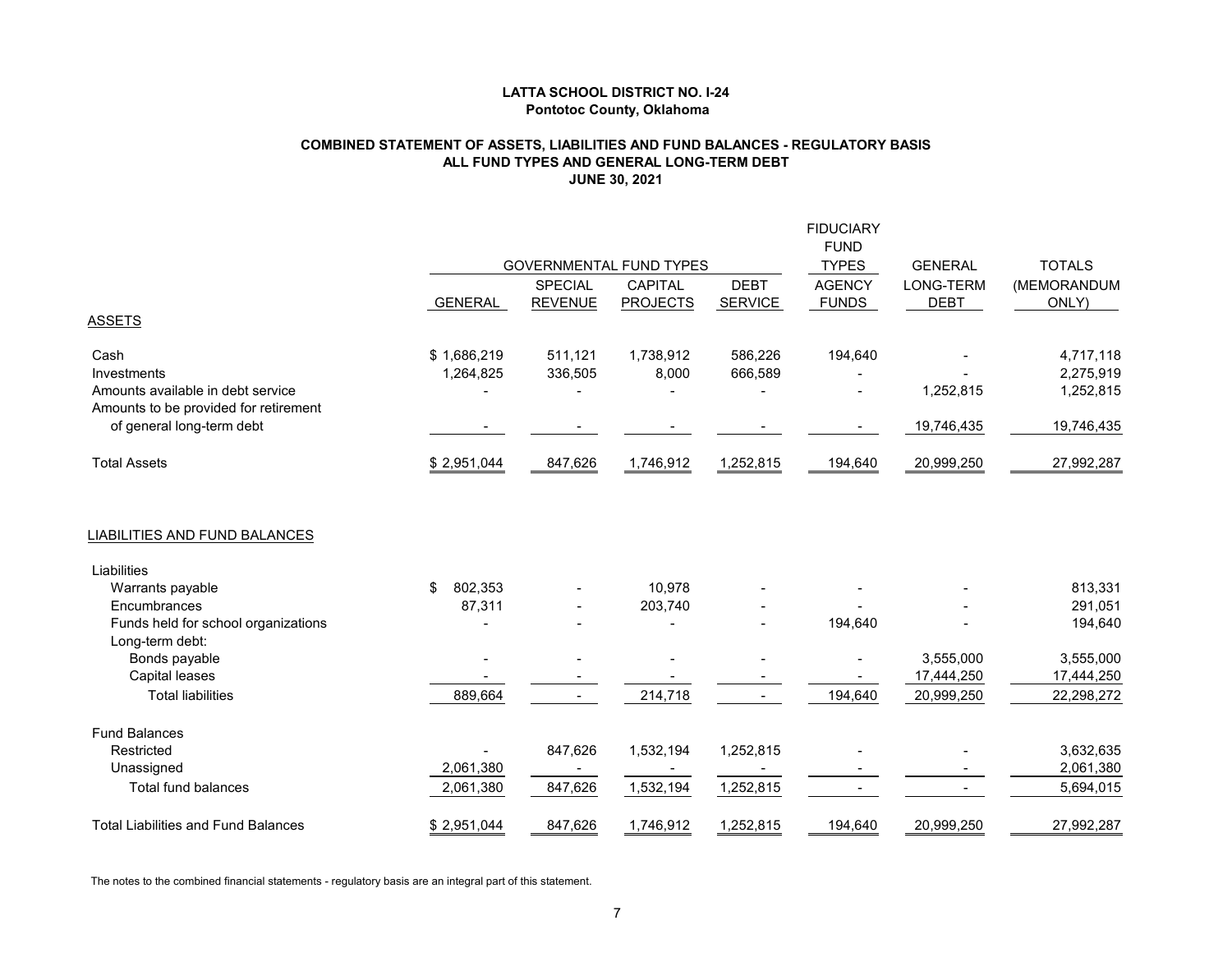#### **COMBINED STATEMENT OF REVENUES COLLECTED, EXPENDITURES AND CHANGES IN FUND BALANCES - REGULATORY BASIS - ALL GOVERNMENTAL FUND TYPES FOR THE YEAR ENDED JUNE 30, 2021**

|                                                        | <b>GOVERNMENTAL FUND TYPES</b> |                                  | <b>TOTALS</b>                     |                               |                      |  |
|--------------------------------------------------------|--------------------------------|----------------------------------|-----------------------------------|-------------------------------|----------------------|--|
|                                                        | <b>GENERAL</b>                 | <b>SPECIAL</b><br><b>REVENUE</b> | <b>CAPITAL</b><br><b>PROJECTS</b> | <b>DEBT</b><br><b>SERVICE</b> | (MEMORANDUM<br>ONLY) |  |
| Revenues collected:                                    |                                |                                  |                                   |                               |                      |  |
| Local sources                                          | \$1,755,068                    | 241,086                          |                                   | 1,245,265                     | 3,241,419            |  |
| Intermediate sources                                   | 225,257                        |                                  |                                   |                               | 225,257              |  |
| State sources                                          | 4,329,466                      | 574                              |                                   | 2,831                         | 4,332,871            |  |
| <b>Federal sources</b>                                 | 1,612,375                      |                                  |                                   |                               | 1,612,375            |  |
| Non-revenue receipts                                   | 22,901                         |                                  |                                   | 21,547                        | 44,448               |  |
| Total revenues collected                               | 7,945,067                      | 241,660                          |                                   | 1,269,643                     | 9,456,370            |  |
| Expenditures:                                          |                                |                                  |                                   |                               |                      |  |
| Instruction                                            | 4,577,326                      | 16,369                           | 40,870                            |                               | 4,634,565            |  |
| Support services                                       | 2,702,304                      | 27,966                           | 222,102                           |                               | 2,952,372            |  |
| Operation of non-instruction services                  | 471,348                        |                                  |                                   |                               | 471,348              |  |
| Facilities acquisition & construction services         |                                |                                  | 605,522                           |                               | 605,522              |  |
| Other outlays                                          | 2,269                          |                                  |                                   | 824,909                       | 827,178              |  |
| Total expenditures                                     | 7,753,247                      | 44,335                           | 868,494                           | 824,909                       | 9,490,985            |  |
| Excess of revenues collected over (under) expenditures |                                |                                  |                                   |                               |                      |  |
| before adjustments to prior year encumbrances          | 191,820                        | 197,325                          | (868, 494)                        | 444,734                       | (34, 615)            |  |
| Adjustments to prior year encumbrances                 | 3,850                          |                                  | 77,610                            |                               | 81,460               |  |
| Other financing sources (uses)                         |                                |                                  |                                   |                               |                      |  |
| Bond sales proceeds                                    |                                |                                  | 1,180,000                         |                               | 1,180,000            |  |
| Excess of revenues collected & other financing sources |                                |                                  |                                   |                               |                      |  |
| over (under) expenditures & other financing uses       | 195,670                        | 197,325                          | 389,116                           | 444,734                       | 1,226,845            |  |
| Fund balances, beginning of year                       | 1,865,710                      | 650,301                          | 1,143,078                         | 808,081                       | 4,467,170            |  |
| Fund balances, end of year                             | \$2,061,380                    | 847,626                          | 1,532,194                         | 1,252,815                     | 5,694,015            |  |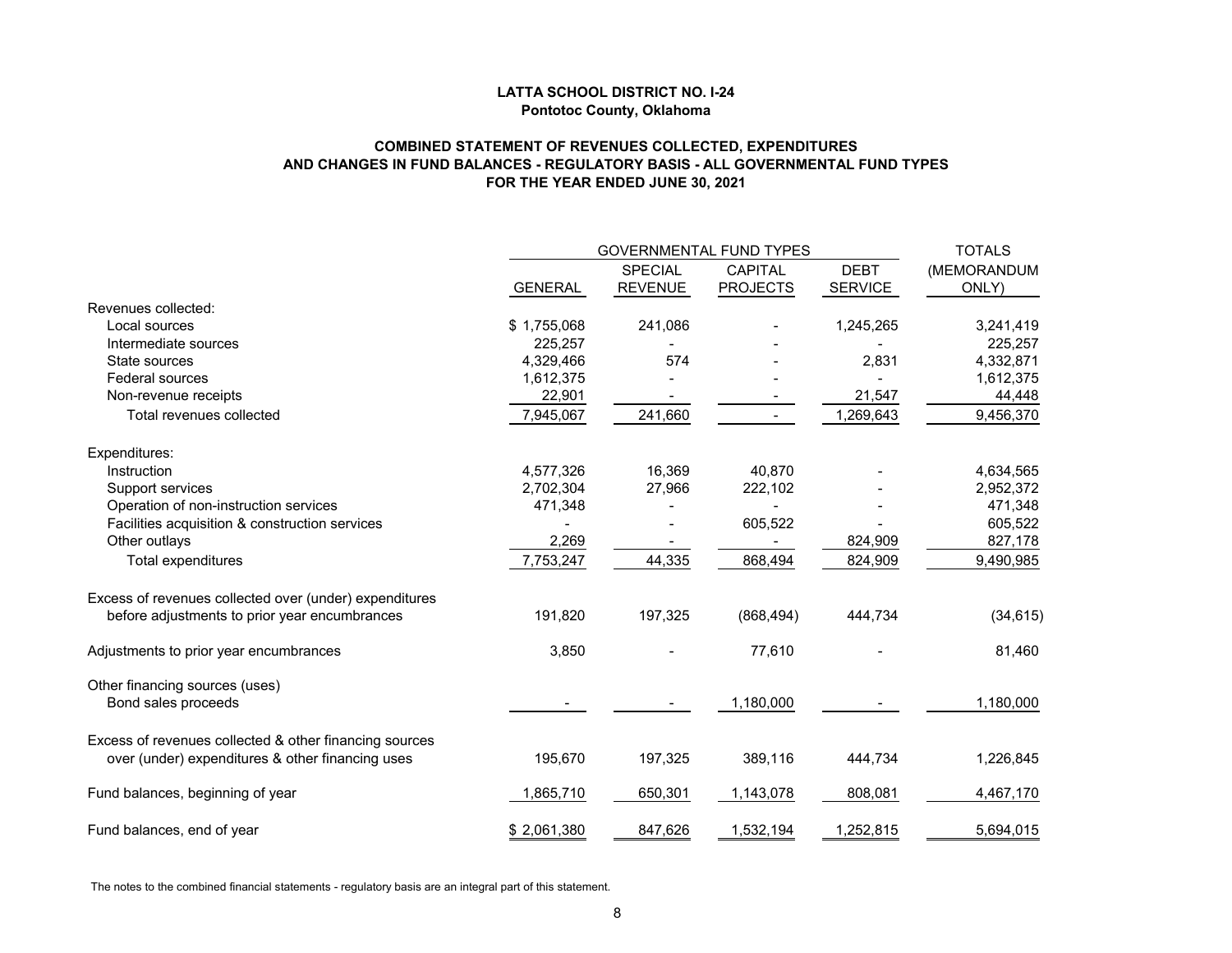#### **COMBINED STATEMENT OF REVENUES COLLECTED, EXPENDITURES AND CHANGES IN FUND BALANCES - BUDGET AND ACTUAL - REGULATORY BASIS - GOVERNMENTAL FUND TYPES FOR THE YEAR ENDED JUNE 30, 2021**

|                                                                                       | <b>GENERAL FUND</b>              |                               |               |                                                       |  |  |  |
|---------------------------------------------------------------------------------------|----------------------------------|-------------------------------|---------------|-------------------------------------------------------|--|--|--|
|                                                                                       |                                  |                               |               | <b>VARIANCE</b><br><b>WITH FINAL</b><br><b>BUDGET</b> |  |  |  |
|                                                                                       | <b>ORIGINAL</b><br><b>BUDGET</b> | <b>FINAL</b><br><b>BUDGET</b> | <b>ACTUAL</b> | <b>FAVORABLE</b><br>(UNFAVORABLE)                     |  |  |  |
|                                                                                       |                                  |                               |               |                                                       |  |  |  |
| Revenues collected:                                                                   |                                  |                               |               |                                                       |  |  |  |
| Local sources                                                                         | \$1,458,876                      | 1,458,876                     | 1,755,068     | 296,192                                               |  |  |  |
| Intermediate sources                                                                  | 182,168                          | 182,168                       | 225,257       | 43,089                                                |  |  |  |
| State sources                                                                         | 4,328,113                        | 4,328,113                     | 4,329,466     | 1,353                                                 |  |  |  |
| Federal sources                                                                       | 801,407                          | 801,407                       | 1,612,375     | 810,968                                               |  |  |  |
| Non-revenue receipts                                                                  |                                  |                               | 22,901        | 22,901                                                |  |  |  |
| Total revenues collected                                                              | 6,770,564                        | 6,770,564                     | 7,945,067     | 1,174,503                                             |  |  |  |
| Expenditures:                                                                         |                                  |                               |               |                                                       |  |  |  |
| Instruction                                                                           | 4,600,000                        | 4,733,642                     | 4,577,326     | 156,316                                               |  |  |  |
| Support services                                                                      | 3,200,000                        | 3,228,477                     | 2,702,304     | 526,173                                               |  |  |  |
| Operation of non-instruction services                                                 | 625,000                          | 572,886                       | 471,348       | 101,538                                               |  |  |  |
| Facilities acquisition & construction services                                        | 100,000                          | 50,000                        |               | 50,000                                                |  |  |  |
| Other outlays                                                                         | 100,000                          | 51,269                        | 2,269         | 49,000                                                |  |  |  |
| Unbudgeted                                                                            | 11,274                           |                               |               |                                                       |  |  |  |
| Total expenditures                                                                    | 8,636,274                        | 8,636,274                     | 7,753,247     | 883,027                                               |  |  |  |
| Excess of revenues collected over (under)<br>expenditures before adjustments to prior |                                  |                               |               |                                                       |  |  |  |
| year encumbrances                                                                     | (1,865,710)                      | (1,865,710)                   | 191,820       | 2,057,530                                             |  |  |  |
| Adjustments to prior year encumbrances                                                |                                  |                               | 3,850         | 3,850                                                 |  |  |  |
| Excess of revenues collected over (under)<br>expenditures                             | (1,865,710)                      | (1,865,710)                   | 195,670       | 2,061,380                                             |  |  |  |
| Fund balance, beginning of year                                                       | 1,865,710                        | 1,865,710                     | 1,865,710     |                                                       |  |  |  |
| Fund balance, end of year                                                             | \$                               |                               | 2,061,380     | 2,061,380                                             |  |  |  |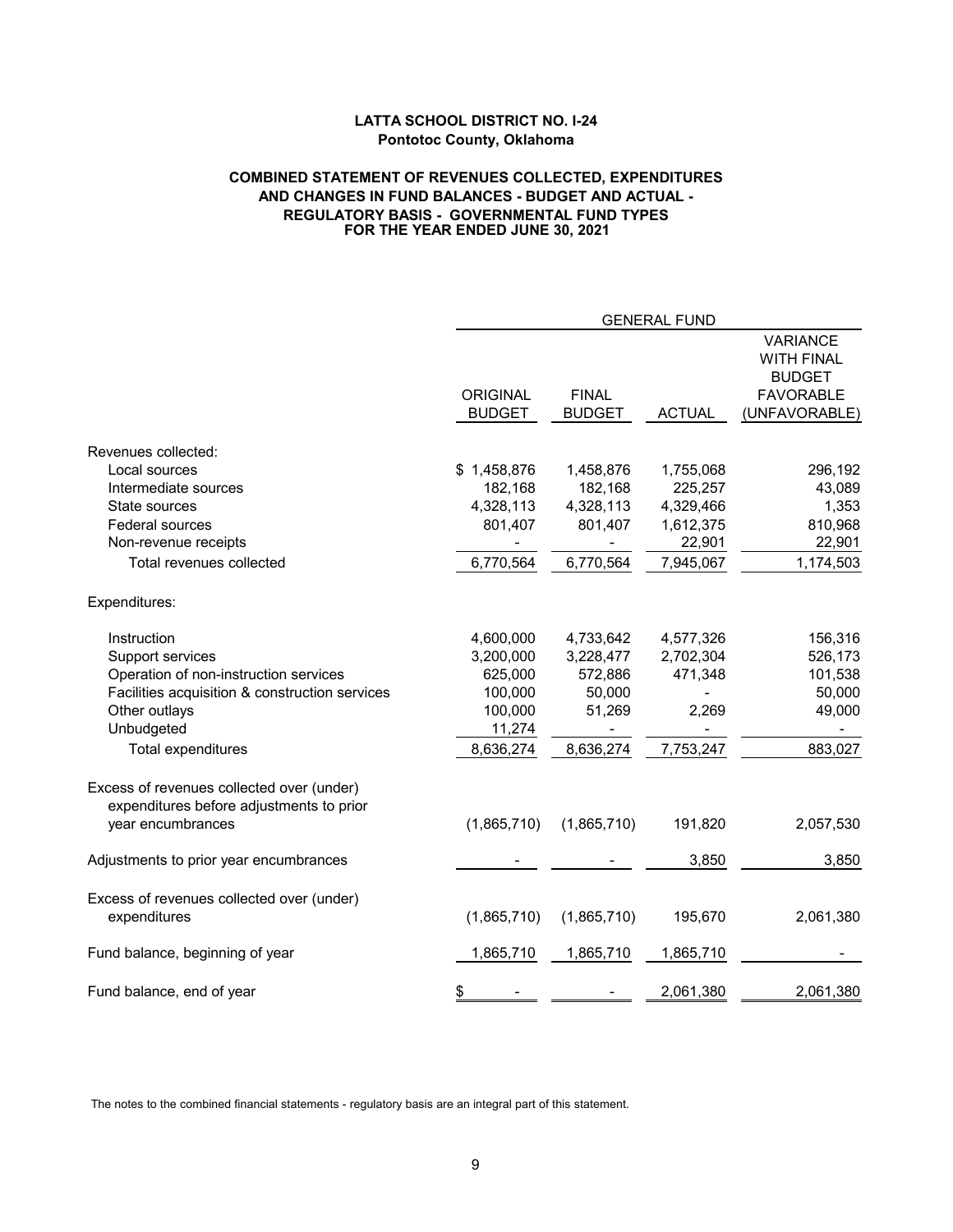#### **COMBINED STATEMENT OF REVENUES COLLECTED, EXPENDITURES AND CHANGES IN FUND BALANCES - BUDGET AND ACTUAL - REGULATORY BASIS - GOVERNMENTAL FUND TYPES FOR THE YEAR ENDED JUNE 30, 2021**

|                                                |                           |                               | <b>SPECIAL REVENUE FUNDS</b> |                                                                                            |
|------------------------------------------------|---------------------------|-------------------------------|------------------------------|--------------------------------------------------------------------------------------------|
|                                                | ORIGINAL<br><b>BUDGET</b> | <b>FINAL</b><br><b>BUDGET</b> | <b>ACTUAL</b>                | <b>VARIANCE</b><br><b>WITH FINAL</b><br><b>BUDGET</b><br><b>FAVORABLE</b><br>(UNFAVORABLE) |
| Revenues collected:                            |                           |                               |                              |                                                                                            |
| Local sources                                  | \$<br>208,469             | 208,469                       | 241,086                      | 32,617                                                                                     |
| State sources                                  |                           |                               | 574                          | 574                                                                                        |
| Total revenues collected                       | 208,469                   | 208,469                       | 241,660                      | 33,191                                                                                     |
| Expenditures:                                  |                           |                               |                              |                                                                                            |
| Instruction                                    |                           | 16,369                        | 16,369                       |                                                                                            |
| Support services                               | 200,000                   | 200,000                       | 27,966                       | 172,034                                                                                    |
| Facilities acquisition & construction services | 650,000                   | 277,000                       |                              | 277,000                                                                                    |
| Unbudgeted                                     | 8,770                     | 365,401                       |                              | 365,401                                                                                    |
| Total expenditures                             | 858,770                   | 858,770                       | 44,335                       | 814,435                                                                                    |
| Excess of revenues collected over (under)      |                           |                               |                              |                                                                                            |
| expenditures                                   | (650, 301)                | (650, 301)                    | 197,325                      | 847,626                                                                                    |
| Fund balance, beginning of year                | 650,301                   | 650,301                       | 650,301                      |                                                                                            |
| Fund balance, end of year                      |                           |                               | 847,626                      | 847,626                                                                                    |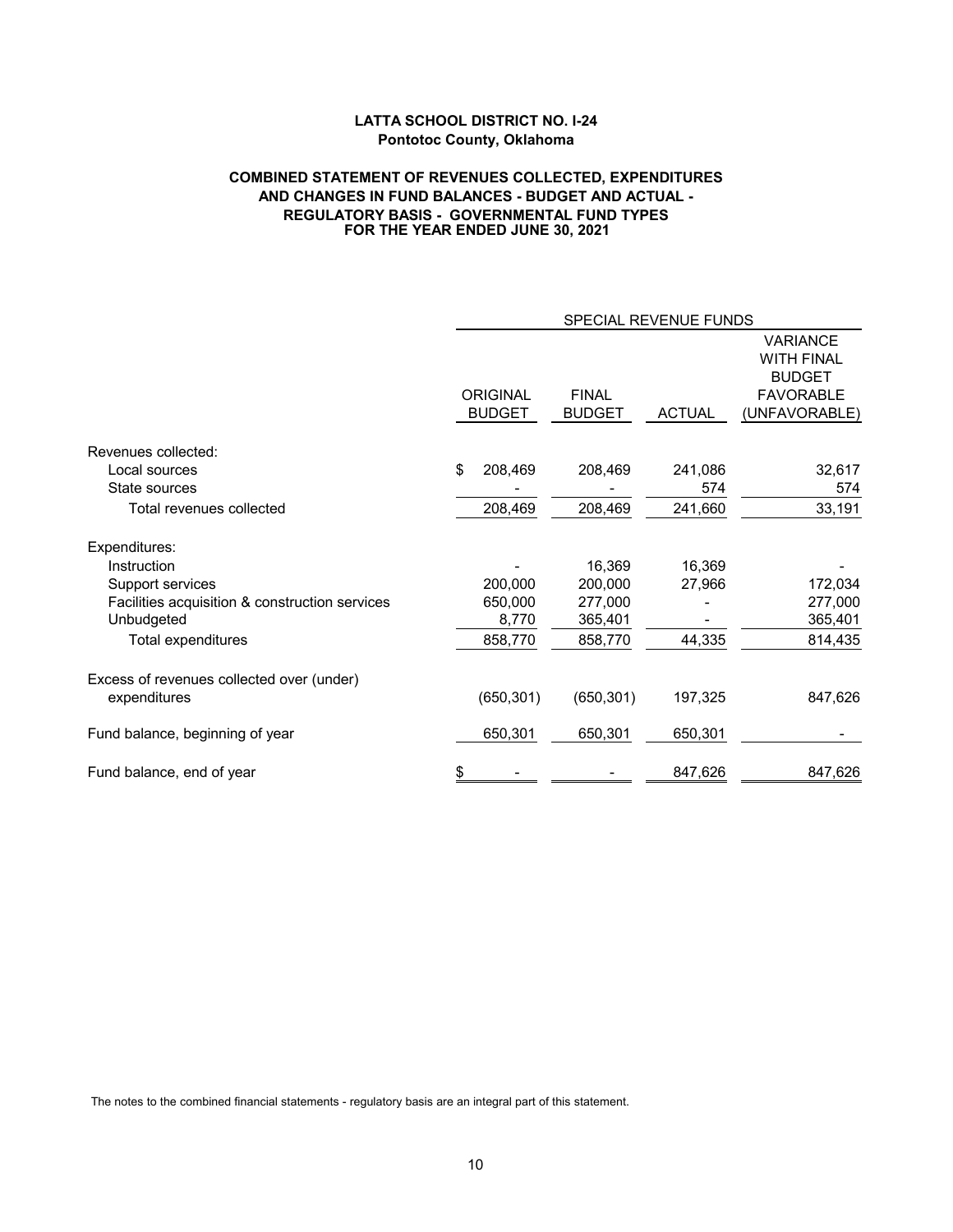#### **COMBINED STATEMENT OF REVENUES COLLECTED, EXPENDITURES AND CHANGES IN FUND BALANCES - BUDGET AND ACTUAL - REGULATORY BASIS - GOVERNMENTAL FUND TYPES FOR THE YEAR ENDED JUNE 30, 2021**

|                                           |                                  |                               | <b>SINKING FUND</b> |                                                                                            |
|-------------------------------------------|----------------------------------|-------------------------------|---------------------|--------------------------------------------------------------------------------------------|
|                                           | <b>ORIGINAL</b><br><b>BUDGET</b> | <b>FINAL</b><br><b>BUDGET</b> | <b>ACTUAL</b>       | <b>VARIANCE</b><br><b>WITH FINAL</b><br><b>BUDGET</b><br><b>FAVORABLE</b><br>(UNFAVORABLE) |
| Revenues collected:                       |                                  |                               |                     |                                                                                            |
| Local sources                             | \$1,191,726                      | 1,191,726                     | 1,245,265           | 53,539                                                                                     |
| State sources                             |                                  |                               | 2,831               | 2,831                                                                                      |
| Non-revenue receipts                      |                                  |                               | 21,547              | 21,547                                                                                     |
| Total revenues collected                  | 1,191,726                        | 1,191,726                     | 1,269,643           | 77,917                                                                                     |
| Expenditures:                             |                                  |                               |                     |                                                                                            |
| Other outlays                             | 824,909                          | 824,909                       | 824,909             |                                                                                            |
| Excess of revenues collected over (under) |                                  |                               |                     |                                                                                            |
| expenditures                              | 366,817                          | 366,817                       | 444,734             | 77,917                                                                                     |
| Fund balance, beginning of year           | 808,081                          | 808,081                       | 808,081             |                                                                                            |
| Fund balance, end of year                 | 1,174,898<br>\$                  | 1,174,898                     | 1,252,815           | 77,917                                                                                     |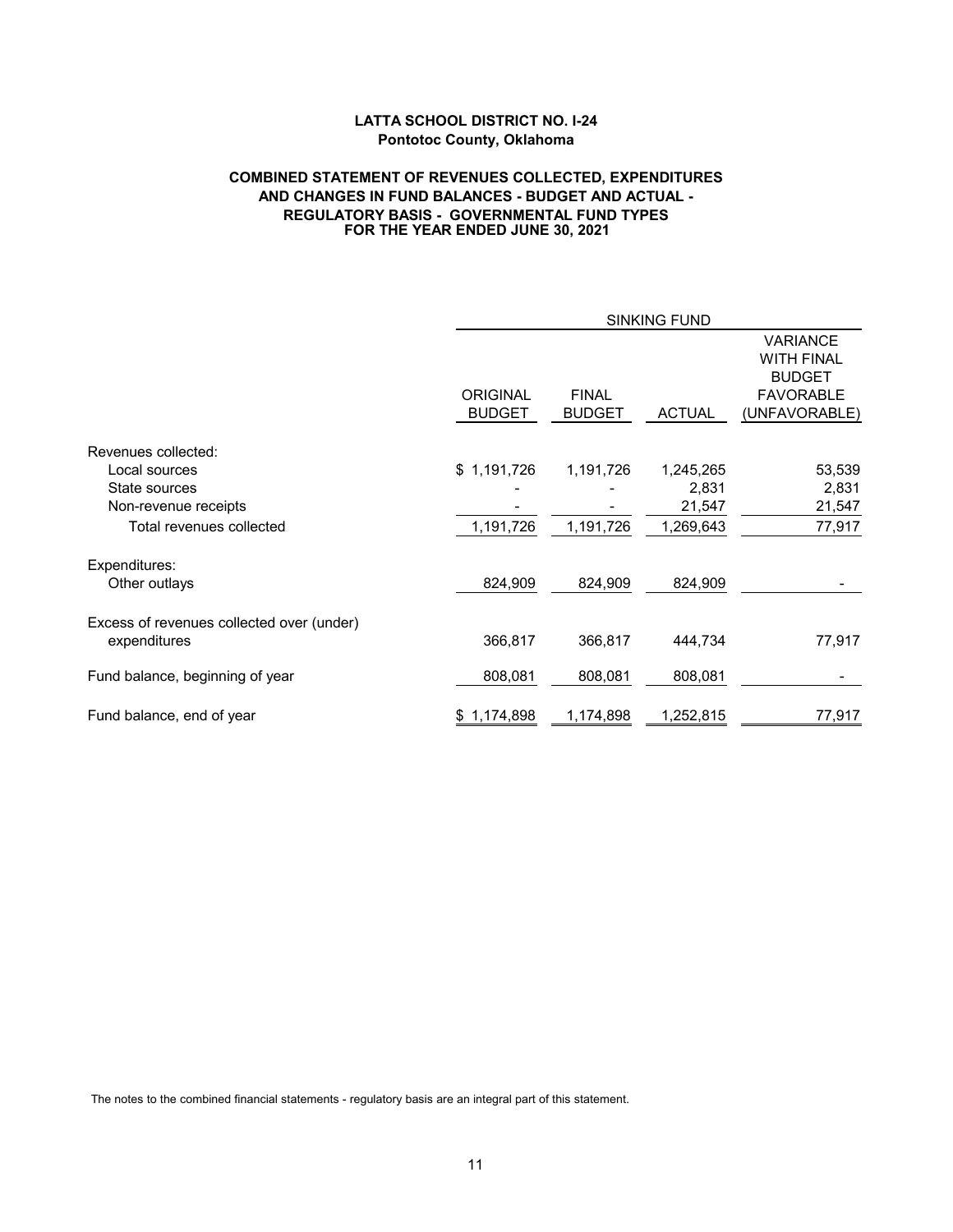## **NOTES TO THE FINANCIAL STATEMENTS – REGULATORY BASIS June 30, 2021**

#### **1. SUMMARY OF SIGNIFICANT ACCOUNTING POLICIES**

The accompanying financial statements of the Latta School District Number I-24, Ada, Pontotoc County, Oklahoma (the "District") conform to the regulatory basis of accounting, which is an other comprehensive basis of accounting prescribed by the Oklahoma State Department of Education and conforms to the system of accounting authorized by the State of Oklahoma. Accordingly, the accompanying financial statements are not intended to present financial position and results of operations in conformity with accounting principles generally accepted in the United States of America. The District's accounting polices are described in the following notes that are an integral part of the District's financial statements.

# **A. Reporting Entity**

The District is a corporate body for public purposes created under Title 70 of the Oklahoma Statutes and accordingly is a separate entity for operating and financial reporting purposes. The District is part of the public school system of Oklahoma under the general direction and control of the State Board of Education and is financially dependent on state of Oklahoma support. The general operating authority for the public school system is the Oklahoma School Code contained in Title 70, Oklahoma Statues.

The governing body of the District is the Board of Education (Board) composed of five elected members. The appointed superintendent is the executive officer of the District.

In evaluating how to define the District, for financial reporting purposes, management has considered all potential component units. The decision to include a potential component unit in the reporting entity was made by applying the criteria established by the Governmental Accounting Standards Board (GASB). The basic, but not the only, criterion for including a potential component unit within the reporting entity is the governing body's ability to exercise oversight responsibility. The most significant manifestation of this ability is financial interdependency. Other manifestations of the ability to exercise oversight responsibility include, but are not limited to, the selection of governing authority, the designation of management, the ability to significantly influence operations, and accountability for fiscal matters. A second criterion used in evaluation potential component units is the scope of public service. Application of this criterion involves considering whether the activity benefits the District and/or its citizens, or whether the activity is conducted within the geographic boundaries of the District and is generally available to its patrons. A third criterion used to evaluate potential component units for inclusion or exclusion from the reporting entity is the existence of special financing relationships, regardless of whether the District is able to exercise oversight responsibilities. Based upon the application of these criteria, there are no potential component units included in the District's reporting entity. The District has various supporting groups. However, the District does not appoint any of the board members or exercise any oversight authority over these groups and the dollar amounts are not material to the District.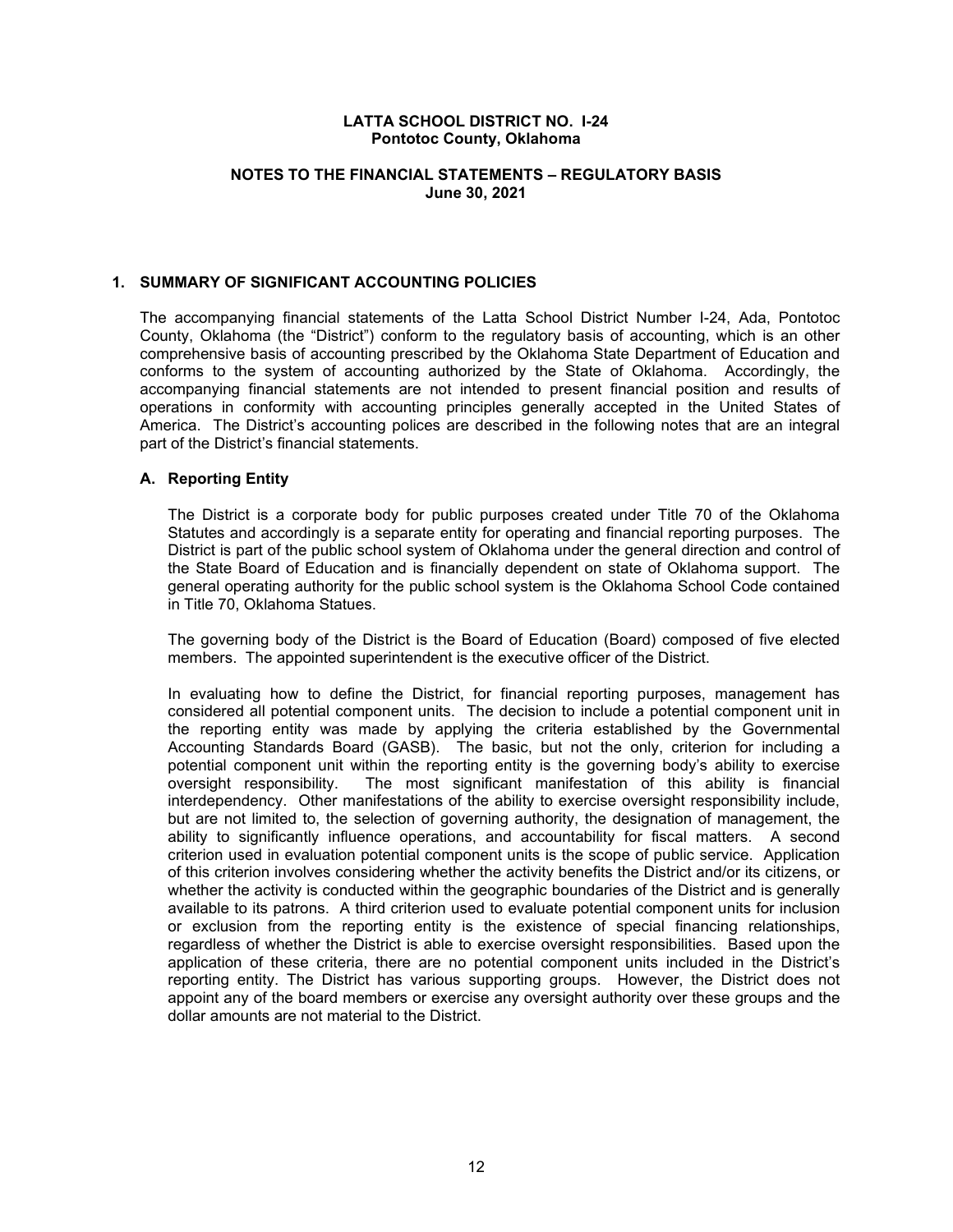# **NOTES TO THE FINANCIAL STATEMENTS – REGULATORY BASIS June 30, 2021**

#### **1. SUMMARY OF SIGNIFICANT ACCOUNTING POLICIES – cont'd**

#### **B. Measurement Focus**

The accounts of the District are organized and operate on the basis of funds and account groups. A fund is an independent fiscal accounting entity with a self-balancing set of accounts. Fund accounting segregates funds according to their intended purpose and is used to aid management in demonstrating compliance with finance-related legal and contractual provisions. The minimum number of funds is maintained consistent with legal and managerial requirements. The account groups are reporting devices to account for certain assets and liabilities of the governmental funds not recorded directly in other funds.

The District has the following fund types and account groups:

**Governmental funds –** are used to account for most of the District's general activities, including the collection and disbursement of earmarked monies (special revenue funds), the acquisition or construction of fixed assets (capital projects funds), and the servicing of general long-term debt (debt service funds). Basis of accounting refers to when revenues and expenditures or expenses are recognized in the accounts and reported in the financial statements. Basis of accounting relates to the timing of the measurements made, regardless of the measurement focus applied. All governmental type funds are accounted for using the Regulatory (Statutory) basis of accounting. All revenues from all sources, including property taxes, entitlements, grants, and shared revenues are recognized when they are received rather than earned.

Expenditures are generally recognized when encumbered or reserved rather than at the time the related liability is incurred. Unmatured interest for debt service is recognized when due and certain compensated absences and claims and judgments are recognized when the obligations are expected to be liquidated with expendable available financial resources. Fiduciary type funds are accounted for using the cash basis of accounting. These practices differ from generally accepted accounting principles.

Governmental funds include the following fund types:

General fund – is the general operating fund of the District. It accounts for all financial resources of the general government, except those required to be accounted for in another fund. This is a budgeted fund, and any fund balances are considered as resources available for use. Major revenue sources include local property taxes and federal and state funding. Expenditures include all costs associated with the daily operations of the schools expect for programs funded for building repairs and maintenance, school construction, and debt service on bonds and other long-term debt. The General Fund also accounts for federal and state financed programs where restricted monies must be expended for specific programs. Project accounting is employed to maintain integrity for the various sources of these funds.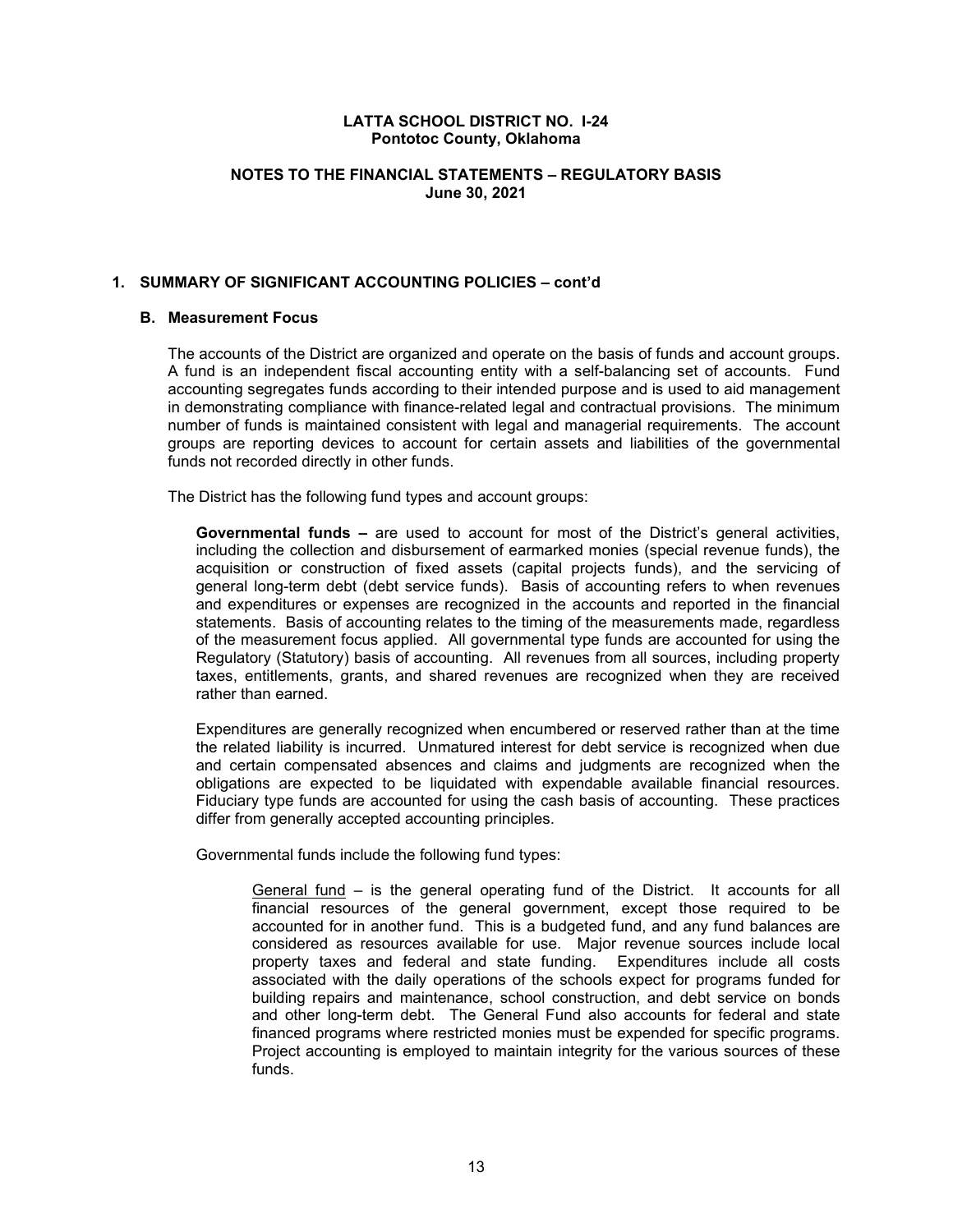# **NOTES TO THE FINANCIAL STATEMENTS – REGULATORY BASIS June 30, 2021**

#### **1. SUMMARY OF SIGNIFICANT ACCOUNTING POLICIES – cont'd**

#### **B. Measurement Focus – cont'd**

Special Revenue funds - account for revenue sources that are restricted to expenditures for specific purposes (not including expendable trusts or major capital projects). The special revenue funds are composed of the District's Building Fund. This is a budgeted fund and any fund balance is considered as a resource available for use.

Building fund – consists mainly of monies derived from property taxes levied for the purpose of erecting, remodeling, repairing, or maintaining school buildings and for purchasing furniture, equipment and computer software to be used on or for school district property, for paying energy and utility costs, for purchasing telecommunications services, for paying fire and casualty insurance premiums for school facilities, for purchasing security systems, and for paying salaries of security personnel.

Debt Service fund – consists of the District's Sinking Fund and accounts for the accumulation of financial resources for servicing of general long-term debt (principal, interest and related costs). This is a budgeted fund. The primary revenue sources are local property taxes levied specifically for debt service.

Capital Projects fund – consists of the District's Bond Funds and accounts for the proceeds of bonds sales used exclusively for acquiring school sites, constructing and equipping new school facilities, renovating existing facilities, and the acquisition of transportation equipment.

**Fiduciary funds –** are used to account for assets held by the District in a trustee capacity or as an agent on behalf of others. The terms "nonexpendable" and "expendable" refer to whether or not the District is under an obligation to maintain the trust principal. Agency funds generally are used to account for assets that the District holds on behalf of others as their agent and do not involve measurement of results of operation.

Agency fund – is custodial in nature and does not present results of operations or has a measurement focus. Agency funds are accounted for using the cash basis of accounting. This fund is the School Activities Fund used to account for monies collected principally through fundraising efforts of the students and District-sponsored groups. This is an unbudgeted fund. The administration is responsible, under the authority of the Board, of collecting, disbursing and accounting for these activity funds. These funds have no equity, assets are equal to liabilities, and do not include revenues and expenditures for general operation of the District.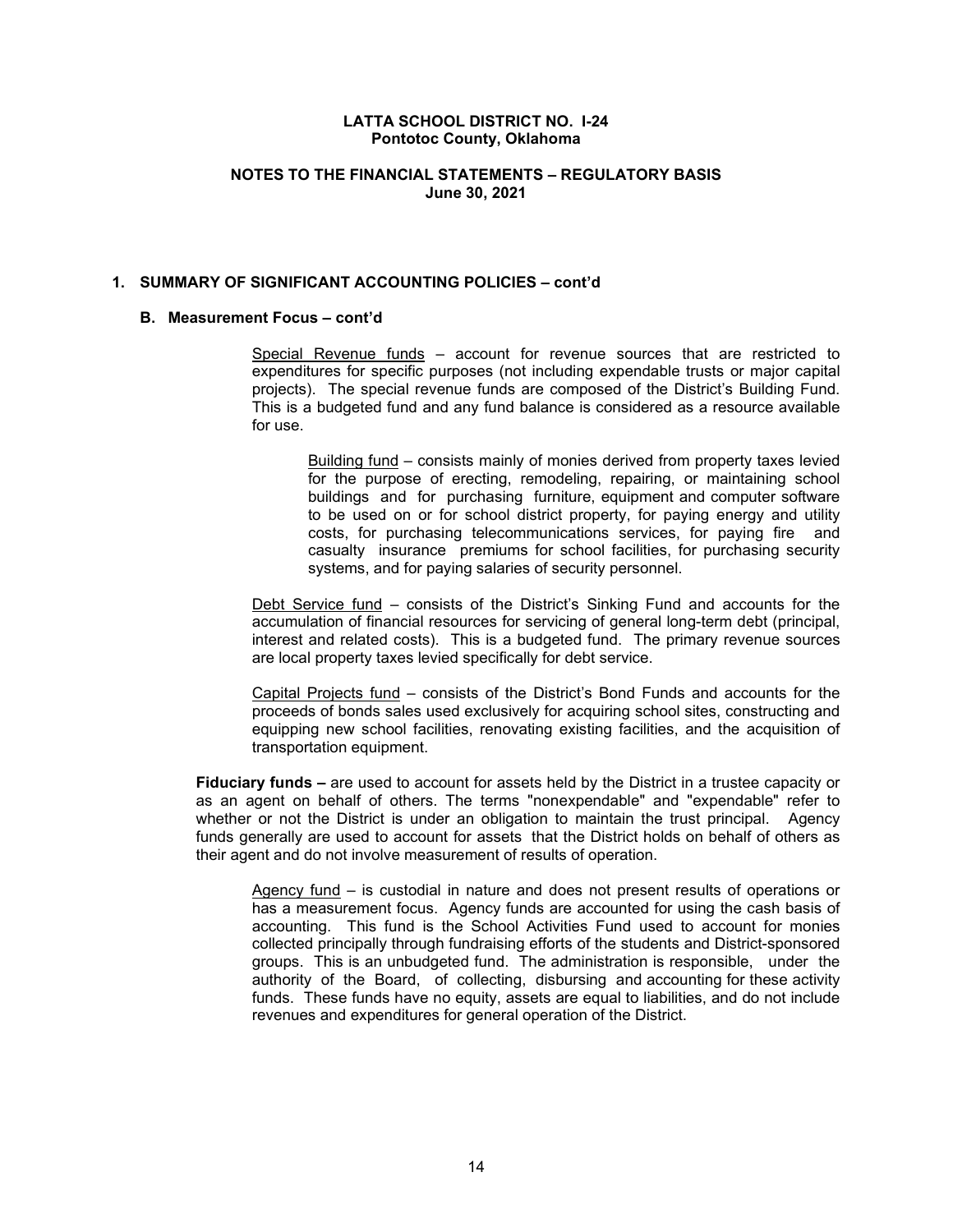# **NOTES TO THE FINANCIAL STATEMENTS – REGULATORY BASIS June 30, 2021**

#### **1. SUMMARY OF SIGNIFICANT ACCOUNTING POLICIES – cont'd**

# **B. Measurement Focus – cont'd**

**Account Groups** are not funds and consist of a self-balancing set of accounts used only to establish accounting control over long-term debt and general fixed assets.

General Long-term Debt Account Group – is used to account for the outstanding principal balances of all long-term debt of the District, which is offset by the amount available in the debt service fund and the amount to be provided in future years to complete retirement of the debt principal.

#### **C. Basis of Accounting and Presentation**

The District prepares its financial statements in a presentation format that is prescribed by the Oklahoma State Department of Education. This format is essentially the generally accepted form of presentation used by state and local governments prior to the effective date of GASB Statement No. 34, *Basic Financial Statements-Management's Discussion and Analysis for State and Local Governments* with certain modifications. This format differs significantly from that required by GASB 34.

The financial statements are essentially prepared on the basis of cash receipts and disbursements modified as required by the regulations of the Oklahoma State Department of Education as follows:

- Encumbrances represented by purchase orders, contracts, and other commitments for the expenditure of monies are recorded as expenditures when approved.
- Investments are recorded as assets when purchased.
- Inventories of school supplies are recorded as expenditures and not as assets.
- Warrants payable are recorded as liabilities when issued.
- Long-term debt is recorded in the General Long-Term Debt Account Group and not in the financial statements.
- Compensated absences are recorded as an expenditure and liability when the obligation is paid.

This regulatory basis of accounting differs from accounting principles generally accepted in the United States of America, which require revenues to be recognized when they become available and measurable, or when they are earned, and expenditures or expenses to be recognized when the related liabilities are incurred for governmental fund types; and, when revenues are earned.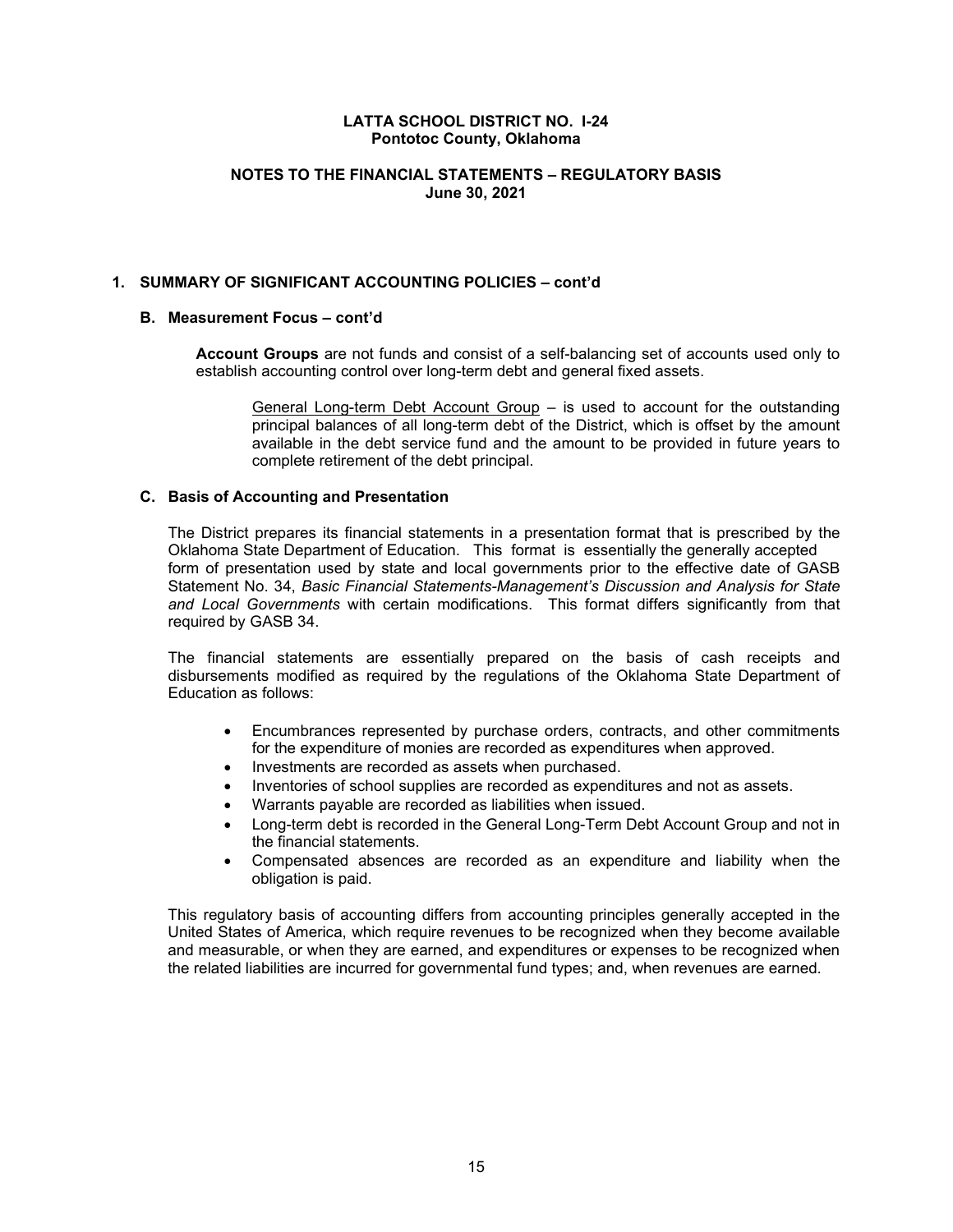# **NOTES TO THE FINANCIAL STATEMENTS – REGULATORY BASIS June 30, 2021**

#### **1. SUMMARY OF SIGNIFICANT ACCOUNTING POLICIES – cont'd**

#### **D. Assets, Liabilities, Fund Balances, Revenue and Expenditures**

#### **1. Deposits and Investments**

State statues govern the District's investment policy. Permissible investments include direct obligations of the United States Government and Agencies; certificates of deposit of savings and loan associations, and bank and trust companies; and savings accounts or savings certificates of savings and loan associations, and trust companies. Collateral is required for demand deposits and certificates of deposit for all amounts not covered by federal deposit insurance. Investments are stated at cost. The School District invests entirely in certificates of deposit, U. S. Treasury Securities, and participates in the Secured Investment Program of Oklahoma State School Boards Association, as authorized by Oklahoma Statutes Title 62, Section 348.

#### **2. Fair Value of Financial Instruments**

The District's financial instruments include cash and investments. The District's estimate of the fair value of all financial instruments does not differ materially from the aggregate carrying values of its financial instruments recorded in the accompanying balance sheet. The carrying amount of these financial instruments approximates fair value because of the short maturity of these instruments.

#### **3. Estimates**

The preparation of financial statements in conformity with the regulatory basis of accounting requires management to make estimates and assumptions that affect certain reported amounts and disclosures. Accordingly, actual results could differ from those estimates.

#### **4. Interfund Transactions**

Interfund transactions are accounted for as revenues, expenditures or expenses. Transactions that constitute reimbursements to a fund or expenditures/expenses initially made from it that are properly applicable to another fund are recorded as expenditures/expenses in the fund that is reimbursed. Non-recurring or non-routine permanent transfers of equity are reported as residual equity transfers.

#### **5. Inventories**

Inventories consist of minimal amounts of expendable supplies held for consumption. The value of consumable inventories at year-end is not material to the District's financial statements. The cost of inventories are recorded as expenditures when encumbered and purchased rather than when consumed.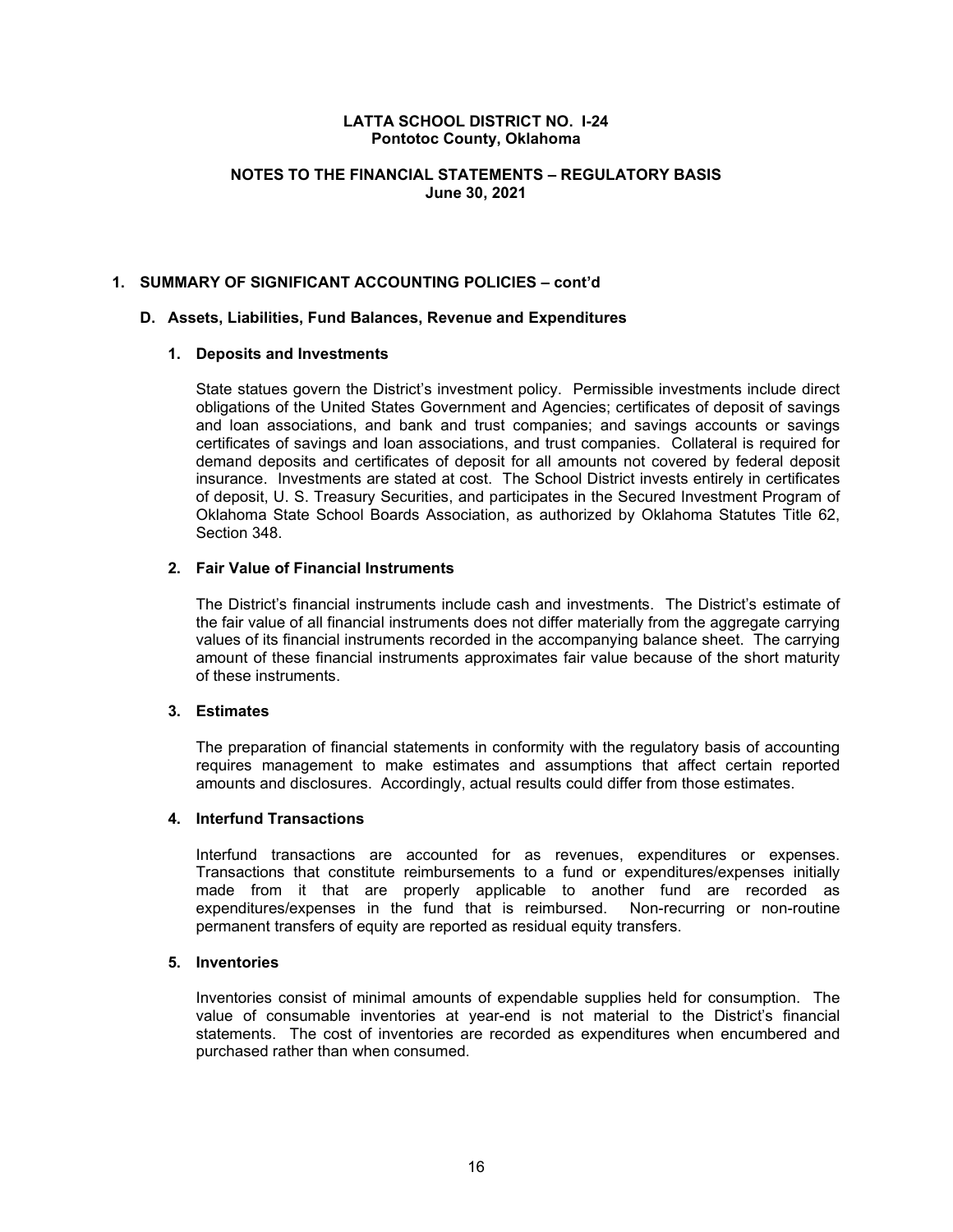# **NOTES TO THE FINANCIAL STATEMENTS – REGULATORY BASIS June 30, 2021**

# **1. SUMMARY OF SIGNIFICANT ACCOUNTING POLICIES – cont'd**

#### **D. Assets, Liabilities, Fund Balances, Revenue and Expenditures – cont'd**

#### **6. Fixed Assets**

The regulatory basis of accounting prescribed by the Oklahoma State Board of Education requires the presentation of fixed assets. The District has not maintained a record of its fixed assets, and, accordingly, a statement of fixed assets required by generally accepted accounting principles prior to the issuance of GASB No. 34, is not included in the financial statements. Fixed assets purchased are recorded as expenditures in the various funds at the time of purchase.

### **7. Compensated Absences**

The District provides vacation and sick leave benefits in accordance with Title 70 of the Oklahoma Statues, Article 6-104, which provides for annual sick leave and personal business days. District policy allows certified employees to accumulate such days to a maximum number of days. None of the benefits are payable upon retirement or death. Accrued vacation and sick leave benefits are not reflected in the financial statements because such statements are prepared on the regulatory basis of accounting. This practice differs from generally accepted accounting principles.

#### **8. Long-term Obligations**

The District reports long-term debt at face value in the general long-term debt account group. Certain other lease obligations not expected to be financed with current available financial resources are also reported in the general long-term debt account group.

#### **9. Fund Balance Classifications**

In the fund financial statements, governmental funds report the hierarchy of fund balances. The hierarchy is based primarily on the degree of spending constraints placed upon use of resources for specific purposes versus availability of appropriation. An important distinction that is made in reporting fund balance is between amounts that are considered *nonspendable* (i.e. fund balance associated with assets that are *not in spendable form*, such as inventories or prepaid items, long-term portions of loans and note receivables, or items that are legally required to be maintained intact (such as the

corpus of a permanent fund)) and those that are *spendable* (such as fund balance associated with cash, investments or receivables).

Amounts in the *spendable* fund balance category are further classified as *restricted, committed, assigned* or *unassigned*, as appropriate.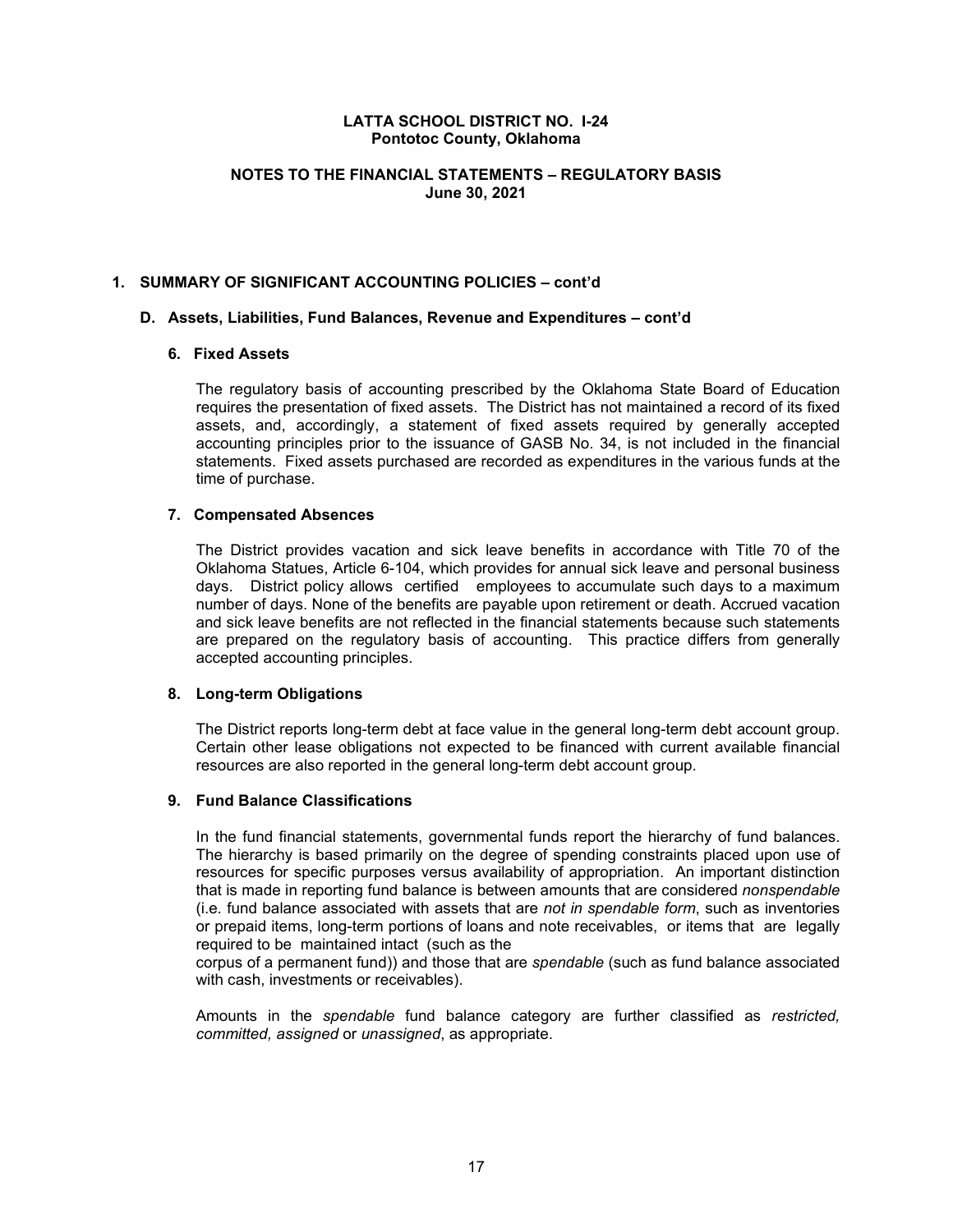# **NOTES TO THE FINANCIAL STATEMENTS – REGULATORY BASIS June 30, 2021**

#### **1. SUMMARY OF SIGNIFICANT ACCOUNTING POLICIES – cont'd**

#### **D. Assets, Liabilities, Fund Balances, Revenue and Expenditures – cont'd**

Restricted Fund Balance - The fund balance should be reported as restricted when constraints placed on the use of resources are either:

- Externally imposed by creditors (such as through debt covenants), grantors, contributors, or laws or regulations of other governments; or
- Imposed by law through constitutional provisions or enabling legislation.

Committed Fund Balance – The fund balance should be reported as committed for amounts that are useable only for specific purposes by formal action of the government's highest level of decision-making authority. Such amounts are not subject to legal enforceability (like restricted amounts), but cannot be used for any other purpose unless the government removes or changes the limitation by taking action similar to that which imposed the commitment.

Assigned Fund Balance - The fund balance should be reported as assigned for amounts that are *intended* to be used for specific purposes, but are neither restricted nor committed. Intent is expressed by the governing body itself, or a subordinated high-level body or official who the governing body has delegated the authority to assign amounts to be used for specific purposes. Assigned fund balances include all remaining spendable amounts (except negative balances) that are reported in governmental funds *other than the general fund*, that are neither restricted nor committed, and amounts in the general fund that are intended to be used for specific purposes in accordance with the provisions of the standard.

Unassigned Fund Balance – Unassigned fund balance is the residual classification for the general fund. This classification represents fund balance that has not been assigned to other funds and that has not been restricted, committed, or assigned to specific purposes within the general fund.

#### **10. Property Taxes and Other Local Revenues**

The District is authorized by state law to levy property taxes, which consist of ad valorem taxes on real and personal property within the District. The County Assessor, upon receipt of the certification of tax levies from the County Excise Board, extends the tax levies on the tax roll for submission to the County Treasurer. Property taxes are levied on November 1 and are due on receipt of the tax bill. The first half of taxes is due prior to January 1. The second half is due prior to April 1. If the first payment is not made timely, the entire tax becomes due and payable on January 2. Second half taxes become delinquent on April 1 of the year following the assessment. If not paid by the following October 1, the property is offered for sale for the amount of the taxes due. The owner has two years to redeem the property by paying the taxes and penalty owed. If at the end of two years the owner has not done so, the purchaser is issued a deed to the property. No provision has been made for uncollected taxes, as all taxes are deemed collectible. Other local sources of revenues include tuition, fees, rentals, disposals, commissions and reimbursements.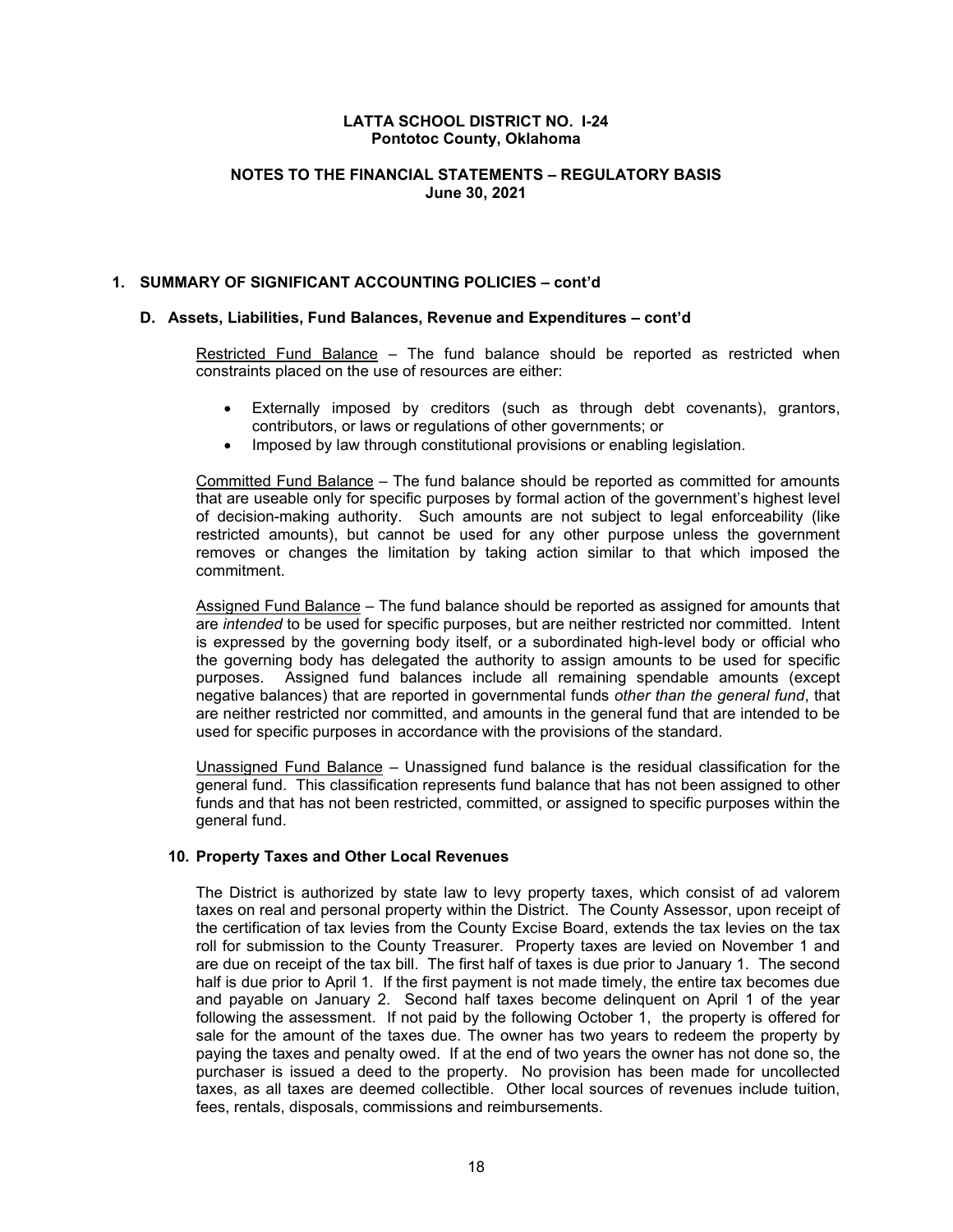# **NOTES TO THE FINANCIAL STATEMENTS – REGULATORY BASIS June 30, 2021**

#### **1. SUMMARY OF SIGNIFICANT ACCOUNTING POLICIES – cont'd**

# **D. Assets, Liabilities, Fund Balances, Revenue and Expenditures – cont'd**

#### **11. Intermediate Revenues**

Revenue from intermediate sources is the amount of money from funds collected by an intermediate administrative unit, or a political subdivision between the district and the state, and distributed to districts in amounts that differ in proportion to those which were collected within such systems.

#### **12. State Revenues**

Revenues from state sources for current operations are primarily governed by state aid formula under the provisions of Article XVIII, Title 70, Oklahoma Statutes. The State Board of Education administers the allocation of state aid funds to school districts based on information accumulated from the districts. After review and verification of reports and supporting documentation, the State Department of Education may adjust subsequent fiscal period allocations of money for prior year errors disclosed by review. Normally, such adjustments are treated as reductions or additions of revenue of the year when the adiustment is made.

The District receives revenue from the state to administer certain categorical educational programs. State Board of Education rules require that revenue earmarked for these programs be expended only for the program for which the money is provided and require that the money not expended as of the close of the fiscal year be carried forward into the following year to be expended for the same categorical programs. The State Department of Education requires that categorical educational program revenues be accounted for in the general fund.

#### **13. Federal Revenues**

Federal revenues consist of revenues from the federal government in the form of operating grants or entitlements. An operating grant is a contribution to be used for a specific purpose, activity or facility. A grant may be received either directly from the federal government or indirectly as a pass through from another government, such as the state. Entitlement is the amount of payment to which the District is entitled pursuant to an allocation formula contained in applicable statutes. The majority of the federal revenues received by the District are apportioned to the general fund.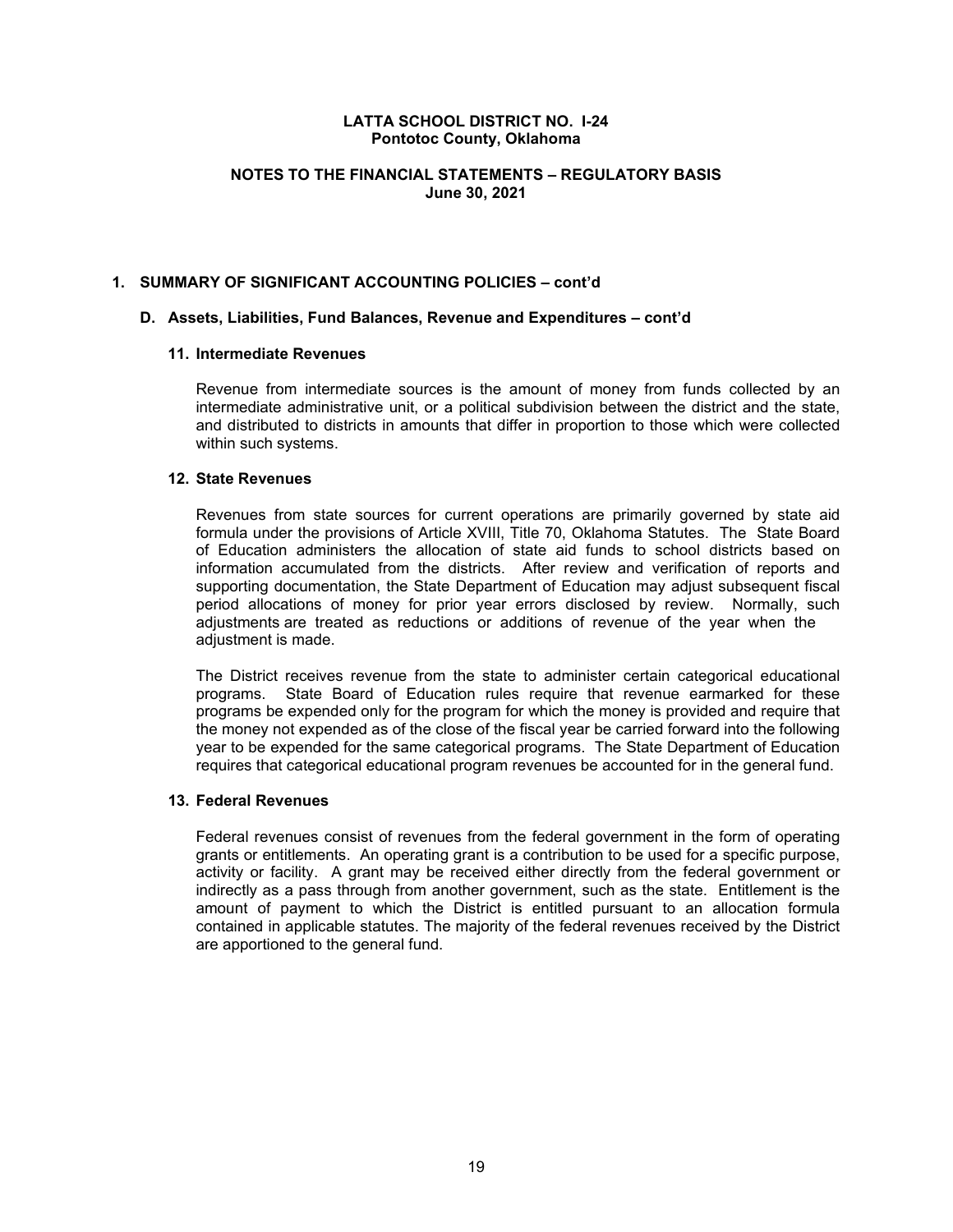# **NOTES TO THE FINANCIAL STATEMENTS – REGULATORY BASIS June 30, 2021**

#### **1. SUMMARY OF SIGNIFICANT ACCOUNTING POLICIES – cont'd**

#### **D. Assets, Liabilities, Fund Balances, Revenue and Expenditures – cont'd**

#### **14. Instruction Expenditures**

Instruction expenditures include the activities dealing directly with the interaction between teachers and students. Teaching may be provided for students in a school classroom, in another location, such as a home or hospital, and in other learning situations, such as those involving cocurricular activities. It may also be provided through some other approved medium, such as television, radio, telephone and correspondence. Included here are the activities of teacher assistants of any type (clerks, graders, teaching machines, etc.) which assist in the instructional process. The activities of tutors, translators and interpreters would be recorded here. Department chairpersons who teach for any portion of time are included here. Tuition/transfer fees paid to other LEAs would be included here.

#### **15. Support Services Expenditures**

Support services expenditures provide administrative, technical (such as guidance and health) and logistical support to facilitate and enhance instruction. These services exist as adjuncts for fulfilling the objectives of instruction, community services and enterprise programs, rather than as entities within themselves.

#### **16. Operation of Non-Instructional Services Expenditures**

These expenditures are activities concerned with providing non-instructional services to students, staff or the community.

#### **17. Facilities Acquisition and Construction Services Expenditures**

These expenditures consist of activities involved with the acquisition of land and buildings; remodeling buildings; the construction of buildings and additions to buildings; initial installation or extension of service systems and other built-in equipment; and improvements to sites.

#### **18. Other Outlays Expenditures**

A number of outlays of governmental funds are not properly classified as expenditures, but still require budgetary or accounting control. These are classified as Other Outlays. These include debt service payments (principal and interest) and certain transfers of monies from one fund to another.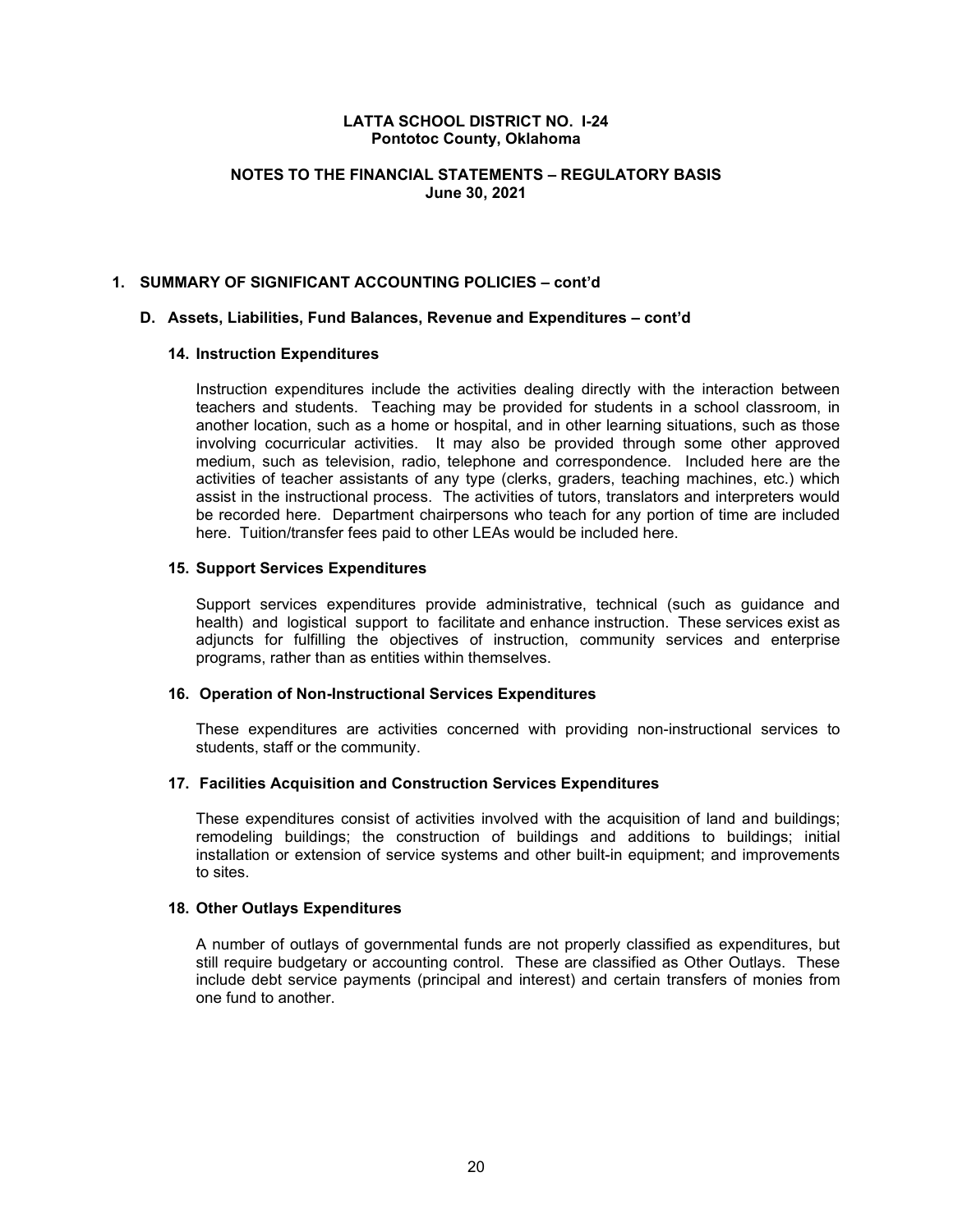# **NOTES TO THE FINANCIAL STATEMENTS – REGULATORY BASIS June 30, 2021**

#### **1. SUMMARY OF SIGNIFICANT ACCOUNTING POLICIES – cont'd**

# **D. Assets, Liabilities, Fund Balances, Revenue and Expenditures – cont'd**

#### **19. Other Uses Expenditures**

Other uses expenditures include scholarships provided by private gifts and endowments; student aid and staff awards supported by outside revenue sources (i.e., foundations). Also, expenditures for self-funded employee benefit programs administered either by the District or a third-party administrator.

#### **20. Repayment Expenditures**

Repayment expenditures represent checks/warrants issued to outside agencies for refund or restricted revenue previously received for overpayment, non-qualified expenditures and other refunds to be repaid from District funds.

#### **21. Non-Monetary Transactions**

The District receives commodities from the U. S. Department of Agriculture. The value of these commodities has been included in the Schedule of Expenditures of Federal Awards; however, they have not been reflected in the combined financial statements as either revenue or expense since they are not reported under the regulatory basis of accounting.

#### **22. Memorandum Only – Total Columns**

Total columns on the combined financial statements are captioned "memorandum only" because they do not represent consolidated financial information and are presented only to facilitate analysis. The columns do not present information that reflects financial position or results of operations in accordance with generally accepted accounting principles. Inter-fund eliminations have not been made in the aggregation of this data.

#### **23. Resource Use Policy**

It is the District's policy for all funds that when an expenditure is incurred for purposes for which both restricted and unrestricted resources, including fund balances, are available, the District considers restricted amounts to be spent first before any unrestricted amounts are used. Furthermore, it is the District's policy when an expenditure is incurred for purposes for which committed, assigned, or unassigned resources, including fund balances, are available, the District considers committed amounts to be spent first followed by assigned amounts and lastly unassigned amounts.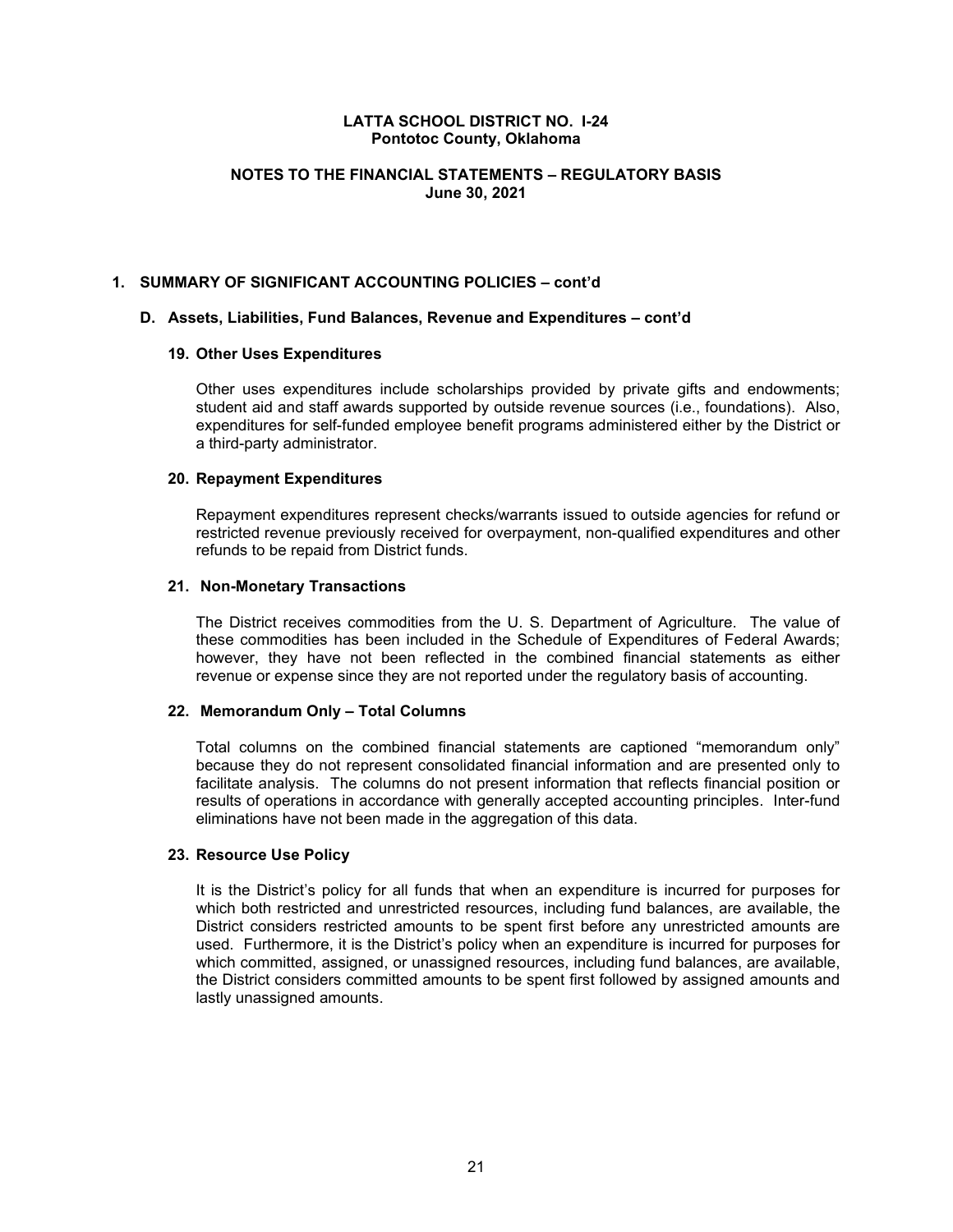# **NOTES TO THE FINANCIAL STATEMENTS – REGULATORY BASIS June 30, 2021**

# **2. STEWARDSHIP, COMPLIANCE AND ACCOUNTABILITY**

#### **Budgetary Information**

The District is required by state law to prepare an annual budget. Under current Oklahoma Statutes, a formal Estimate of Needs (Budget) is required for all funds except for trust and agency funds. Budgets are presented for all funds that include the originally approved budgeted appropriations for expenditures and final budgeted appropriations as adjusted for supplemental appropriations and approved transfers between budget categories. The annual Estimate of Needs, when approved by the Board and subsequently filed with the County Clerk and approved County Excise Board becomes the legal budget. Supplemental appropriations, if required, were made during the year and are reflected in the budget vs. actual presentations shown as original budget and final budget.

Encumbrances represent commitments related to unperformed contracts for goods or services. Encumbrance accounting – under which purchase orders and other commitments of resources are recorded as expenditures of the applicable fund – is utilized in all Governmental Funds of the District. Purchase orders or contracts document encumbrances for goods or purchased services. Under Oklahoma law, unencumbered appropriations lapse at year-end.

#### **3. DETAILED NOTES CONCERNING THE FUNDS**

#### **A. Deposits and Investments**

#### *Custodial Credit Risk*

Exposure to custodial credit risk related to deposits exists when the District holds deposits that are uninsured and uncollateralized; collateralized with securities held by the pledging financial institution, or by its trust department or agent but not in the District's name; or collateralized without a written or approved collateral agreement. Exposure to custodial credit risk related to investments exists when the District holds investments that are uninsured and unregistered, with securities held by the counterparty or by its trust department or agent but not in the District's name.

The District's policy as it relates to custodial credit risk is to secure its uninsured deposits with collateral, valued at no more than market value, at least at a level of 100 percent of the uninsured deposits and accrued interest thereon. The investment policy and state law also limits acceptable collateral to U.S. Treasury and agency securities and direct obligations of the state, municipalities, counties, and school districts in the state of Oklahoma, surety bonds, and letters of credit. As required by Federal 12 U.S.C.A., Section 1823(e), all financial institutions pledging collateral to the District must have a written collateral agreement approved by the board of directors or loan committee.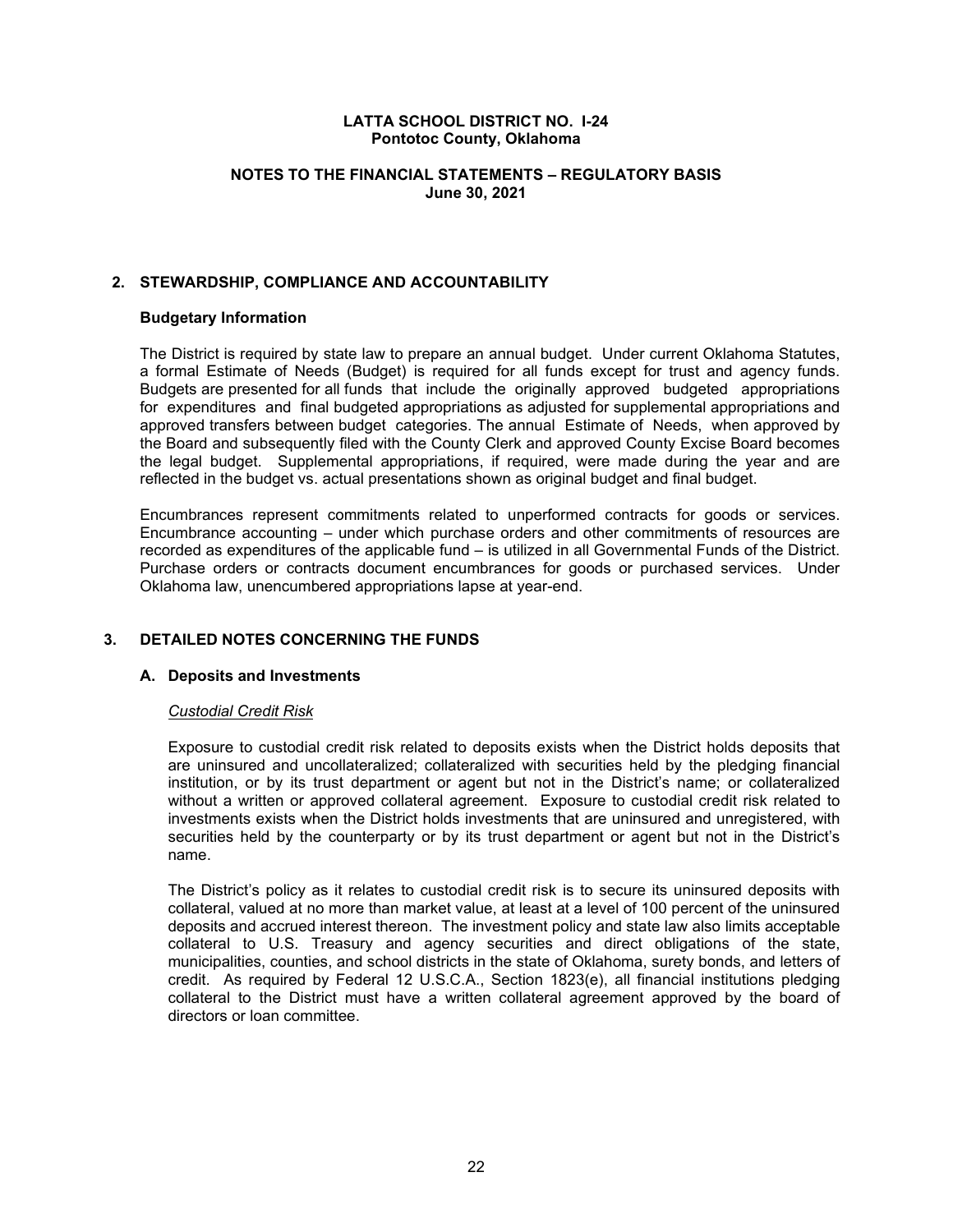# **NOTES TO THE FINANCIAL STATEMENTS – REGULATORY BASIS June 30, 2021**

#### **3. DETAILED NOTES CONCERNING THE FUNDS – cont'd**

#### **A. Deposits and Investments – cont'd**

At June 30, 2021 the District held deposits of approximately \$4,717,118 and investments of \$2,275,919 at financial institutions. The District's cash deposits, including interest-bearing accounts, and investments were entirely covered by Federal Depository Insurance (FDIC) or direct obligations of the U.S. Government insured or collateralized with securities held by the District or by its agent in the District's name. Therefore, the District was not exposed to custodial credit risk as defined above.

#### *Investment Credit Risk*

The District has no investment policy that limits its investment choices other than the limitations of state law that generally authorize investment in:

- 1. Direct obligations of the U.S. government, its agencies and instrumentalities to which the full faith and credit of the U.S. government is pledged, or obligations to the payment of which the full faith and credit of the State is pledged.
- 2. Certificates of deposit of banks when such certificates of deposits are secured by acceptable collateral for the deposit of public monies.
- 3. Savings accounts or saving certificates to the extent that such accounts or certificates are fully insured by the United States government.
- 4. Repurchase agreements that have underlying collateral including obligations of the United States government, its agencies and instrumentalities, or the State of Oklahoma.
- 5. County, municipal or school district debt obligations for which an ad valorem tax may be levied.
- 6. Money market funds regulated by the SEC and in which investments consist of the investments of obligations of the United States, its agencies and instrumentalities.
- 7. Warrants, bonds or judgments of the school district.
- 8. Qualified pooled investment programs through an interlocal cooperative agreement formed pursuant to applicable law and to which the board of education has voted to be a member, the investments of which consist of those items specified in paragraphs 1 through 7 above, as well as obligations of the United States agencies and instrumentalities.
- 9. Any other investment that is authorized by law.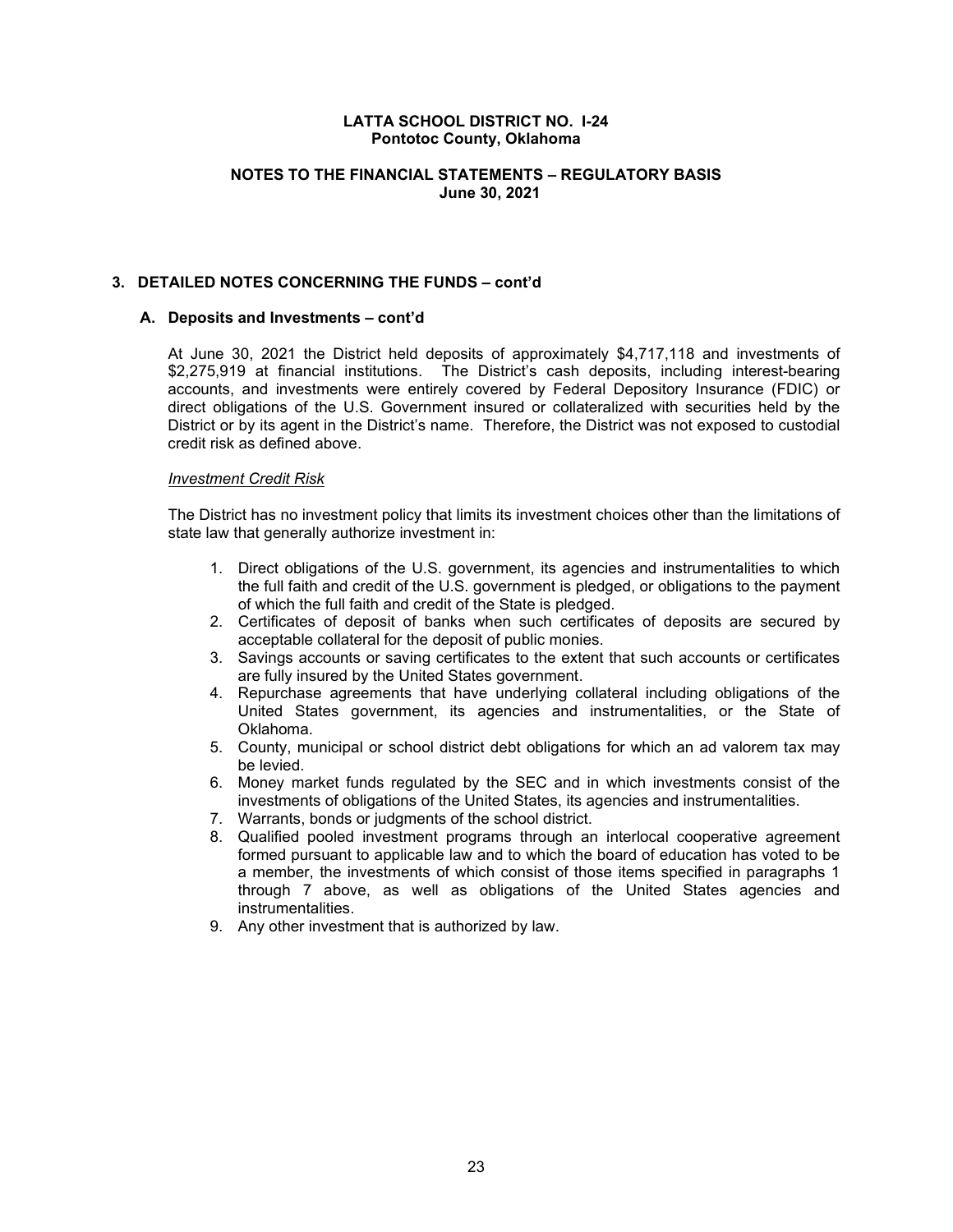# **NOTES TO THE FINANCIAL STATEMENTS – REGULATORY BASIS June 30, 2021**

#### **3. DETAILED NOTES CONCERNING THE FUNDS – cont'd**

# **A. Deposits and Investments – cont'd**

Investment credit risk is the risk that an issuer or other counterparty to an investment will not fulfill its obligation. The District has no formal policy limiting investments based on credit rating. Unless there is information to the contrary, obligations of the U.S. government or obligations explicitly guaranteed by the U.S. government are not considered to have credit risk and do not require disclosure of credit quality.

| Tvpe                            | Weighted<br>Avg. Maturity<br>(Months) | <b>Credit</b><br>Rating | <b>Market</b><br>Value | Cost      |
|---------------------------------|---------------------------------------|-------------------------|------------------------|-----------|
| Investments:<br>Oklahoma Liquid |                                       |                         |                        |           |
| Asset Pool                      |                                       | N/A                     | 2,275,919              | 2,275,919 |

The District had no investment credit risk as of June 30, 2021, as defined above.

#### *Investment Interest Rate Risk*

Interest rate risk is the risk that changes in interest rates will adversely affect the fair value of an investment. The District does not have a formal investment policy that limits investment maturities as a means of managing its exposure to fair value losses arising from increasing interest rates. The District had no investment interest rate risk as defined above.

#### *Concentration of Investment Credit Risk*

Exposure to concentration of credit risk is considered to exist when investments in any one issuer represent a significant percent of total investments of the District. Investments issued or explicitly guaranteed by the U.S. government and investments in mutual funds, external investment pools, and other pooled investments are excluded from this consideration. The District places no limit on the amount it may invest in any one issuer.

At June 30, 2021, the District had no concentration of credit risk as defined above.

#### **B. Long-term Debt**

State statues prohibit the District from becoming indebted in an amount exceeding the revenue to be received for any fiscal year without approval by the District's voters. Bond issues have been approved by the voters and issued by the District for various capital improvements. These bonds are required to be fully paid serially within 25 years from the date of issue. Debt Service requirements for bonds are payable solely from fund balance and future revenues of the debt service fund. The District also has two (2) capital lease agreements.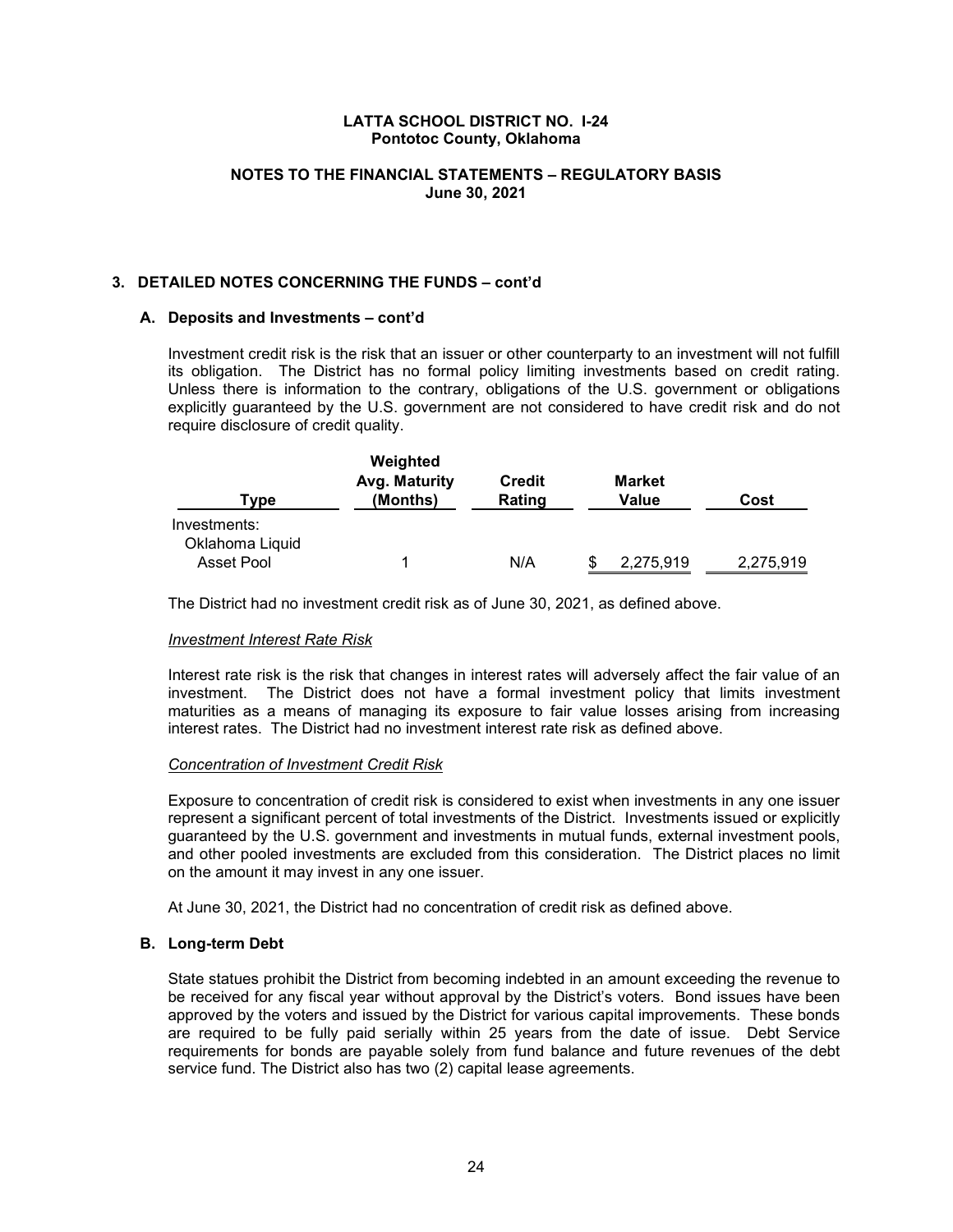# **NOTES TO THE FINANCIAL STATEMENTS – REGULATORY BASIS June 30, 2021**

#### **3. DETAILED NOTES CONCERNING THE FUNDS – cont'd**

#### **B. Long-term Debt – cont'd**

On December 1, 2017, the District issued combined purpose bonds in the amount of \$1,665,000, interest rates ranging from 1.50% to 1.70%. Bond maturities began December 1, 2019, with an initial installment of \$145,000, installments of \$760,000 per year thereafter, with the final maturity of \$760,000 due December 1, 2021.

On November 1, 2019, the District issued combined purpose bonds in the amount of \$1,615,000, interest rate of 1.95%. Bond maturities begin November 1, 2021, with an initial installment of \$400,000, with the final maturity of \$1,215,000 due November 1, 2022.

On March 1, 2021, the District issued combined purpose bonds in the amount of \$1,180,000, interest rate of 1.00%. The only bond matures March 1, 2024.

The District has entered into two (2) lease agreements as lessee for financing improvements to the District. These lease agreements qualify as capital leases for accounting purposes since the titles transfer at the end of the lease terms. These lease agreements contain clauses which give the District the ability to terminate the lease agreements at the end of each fiscal year.

Lease purchase primarily for a new gymnasium and to make improvements to the District, original issue \$5,841,000 dated September 1, 2011, due in varying annual installments beginning September 1, 2012, with the final payment due September 1, 2023.

Lease purchase primarily for a new elementary school and to make improvements to the District, original issue \$15,682,950 dated May 1, 2020, due in varying annual installments beginning September 1, 2021, with the final payment due September 1, 2035.

Annual debt service requirements to maturity are as follows:

| Year      | <b>General Obligation Bonds</b> |          |              |
|-----------|---------------------------------|----------|--------------|
| Ended     | and Capital Leases              |          | Total        |
| June 30,  | Principal                       | Interest | Requirements |
|           |                                 |          |              |
| 2022      | \$<br>2,322,950                 | 39,293   | 2,362,243    |
| 2023      | 2,377,950                       | 41,446   | 2,419,396    |
| 2024      | 2,342,950                       | 16,300   | 2,359,250    |
| 2025      | 1,162,950                       | 3,000    | 1,165,950    |
| 2026      | 1,162,950                       | 3,000    | 1,165,950    |
| 2026-2031 | 5,814,750                       | 15,000   | 5,829,750    |
| 2031-2036 | 5,814,750                       | 15,000   | 5,829,750    |
| Total     | \$<br>20,999,250                | 133,039  | 21,132,289   |

Interest and rents paid on general long-term debt during the current year totaled \$75,788.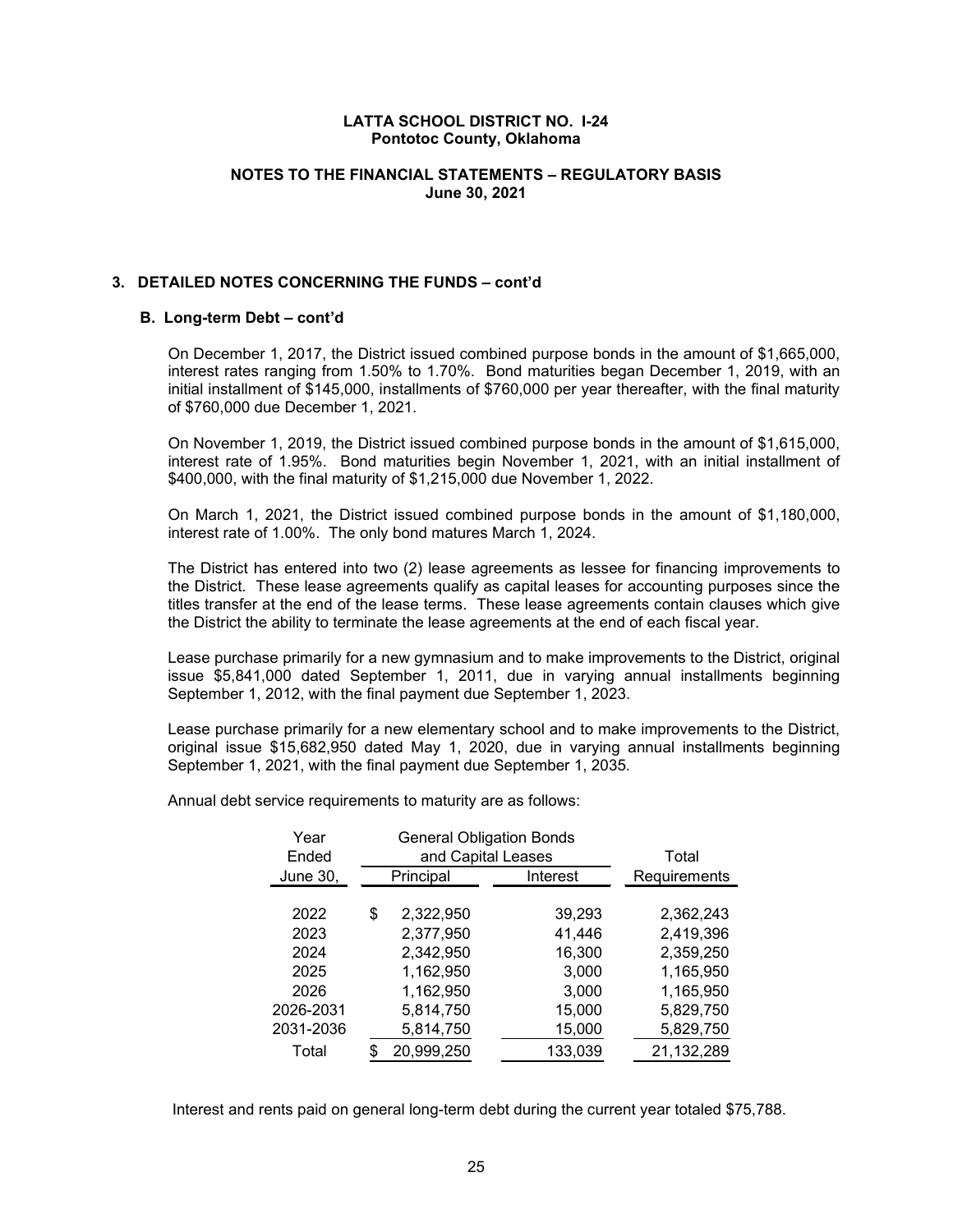# **NOTES TO THE FINANCIAL STATEMENTS – REGULATORY BASIS June 30, 2021**

#### **3. DETAILED NOTES CONCERNING THE FUNDS – cont'd**

#### **C. Changes in General Long-term Debt**

General long-term debt consists of bonds and capital lease payables. The following is a summary of the changes in general long-term debt transaction of the District for the fiscal year:

|                                | July 1,<br>2020         | Additions      | Retirements        | June 30,<br>2021        |
|--------------------------------|-------------------------|----------------|--------------------|-------------------------|
| <b>Bonds</b><br>Capital leases | 3,135,000<br>17,988,450 | 1,180,000<br>٠ | 760,000<br>544,200 | 3,555,000<br>17,444,250 |
| Total                          | \$21,123,450            | 1,180,000      | 1,304,200          | 20,999,250              |

# **4. OTHER INFORMATION**

#### **A. Risk Management**

The District is exposed to various risks of loss related to torts; theft of, damage to and destruction of assets; errors and omissions; injuries to employees; or acts of God. The District purchases commercial insurance to cover these risks, including general and auto liability, property damage, and public officials liability. Settled claims resulting from these risks have not exceeded the commercial insurance coverage in any of the past three fiscal years.

The School participates in a risk pool for Worker's compensation coverage in which there is a transfer or pooling of risks among the participants of that pool. In accordance with GASB No. 10, the School reports the required contribution to the pool, net of refunds, as insurance expense. The risk pool is the Oklahoma School Assurance Group (OSAG), an organization formed for the purpose of providing workers' compensation coverage to participating schools in the State of Oklahoma. In that capacity, OSAG is responsible for providing loss control services and certain fiscal activities, including obtaining contract arrangements for the underwriting, excess insurance agreements, claims processing, and legal defense for any and all claims submitted to them during the plan year. As a member of OSAG the District is required to pay fees set by OSAG according to an established payment schedule. A portion of the fees paid by the District goes into a loss fund for the District. The fee for the loss fund is calculated by projecting losses based on the schools losses for the last five years. OSAG provides coverage in excess of the Loss Fund so the District's liability for claim loss is limited to the balance of the loss fund. If the District does not use their loss fund in three years it is returned to them with no interest.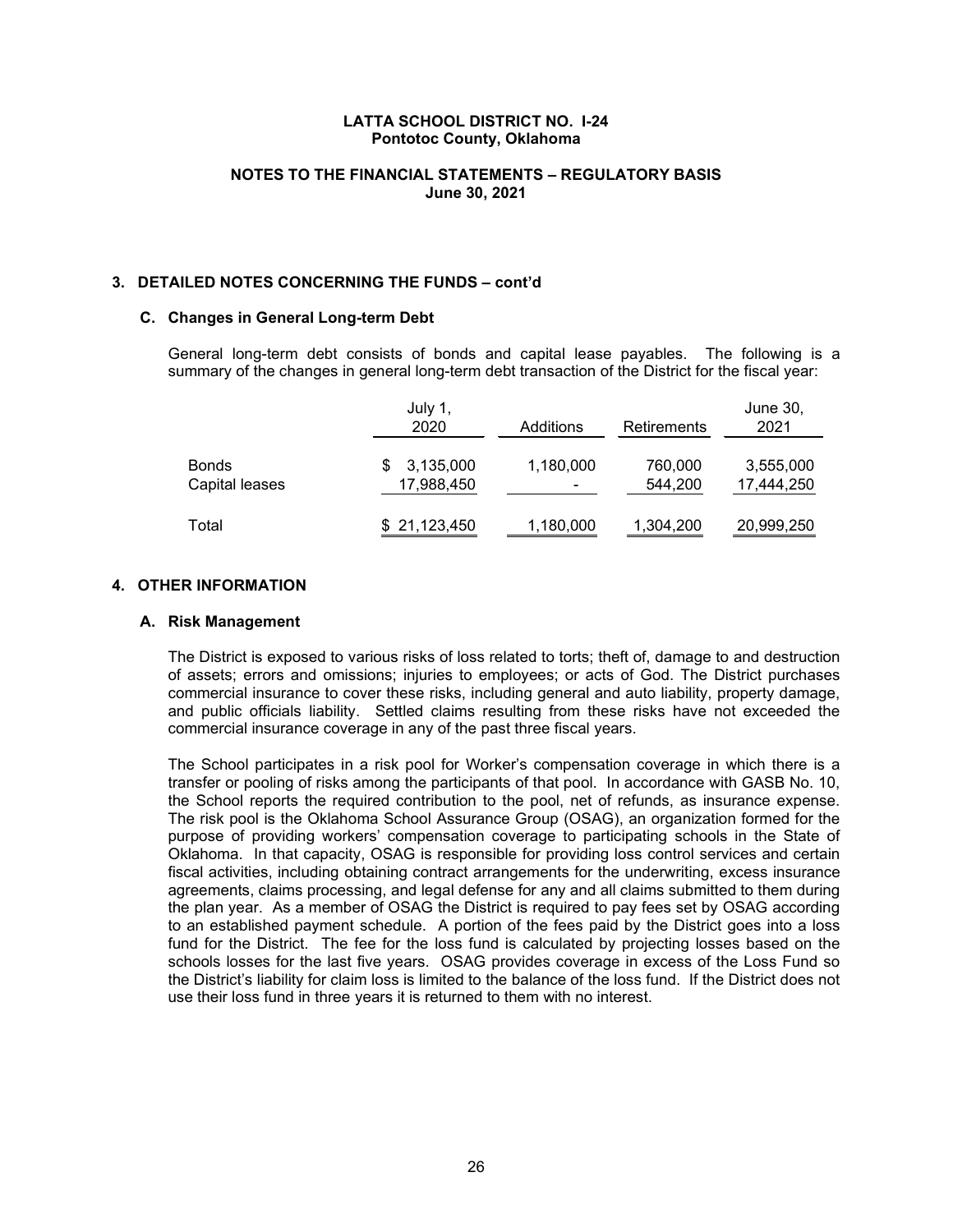#### **NOTES TO THE FINANCIAL STATEMENTS – REGULATORY BASIS June 30, 2021**

#### **4. OTHER INFORMATION – cont'd**

# **B. Contingent Liabilities**

Amounts received or receivable from grantor agencies are subject to audit and adjustment by grantor agencies, principally the federal government. Any disallowed claims, including amounts already collected, may constitute a liability of the applicable funds. The amount, if any, of expenditures which may be disallowed by the grantor cannot be determined at this time although the District expects such amounts, if any, to be immaterial.

#### **C. Non-Monetary Transactions**

The fair market value as determined by the Oklahoma Department of Human Services of the commodities received during the period under audit was \$31,989.

#### **D. Employee Retirement System and Plan**

#### Description of Plan

The District participates in the state-administered Oklahoma Teachers' Retirement System, which is a cost sharing, multiple-employer defined benefit public employee retirement system (PERS), which is administered by the Board of Trustees of the Oklahoma Teachers' Retirement System (the "System"). The System provides retirement and disability benefits, annual cost-of-living adjustments, and death benefits to plan members and beneficiaries. Title 70 Section 17 of the Oklahoma Statutes establishes benefit provisions and may be amended only through legislative action. The Oklahoma Teachers' Retirement System issues a publicly available financial report that includes financial statements and required supplementary information for the System. That report may be obtained by writing to the Oklahoma Teachers' Retirement System, P.O. Box 53624, Oklahoma City, OK 73152 or by calling 405-521-2387.

#### Basis of Accounting

The System's financial statements are prepared using the cash basis of accounting, except for accruals of interest income. Plan member contributions are recognized in the period in which the contributions are made. Benefits and refunds are recognized when paid. The pension benefit obligation is a standardized disclosure measure of the present value of pension benefits. This pension valuation method reflects the present value of estimated pension benefits that will be paid in future years as a result of employee services performed to date and is adjusted for the effect of projected salary increases. There are no actuarial valuations performed on individual school districts. The System has an under-funded pension benefit obligation as determined as part of the latest actuarial valuation.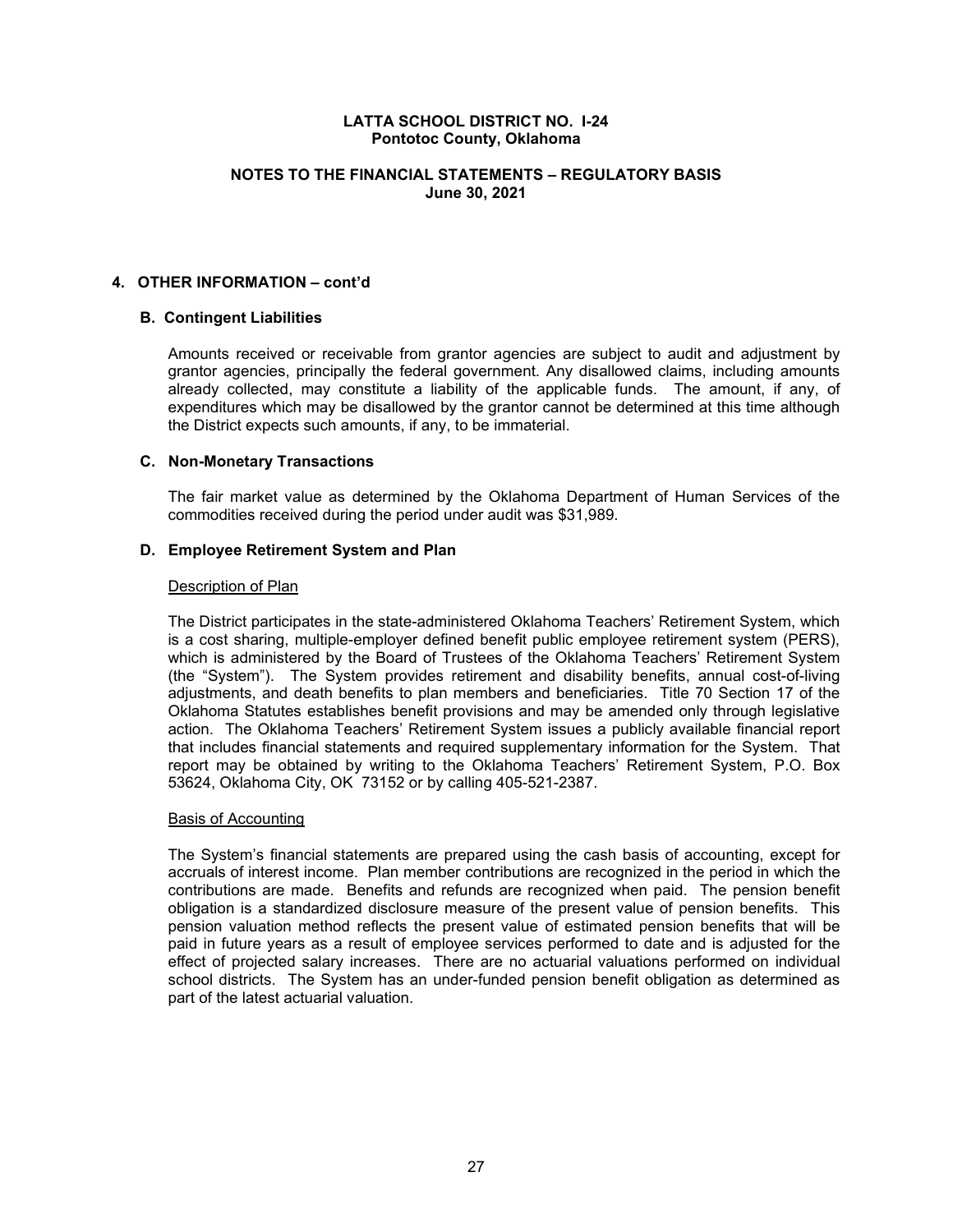# **NOTES TO THE FINANCIAL STATEMENTS – REGULATORY BASIS June 30, 2021**

#### **4. OTHER INFORMATION – cont'd**

#### **D. Employee Retirement System and Plan – cont'd**

#### Funding Policy

The District, the State of Oklahoma, and the participating employees make contributions. The contribution rates for the District and its employees are established by and may be amended by Oklahoma Statutes. The rates are not actuarially determined. The rates are applied to the employee's earnings plus employer-paid fringe benefits. The required contribution for the participating members is 7.00% of covered compensation. Additionally, OTRS receives "federal matching contributions" for positions whose funding comes from federal sources or certain grants. The matching contribution rate was 7.70%. Contributions received by the System from the State of Oklahoma are from 3.50% of annual sales and income tax revenues. The District's employer contribution rate was 9.50%. The District is allowed by the Oklahoma Teachers' Retirement System to make the required contributions on behalf of the participating members.

#### Annual Pension Cost

The District's total contributions, including the state credit, for 2021, 2020 and 2019 were \$744,209, \$722,363 and \$684,828, respectively.

# **E. Surety Bonds**

The treasurer is bonded by Travelers Surety Company, bond number 105673800 for the penal sum of \$250,000, term beginning October 17, 2020 and ending October 17, 2021. This is a renewal of a continuous bond.

The activity fund custodian, minutes clerk and encumbrance clerk are bonded by Western Surety Company, bond number 70856236 for the penal sum of \$100,000, each, terms beginning January 8, 2021 and ending January 8, 2022. This is a renewal of a continuous bond.

The superintendent is bonded by Western Surety Company, bond number 70856236 for the penal sum of \$100,000, term beginning January 8, 2021 and ending January 8, 2022. This is a renewal of a continuous bond.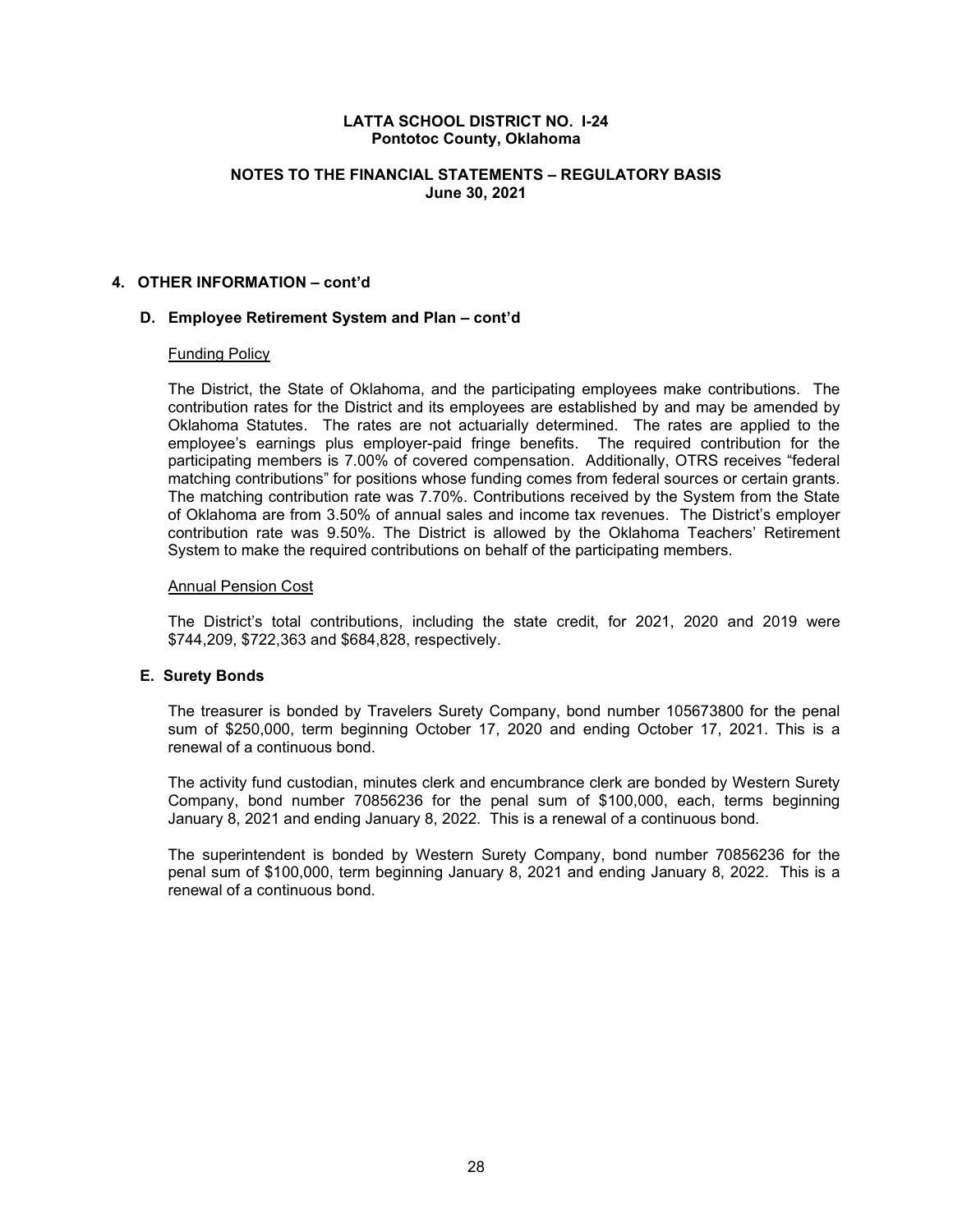# **LATTA NO. I-24 Pontotoc County, Oklahoma**

# **COMBINING STATEMENT OF ASSETS AND LIABILITIES - REGULATORY BASIS ALL FIDUCIARY FUND TYPES JUNE 30, 2021**

|                    | <b>AGENCY</b><br><b>FUND</b><br><b>ACTIVITY</b><br><b>FUND</b> |
|--------------------|----------------------------------------------------------------|
| <b>ASSETS</b>      |                                                                |
| Cash               | 194,640<br>\$                                                  |
| <b>LIABILITIES</b> |                                                                |

Liabilities Funds held for school organizations **\$ 194,640**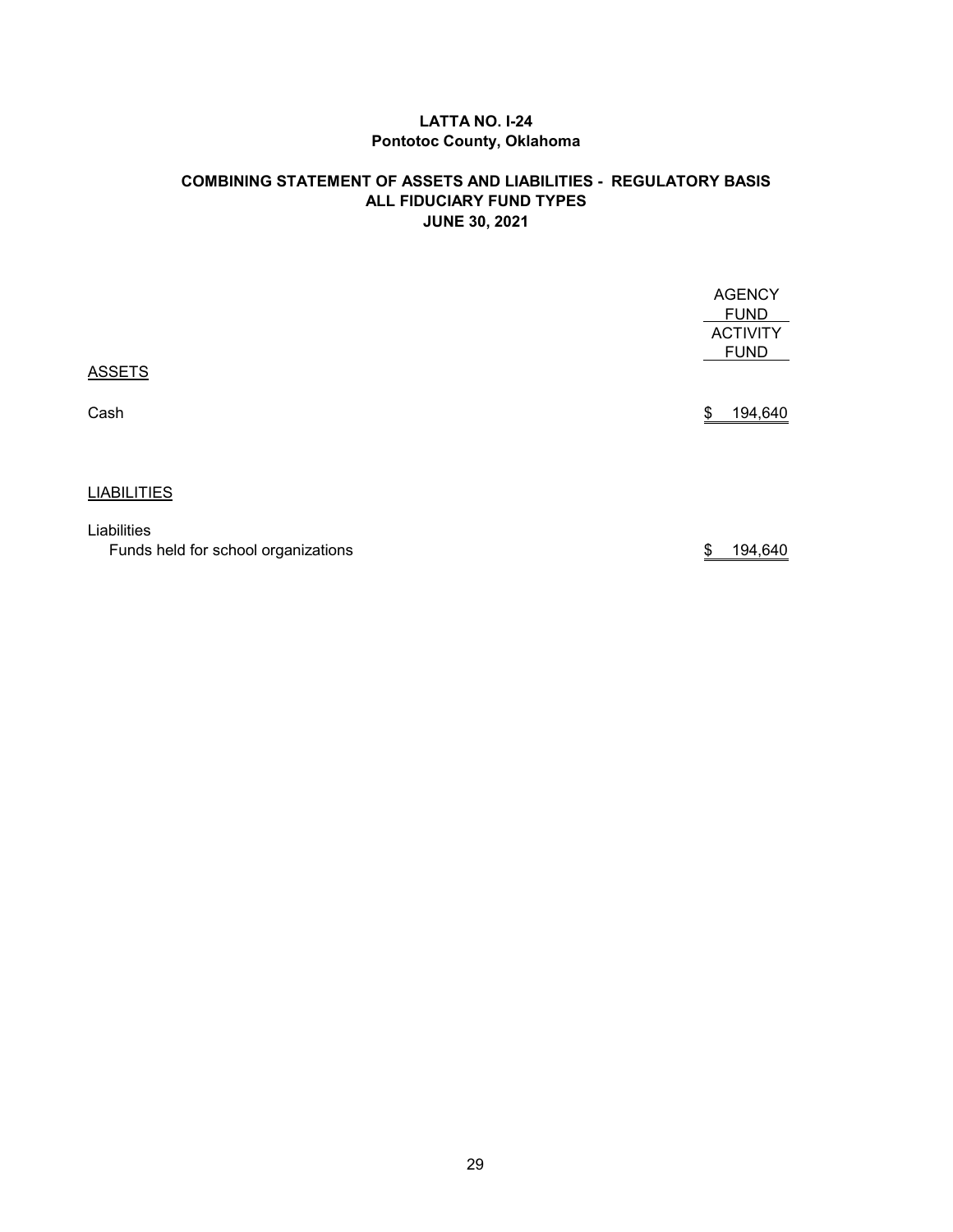# **LATTA NO. I-24 Pontotoc County, Oklahoma**

# **COMBINING STATEMENT OF CHANGES IN ASSETS AND LIABILITIES - REGULATORY BASIS - AGENCY FUNDS FOR THE YEAR ENDED JUNE 30, 2021**

|                                      | <b>BALANCE</b> |                |                  | <b>BALANCE</b> |                   |                |
|--------------------------------------|----------------|----------------|------------------|----------------|-------------------|----------------|
| <b>ASSETS</b>                        |                | 7-01-20        | <b>ADDITIONS</b> | ADJUST.        | <b>DEDUCTIONS</b> | 6-30-21        |
| Cash                                 | \$             | 212,160        | 328,516          | 30,189         | 376,225           | 194,640        |
| <b>LIABILITIES</b>                   |                |                |                  |                |                   |                |
| Funds held for school organizations: |                |                |                  |                |                   |                |
| <b>Miscellaneous Activity</b>        | \$             | 40,064         | 103,363          | 10,397         | 130,612           | 23,212         |
| <b>Student Council</b>               |                | 2,102          | 1,935            | 1,400          | 3,600             | 1,837          |
| Elementary                           |                | 15,254         | 1,052            | 22             | 4,056             | 12,272         |
| <b>NHS</b>                           |                | 2,363          | 2,247            | 385            | 2,359             | 2,636          |
| <b>Employees for Excellence</b>      |                | 2,204          | 1,055            | 825            | 2,706             | 1,378          |
| <b>FFA</b>                           |                | 10,867         | 85,675           | (55)           | 76,848            | 19,639         |
| <b>Special Olympics</b>              |                | 5,718          | 3,327            |                | 2,679             | 6,366          |
| $4-H$                                |                | 2,535          |                  |                | 151               | 2,384          |
| <b>FCCLA</b>                         |                | 6,151          | 8,626            | 3,533          | 14,630            | 3,680          |
| Baseball                             |                | 1,905          | 6,676            |                | 5,572             | 3,009          |
| Girl's Basketball                    |                | 1,550          | 7,099            | 173            | 6,796             | 2,026          |
| Library                              |                | 1,650          | 23               | $\overline{a}$ | 196               | 1,477          |
| Yearbook                             |                | 8,533          | 10,368           | 10,348         | 20,696            | 8,553          |
| Cheerleaders                         |                | 2,723          | 7,555            | ۰              | 6,490             | 3,788          |
| Petty Cash                           |                | $\blacksquare$ | 200              | $\blacksquare$ | 200               | $\blacksquare$ |
| Boy's Basketball                     |                | 2,327          | 5,310            | 800            | 7,138             | 1,299          |
| <b>Vocal Music</b>                   |                | 16,319         | 359              | 62             | 6,631             | 10,109         |
| <b>PTO</b>                           |                | 29,973         | 10,790           | 566            | 19,961            | 21,368         |
| Science                              |                | 87             |                  |                |                   | 87             |
| Class of 2020                        |                | 4,699          | 42               | (42)           | 4,699             |                |
| <b>DECA</b>                          |                | 3,948          | 4,406            | 970            | 5,247             | 4,077          |
| Softball                             |                | 13,191         | 33,231           | $\frac{1}{2}$  | 15,496            | 30,926         |
| <b>CNP</b>                           |                |                | 12,232           |                | 12,232            |                |
| <b>CVET/ATAE</b>                     |                | 111            |                  |                |                   | 111            |
| Middle School Resource Team          |                | 579            |                  |                | 97                | 482            |
| <b>JH Softball</b>                   |                | 1,353          |                  | $\blacksquare$ |                   | 1,353          |
| Newspaper                            |                | 133            |                  |                |                   | 133            |
| <b>FCA</b>                           |                | 127            |                  |                |                   | 127            |
| Speech/Drama                         |                | 1,772          |                  |                | 1,247             | 525            |
| Golf                                 |                | 1,452          | 2,366            |                | 1,028             | 2,790          |
| Academic Conference                  |                | 1,353          | 800              | 510            | 1,020             | 1,643          |
| <b>MS Girls Basketball</b>           |                | 77             | $\overline{a}$   | $\blacksquare$ | $\blacksquare$    | 77             |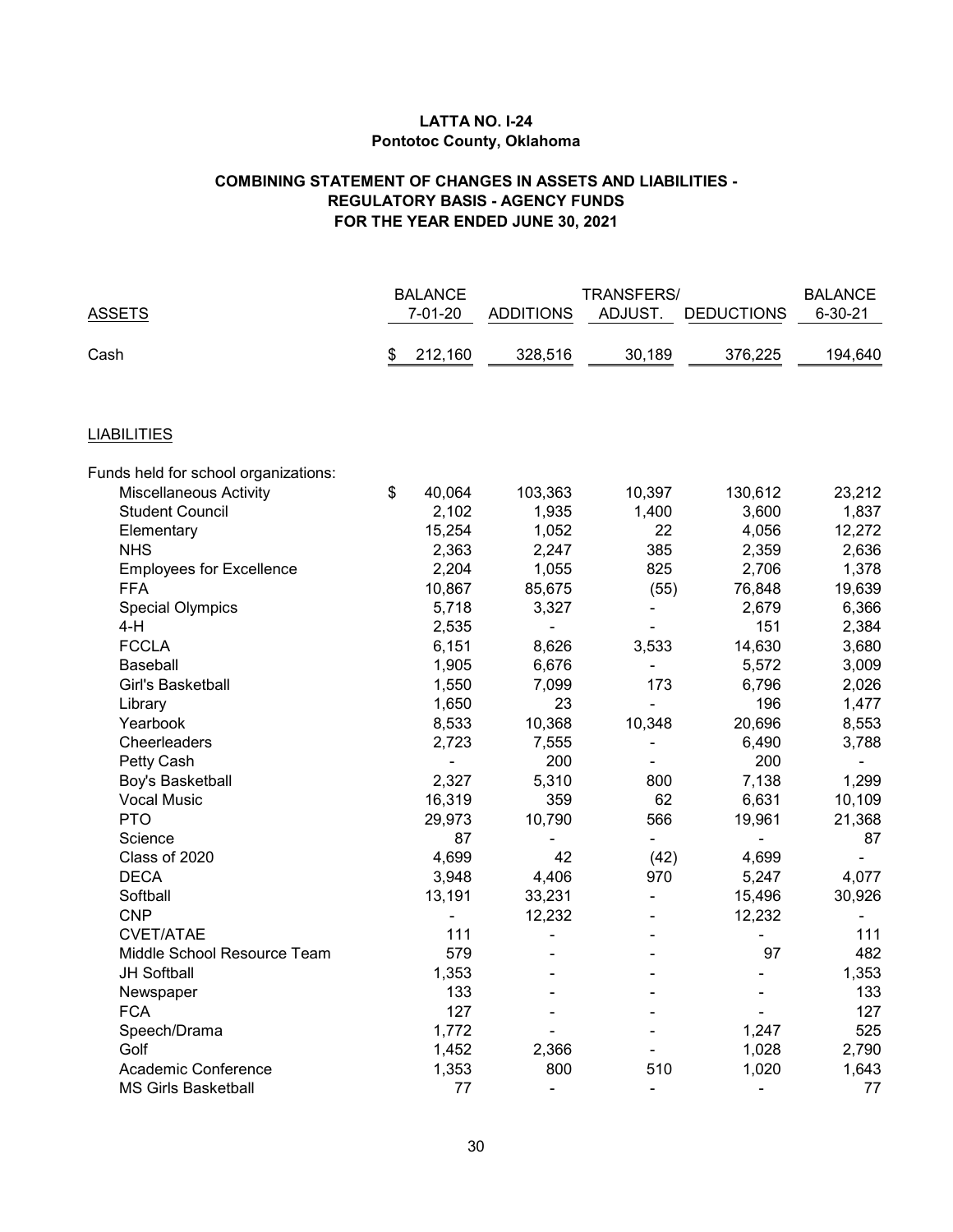# **LATTA NO. I-24 Pontotoc County, Oklahoma**

# **COMBINING STATEMENT OF CHANGES IN ASSETS AND LIABILITIES - REGULATORY BASIS - AGENCY FUNDS FOR THE YEAR ENDED JUNE 30, 2021**

| <b>BALANCE</b> |         |                                                               | <b>BALANCE</b>   |                   |                                   |
|----------------|---------|---------------------------------------------------------------|------------------|-------------------|-----------------------------------|
|                |         | <b>ADDITIONS</b>                                              | ADJUST.          | <b>DEDUCTIONS</b> | $6 - 30 - 21$                     |
|                |         |                                                               |                  |                   |                                   |
|                |         |                                                               |                  |                   | 2,432                             |
|                |         |                                                               |                  |                   | 3,617                             |
|                |         |                                                               |                  |                   |                                   |
|                |         |                                                               |                  |                   | 179                               |
|                |         |                                                               |                  |                   | 3,802                             |
|                |         |                                                               |                  |                   | 1,024                             |
|                |         |                                                               |                  |                   | 1,688                             |
|                | 8,079   |                                                               |                  | 7,594             | 485                               |
|                | 7,151   | 4,171                                                         |                  | 1,849             | 9,473                             |
|                | 1,655   |                                                               |                  |                   | 1,655                             |
|                | 59      | 143                                                           |                  | 116               | 86                                |
|                | 130     |                                                               |                  |                   | 130                               |
|                | 200     |                                                               |                  |                   | 200                               |
|                | 721     |                                                               |                  |                   | 721                               |
|                | 810     |                                                               |                  |                   | 810                               |
|                | 704     | 2,601                                                         |                  | 2,331             | 974                               |
|                |         | 8,700                                                         | 55               | 8,755             |                                   |
| \$             | 212,160 |                                                               | 30,189           | 376,225           | 194,640                           |
|                | \$      | $7-01-20$<br>2,540<br>1,852<br>179<br>3,802<br>1,024<br>2,134 | 4,164<br>328,516 | 240               | TRANSFERS/<br>108<br>2,639<br>446 |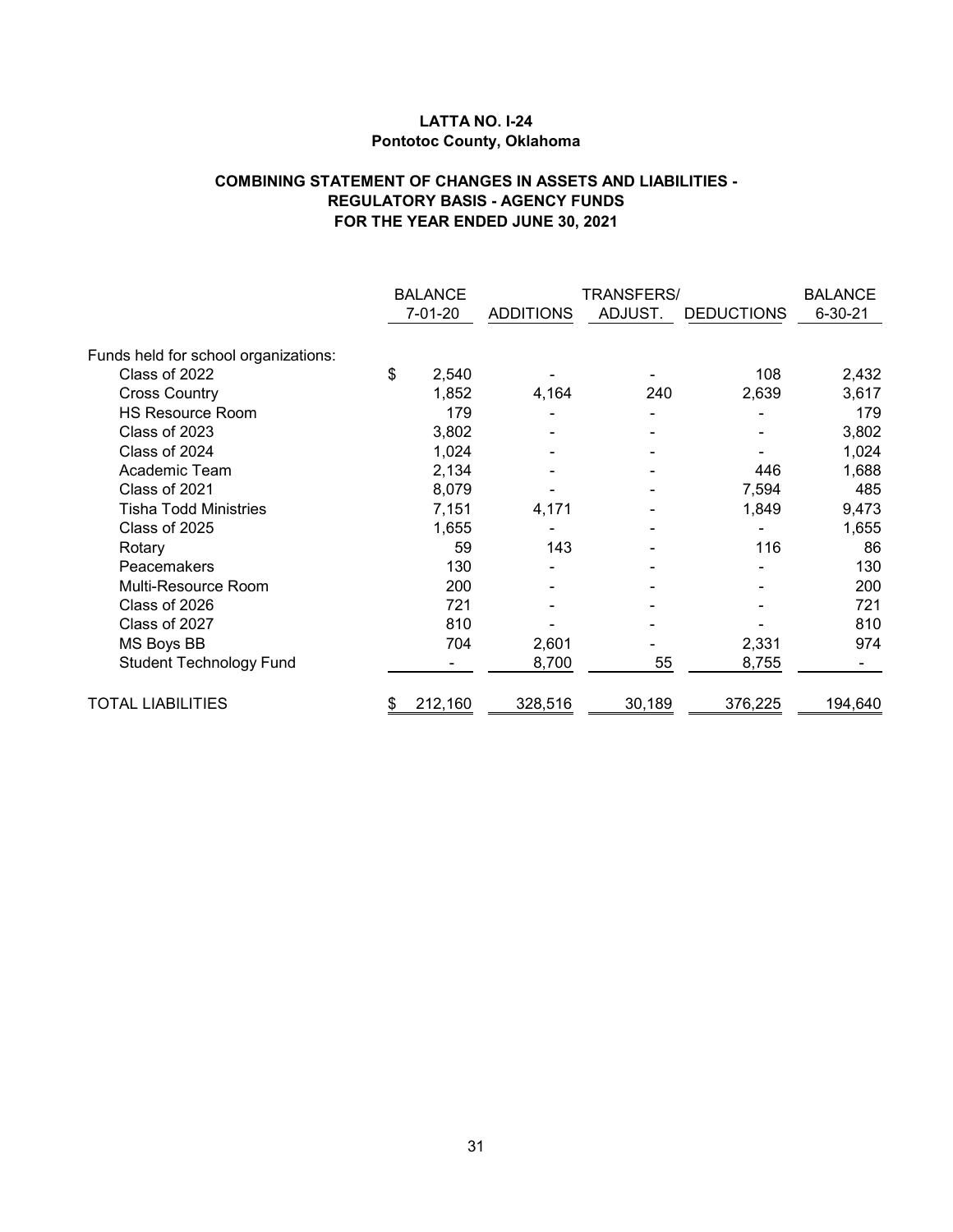#### **SCHEDULE OF EXPENDITURES OF FEDERAL AWARDS - REGULATORY BASIS FOR THE YEAR ENDED JUNE 30, 2021**

|         | Pass                                                                                                                                                                       |                                                                                                                           |                                                                                                                                            |                            |                                                                                                                                               |                                                                                                       |
|---------|----------------------------------------------------------------------------------------------------------------------------------------------------------------------------|---------------------------------------------------------------------------------------------------------------------------|--------------------------------------------------------------------------------------------------------------------------------------------|----------------------------|-----------------------------------------------------------------------------------------------------------------------------------------------|-------------------------------------------------------------------------------------------------------|
|         |                                                                                                                                                                            |                                                                                                                           |                                                                                                                                            |                            |                                                                                                                                               |                                                                                                       |
|         |                                                                                                                                                                            |                                                                                                                           |                                                                                                                                            |                            |                                                                                                                                               | Balance at                                                                                            |
|         |                                                                                                                                                                            |                                                                                                                           |                                                                                                                                            |                            |                                                                                                                                               | June 30, 2021                                                                                         |
|         |                                                                                                                                                                            |                                                                                                                           |                                                                                                                                            |                            |                                                                                                                                               |                                                                                                       |
|         |                                                                                                                                                                            |                                                                                                                           |                                                                                                                                            |                            |                                                                                                                                               |                                                                                                       |
| 84.041  | 591                                                                                                                                                                        | \$                                                                                                                        |                                                                                                                                            | 390,433                    | 390,433                                                                                                                                       |                                                                                                       |
| 84.041  | 592                                                                                                                                                                        |                                                                                                                           |                                                                                                                                            | 16,735                     | 16,735                                                                                                                                        |                                                                                                       |
|         |                                                                                                                                                                            | 99,188                                                                                                                    |                                                                                                                                            | 95,540                     | 95,540                                                                                                                                        | 3,648                                                                                                 |
|         |                                                                                                                                                                            | 99,188                                                                                                                    | $\overline{a}$                                                                                                                             | 502,708                    | 502,708                                                                                                                                       | 3,648                                                                                                 |
|         |                                                                                                                                                                            |                                                                                                                           |                                                                                                                                            |                            |                                                                                                                                               |                                                                                                       |
| 84.010  | 511                                                                                                                                                                        | 156,777                                                                                                                   |                                                                                                                                            | 108,318                    | 144,313                                                                                                                                       | 12,464                                                                                                |
| 84.010  | 799                                                                                                                                                                        |                                                                                                                           |                                                                                                                                            |                            | $\blacksquare$                                                                                                                                | $\sim$                                                                                                |
|         |                                                                                                                                                                            | 156,777                                                                                                                   | $\blacksquare$                                                                                                                             | 157,489                    | 144,313                                                                                                                                       | 12,464                                                                                                |
|         |                                                                                                                                                                            |                                                                                                                           |                                                                                                                                            |                            |                                                                                                                                               | 33                                                                                                    |
|         |                                                                                                                                                                            |                                                                                                                           |                                                                                                                                            |                            |                                                                                                                                               |                                                                                                       |
|         |                                                                                                                                                                            |                                                                                                                           |                                                                                                                                            |                            |                                                                                                                                               | 30                                                                                                    |
|         |                                                                                                                                                                            |                                                                                                                           |                                                                                                                                            |                            |                                                                                                                                               | 85,383                                                                                                |
|         |                                                                                                                                                                            |                                                                                                                           |                                                                                                                                            |                            |                                                                                                                                               |                                                                                                       |
| 84.027  | 627                                                                                                                                                                        |                                                                                                                           |                                                                                                                                            |                            |                                                                                                                                               | 27                                                                                                    |
| 84.173  | 641                                                                                                                                                                        |                                                                                                                           |                                                                                                                                            |                            |                                                                                                                                               |                                                                                                       |
|         |                                                                                                                                                                            | 313,887                                                                                                                   | $\blacksquare$                                                                                                                             | 180,377                    | 228,414                                                                                                                                       | 85,473                                                                                                |
|         |                                                                                                                                                                            |                                                                                                                           |                                                                                                                                            |                            |                                                                                                                                               |                                                                                                       |
|         |                                                                                                                                                                            |                                                                                                                           |                                                                                                                                            |                            |                                                                                                                                               | 10,275                                                                                                |
|         |                                                                                                                                                                            |                                                                                                                           |                                                                                                                                            |                            | $\overline{\phantom{a}}$                                                                                                                      |                                                                                                       |
|         |                                                                                                                                                                            |                                                                                                                           |                                                                                                                                            |                            |                                                                                                                                               | 11,246                                                                                                |
|         |                                                                                                                                                                            |                                                                                                                           |                                                                                                                                            |                            |                                                                                                                                               |                                                                                                       |
|         |                                                                                                                                                                            |                                                                                                                           |                                                                                                                                            |                            |                                                                                                                                               |                                                                                                       |
|         |                                                                                                                                                                            |                                                                                                                           |                                                                                                                                            |                            |                                                                                                                                               |                                                                                                       |
| 84.425D | 793                                                                                                                                                                        |                                                                                                                           |                                                                                                                                            | $\blacksquare$             |                                                                                                                                               | 465,360                                                                                               |
| 84.425D | 794                                                                                                                                                                        |                                                                                                                           |                                                                                                                                            | $\overline{\phantom{a}}$   |                                                                                                                                               | 35,301                                                                                                |
|         |                                                                                                                                                                            | 674,219                                                                                                                   | $\overline{\phantom{a}}$                                                                                                                   | 222,474                    | 152,037                                                                                                                                       | 522,182                                                                                               |
|         |                                                                                                                                                                            | 1,244,071                                                                                                                 |                                                                                                                                            | 1,063,048                  | 1,027,472                                                                                                                                     | 623,767                                                                                               |
|         | Federal<br><b>CFDA</b><br>Number<br>84.060A<br>84.027<br>84.027<br>84.027<br>84.027<br>84.027<br>84.424A<br>84.358B<br>84.358B<br>84.425C<br>84.425D<br>84.425D<br>84.425D | Through<br>Grantor's<br>Number<br>561<br>615<br>799<br>617<br>621<br>799<br>552<br>587<br>799<br>721<br>788<br>799<br>789 | Approved<br>Amount<br>2,709<br>6,784<br>277,896<br>21,733<br>4,765<br>18,000<br>26,016<br>11,246<br>18,296<br>100,000<br>465,360<br>35,301 | Balance at<br>July 1, 2020 | Receipts<br>49,171<br>1,277<br>891<br>5,595<br>103,735<br>42,408<br>21,706<br>4,765<br>13,105<br>10,785<br>4,406<br>9,800<br>89,870<br>94,508 | Expenditures<br>2,676<br>6,754<br>192,513<br>21,706<br>4,765<br>18,000<br>15,741<br>18,296<br>100,000 |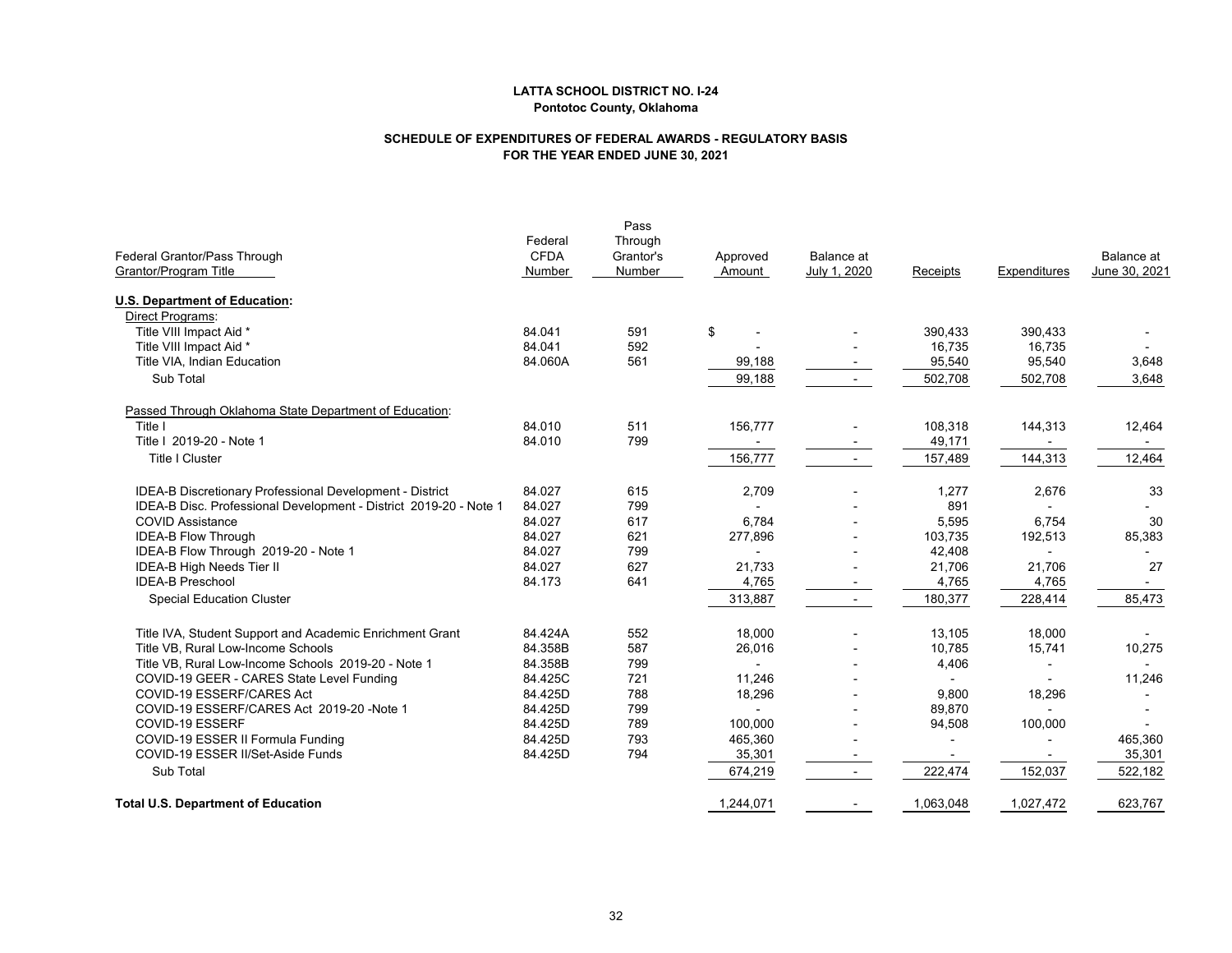#### **SCHEDULE OF EXPENDITURES OF FEDERAL AWARDS - REGULATORY BASIS FOR THE YEAR ENDED JUNE 30, 2021**

| Pass<br>Federal<br>Through<br><b>CFDA</b><br>Federal Grantor/Pass Through<br>Grantor's<br>Balance at<br>Approved<br>Grantor/Program Title<br>July 1, 2020<br>Number<br>Number<br>Amount<br>Receipts | Balance at<br>June 30, 2021<br>Expenditures |
|-----------------------------------------------------------------------------------------------------------------------------------------------------------------------------------------------------|---------------------------------------------|
| U.S. Department of Agriculture:                                                                                                                                                                     |                                             |
| Passed Through Oklahoma State Department of Education:                                                                                                                                              |                                             |
| \$<br>764<br>School breakfast program<br>10.553                                                                                                                                                     | 105,795<br>105,795                          |
| 763<br>National school lunch program<br>10.555<br>$\overline{\phantom{0}}$                                                                                                                          | 247,496<br>247,496                          |
| National school lunch program - commodities - Note 4<br>10.555                                                                                                                                      | 31,989<br>31,989                            |
| <b>Child Nutrition Cluster</b>                                                                                                                                                                      | 385,280<br>385,280                          |
| <b>Total U.S. Department of Agriculture</b>                                                                                                                                                         | 385,280<br>385,280                          |
| U.S. Department of the Interior:<br>Passed Through the Chickasaw Nation:                                                                                                                            |                                             |
|                                                                                                                                                                                                     |                                             |
| 21.019<br>172,800<br>COVID-19 Grant                                                                                                                                                                 | 172,800<br>172,800                          |
| 563<br>15.130<br>22,660<br>Johnson O'Malley                                                                                                                                                         | 812<br>10,243<br>21,848                     |
| Johnson O'Malley 2019-20 - Note 1<br>15.130<br>799                                                                                                                                                  | 12,993                                      |
| 195,460<br>Total U.S. Department of the Interior                                                                                                                                                    | 812<br>196,036<br>194,648                   |
| \$1,439,531<br><b>Total Expenditures of Federal Awards</b>                                                                                                                                          | ,644,364<br>1,607,400<br>624,579            |

Note 1: These amounts represent reimbursements for prior year expenditures which were not received until the current fiscal year.

Note 2: Basis of Presentation - The accompanying schedule of expenditures of federal awards (the Schedule) includes the federal award activity of the District under programs of the federal government for the year ended June 30, 2021. The information in this Schedule is presented in accordance with the requirements of Title 2 U.S. Code of Federal Regulations Part 200, Uniform Administrative Requirements, Cost Principles, and Audit Requirements for Federal Awards (Uniform Guidance). Because the Schedule presents only a selected portion of the operations of the District, it is not intended and does not present the financial position, changes in net assets, or cash flows of the District.

Note 3: **Summary of Significant Accounting Policies** - Expenditures reported on the Schedule are reported on the regulatory basis of accounting consistent with the preparation of the combined financial statements, except for nonmonetary assistance noted in note 4. Such expenditures are recognized following the cost principles contained in the Uniform Guidance, wherein certain types of expenditures are not allowable or are limited as to reimbursement. The District has elected not to use the 10 percent de minimus indirect cost rate allowed under the Uniform Guidance.

Note 4: **Food Distribution** - Non-monetary assistance is reported in the Schedule at the fair market value of the commodities received and disbursed.

\* Major programs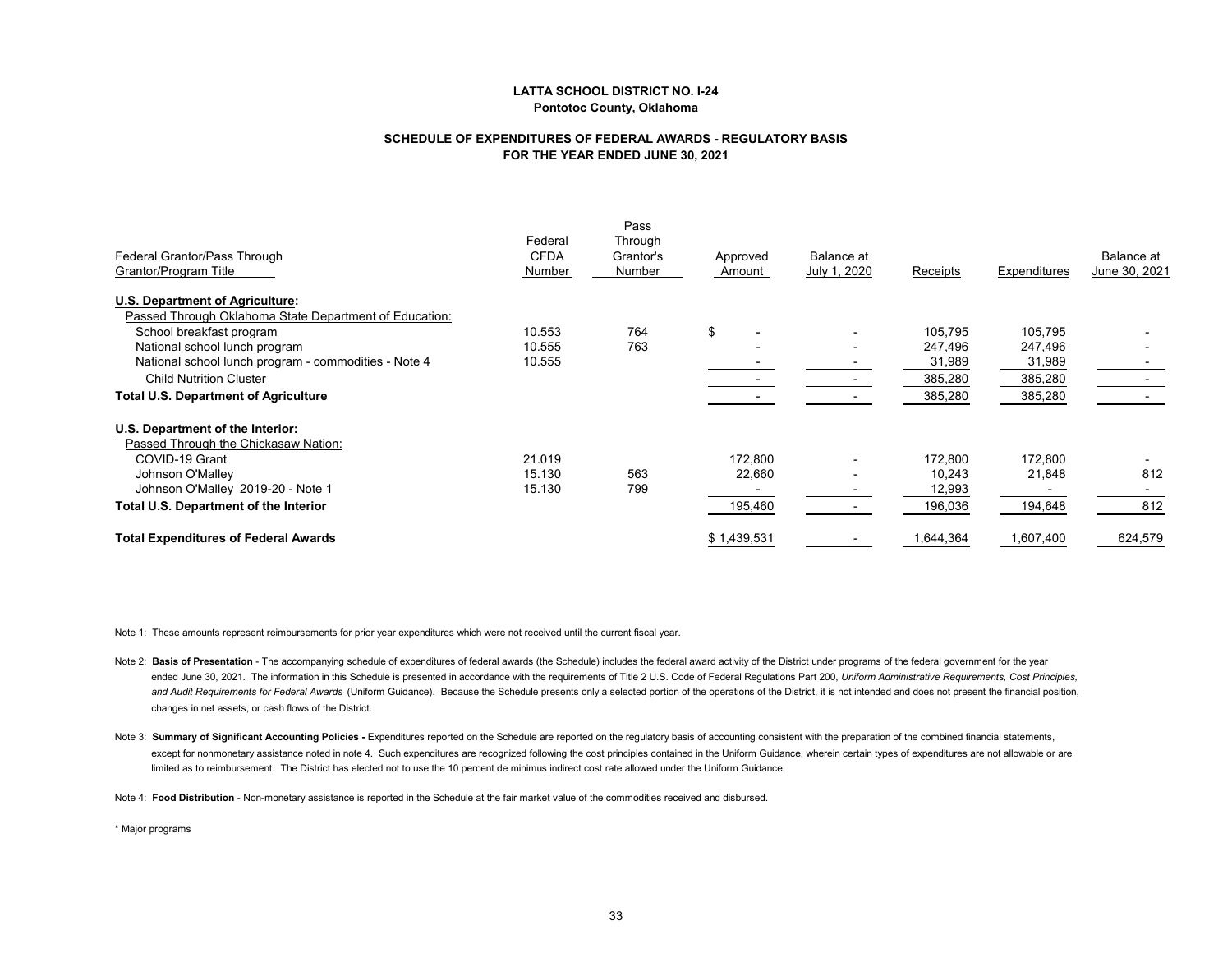# *WILSON, DOTSON & ASSOCIATES, P.L.L.C.*

**Certified Public Accountants**

Members

American Institute of Certified Public Accountants Oklahoma Society of Certified Public Accountants

#### **INDEPENDENT AUDITOR'S REPORT ON INTERNAL CONTROL OVER FINANCIAL REPORTING AND ON COMPLIANCE AND OTHER MATTERS BASED ON AN AUDIT OF FINANCIAL STATEMENTS PERFORMED IN ACCORDANCE WITH** *GOVERNMENT AUDITING STANDARDS*

The Honorable Board of Education Latta School District Number I-24 Pontotoc County, Oklahoma

We have audited, in accordance with auditing standards generally accepted in the United States of America and the standards applicable to financial audits contained in *Government Auditing Standards* issued by the Comptroller General of the United States, the accompanying fund type and account group financial statements-regulatory basis, within the combined financial statements, of the Latta School District No. I-24, Pontotoc County, Oklahoma (the "District"), as of and for the year ended June 30, 2021, and the related notes to the financial statements, which collectively comprise the District's financial statements, and have issued our report thereon dated February 22, 2022. The report on these financial statements was adverse with respect to the presentation of the financial statements in conformity with accounting principles generally accepted in the United States of America because the presentation followed the regulatory basis of accounting for Oklahoma school districts and did not conform to the presentation requirements of the Governmental Accounting Standards Board, However, our report was qualified for the omission of the general fixed asset account group with respect to the presentation of financial statements on the regulatory basis of accounting authorized by the Oklahoma State Board of Education.

#### **Internal Control Over Financial Reporting**

In planning and performing our audit of the financial statements, we considered the District's internal control over financial reporting (internal control) as a basis for designing audit procedures that are appropriate in the circumstances for the purpose of expressing our opinions on the financial statements, but not for the purpose of expressing an opinion on the effectiveness of the District's internal control. Accordingly, we do not express an opinion on the effectiveness of the District's internal control.

A *deficiency in internal control* exists when the design or operation of a control does not allow management or employees, in the normal course of performing their assigned functions, to prevent, or detect and correct, misstatements on a timely basis. A *material weakness* is a deficiency, or a combination of deficiencies, in internal control, such that there is a reasonable possibility that a material misstatement of the entity's financial statements will not be prevented, or detected and corrected on a timely basis. A *significant deficiency* is a deficiency, or a combination of deficiencies, in internal control that is less severe than a material weakness, yet important enough to merit attention by those charged with governance.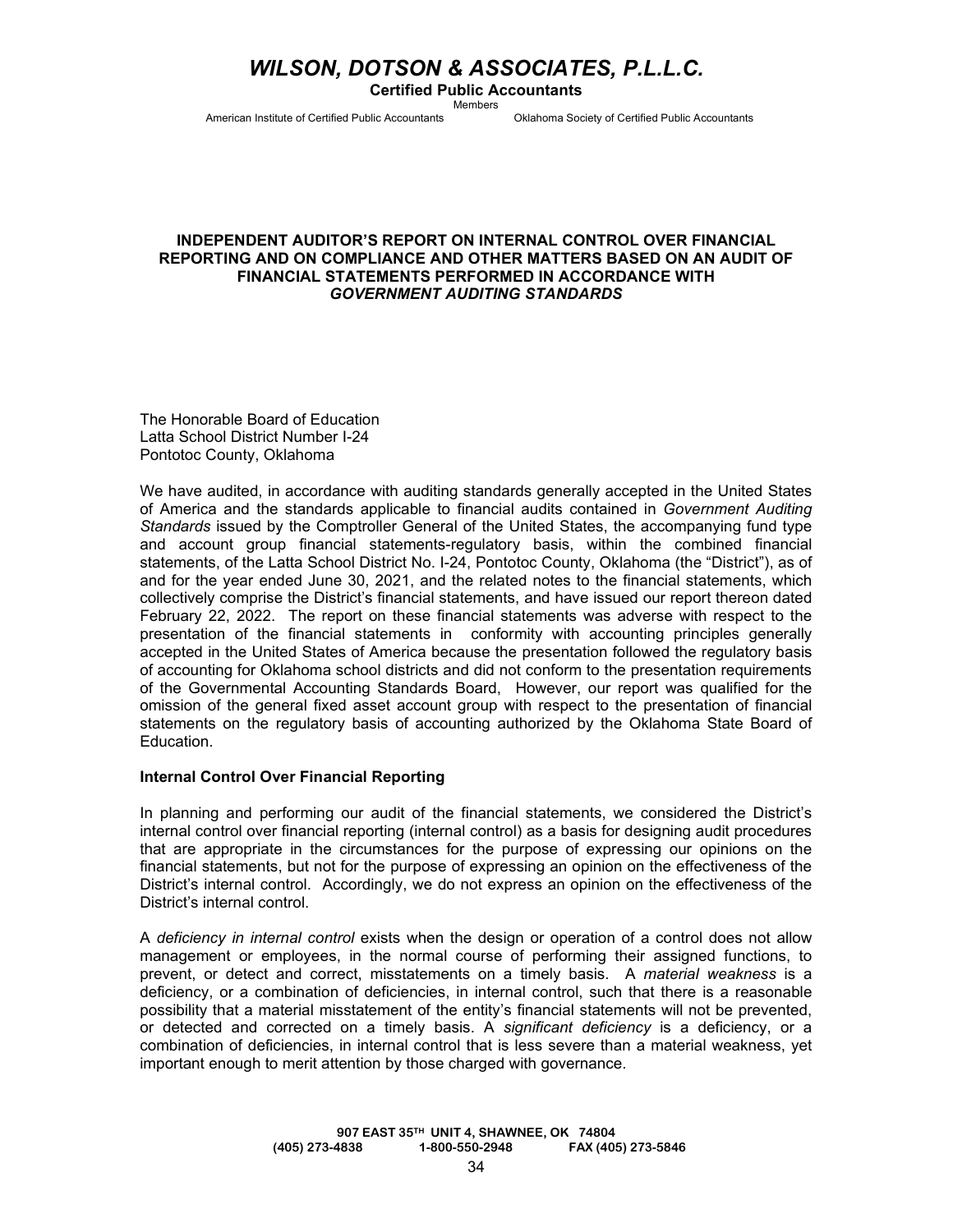Our consideration of internal control was for the limited purpose described in the first paragraph of this section and was not designed to identify all deficiencies in internal control that might be material weaknesses or significant deficiencies and therefore, material weaknesses or significant deficiencies may exits that were not identified. Given these limitations, during our audit we did not identify any deficiencies in internal control that we consider to be material weaknesses. However, material weaknesses may exist that have not been identified

#### **Compliance and Other Matters**

As part of obtaining reasonable assurance about whether the District's financial statements are free from material misstatement, we performed tests of its compliance with certain provisions of laws, regulations, contracts and grant agreements, noncompliance with which could have a direct and material effect on the financial statements. However, providing an opinion on compliance with those provisions was not an objective of our audit and, accordingly, we do not express such an opinion. The results of our tests disclosed no instances of noncompliance or other matter that are required to be reported under *Government Auditing Standards*.

# **Purpose of this Report**

The purpose of this report is solely to describe the scope of our testing of internal control and compliance and the results of that testing, and not to provide an opinion on the effectiveness of the entity's internal control or on compliance. This report is an integral part of an audit performed in accordance with *Government Auditing Standards* in considering the entity's internal control and compliance. Accordingly, this communication is not suitable for any other purpose.

Wilson, Don: associates

Wilson, Dotson & Associates, PLLC

Shawnee, Oklahoma February 22, 2022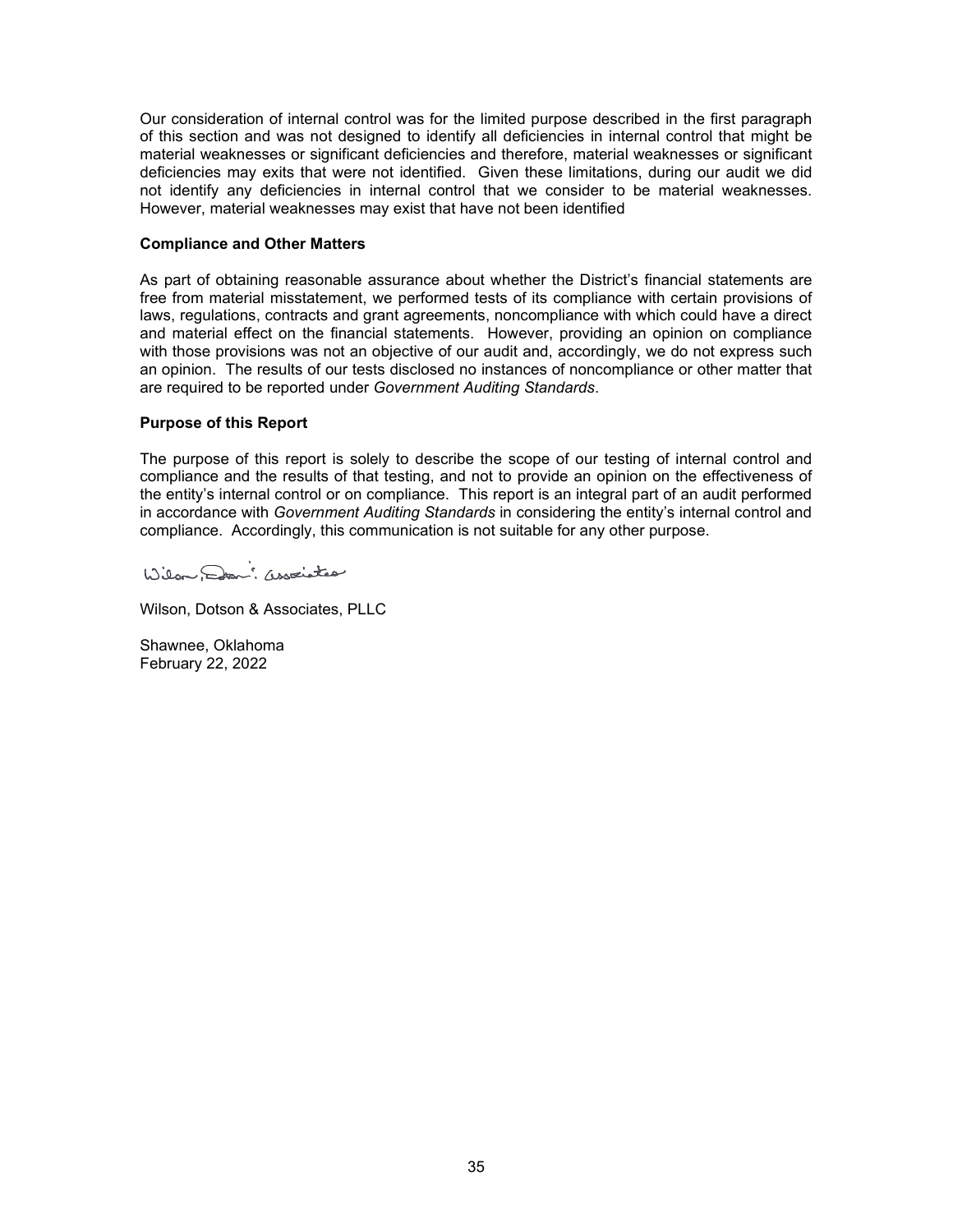# *WILSON, DOTSON & ASSOCIATES, P.L.L.C.*

**Certified Public Accountants**

Members

American Institute of Certified Public Accountants Oklahoma Society of Certified Public Accountants

# **INDEPENDENT AUDITOR'S REPORT ON COMPLIANCE FOR EACH MAJOR PROGRAM AND ON INTERNAL CONTROL OVER COMPLIANCE REQUIRED BY THE UNIFORM GUIDANCE**

The Honorable Board of Education Latta School District Number I-24 Pontotoc County, Oklahoma

#### **Report on Compliance for Each Major Federal Program**

We have audited the Latta School District No. I-24, Latta, Pontotoc County, Oklahoma's (the "District's") compliance with the types of compliance requirements described in the *OMB Compliance Supplement* that could have a direct and material effect on each of the District's major federal programs for the year ended June 30, 2021. The District's major federal programs are identified in the summary of auditor's results section of the accompanying schedule of findings and questioned costs.

#### **Management's Responsibility**

Management is responsible for compliance with federal statutes, regulations, and the terms and conditions of its federal awards applicable to its federal programs.

#### **Auditor's Responsibility**

Our responsibility is to express an opinion on compliance for each of the District's major federal programs based on our audit of the types of compliance requirements referred to above. We conducted our audit of compliance in accordance with auditing standards generally accepted in the United States of America; the standards applicable to financial audits contained in *Government Auditing Standards*, issued by the Comptroller General of the United States; and the audit requirements of Title 2 U.S. *Code of Federal Regulations* Part 200, *Uniform Administrative Requirements, Cost Principles, and Audit Requirements for Federal Awards* (Uniform Guidance)*.*  Those standards and the Uniform Guidance require that we plan and perform the audit to obtain reasonable assurance about whether noncompliance with the types of compliance requirements referred to above that could have a direct and material effect on a major federal program occurred. An audit includes examining, on a test basis, evidence about the District's compliance with those requirements and performing such other procedures as we considered necessary in the circumstances.

We believe that our audit provides a reasonable basis for our opinion on compliance for each major federal program. However, our audit does not provide a legal determination of the District's compliance.

#### **Opinion on Each Major Federal Program**

In our opinion, the District complied, in all material respects, with the types of compliance requirements referred to above that could have a direct and material effect on each of its major federal programs for the year ended June 30, 2021.

> **907 EAST 35TH UNIT 4, SHAWNEE, OK 74804 (405) 273-4838 1-800-550-2948 FAX (405) 273-5846**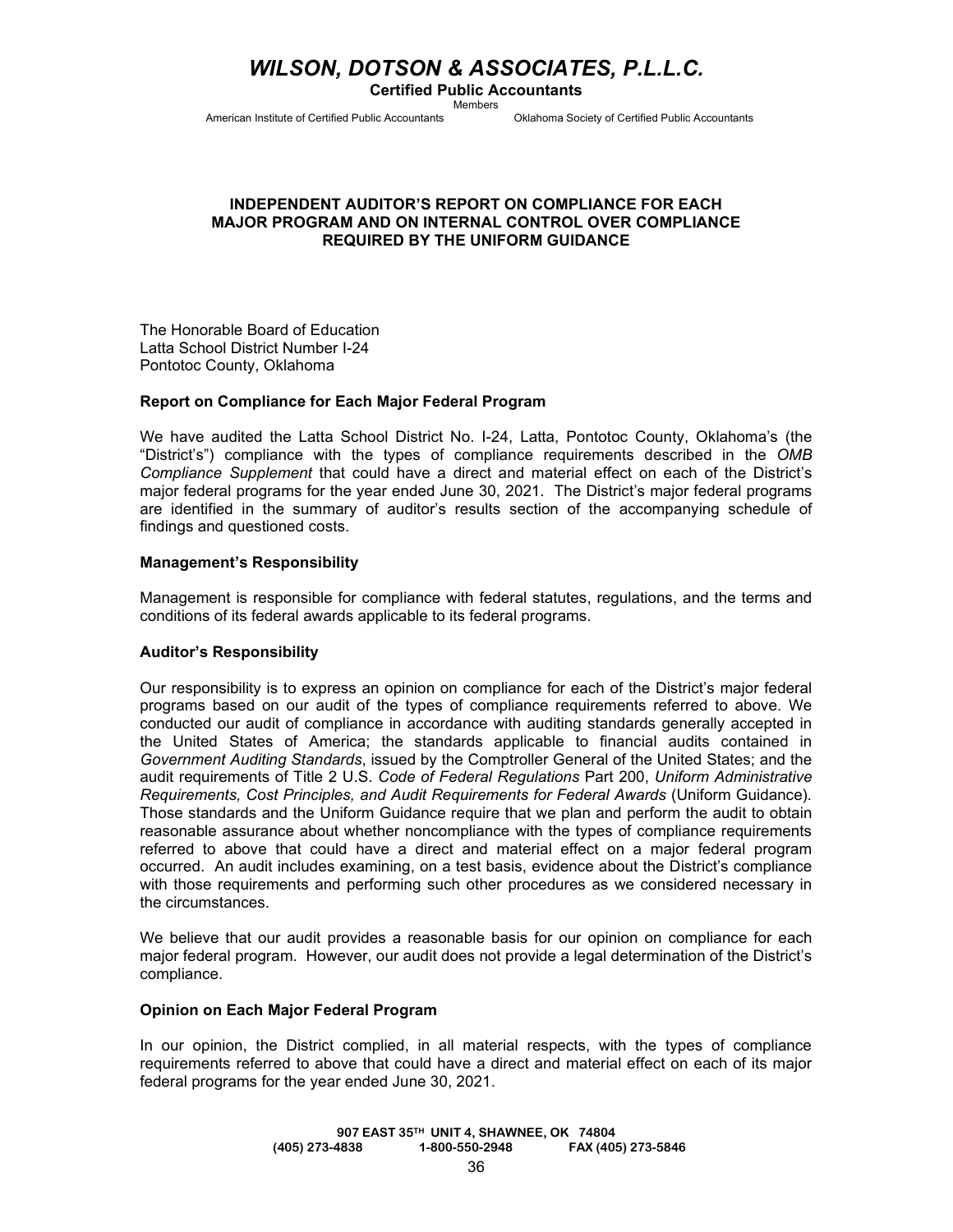#### **Report on Internal Control Over Compliance**

Management of the District is responsible for establishing and maintaining effective internal control over compliance with the types of compliance requirements referred to above. In planning and performing our audit of compliance, we considered the District's internal control over compliance with the types of requirements that could have a direct and material effect on each major federal program to determine the auditing procedures that are appropriate in the circumstances for the purpose of expressing an opinion on compliance for each major federal program and to test and report on internal control over compliance in accordance with the Uniform Guidance, but not for the purpose of expressing an opinion on the effectiveness of internal control over compliance. Accordingly, we do not express an opinion on the effectiveness of the District's internal control over compliance.

A *deficiency in internal control over compliance* exists when the design or operation of a control over compliance does not allow management or employees, in the normal course of performing their assigned functions, to prevent, or detect and correct, noncompliance with a type of compliance requirement of a federal program on a timely basis. A *material weakness in internal control over compliance* is a deficiency, or a combination of deficiencies, in internal control over compliance, such that there is a reasonable possibility that material noncompliance with a type of compliance requirement of a federal program will not be prevented, or detected and corrected, on a timely basis. A *significant deficiency in internal control over compliance* is a deficiency, or a combination of deficiencies, in internal control over compliance with a type of compliance requirement of a federal program that is less severe than a material weakness in internal control over compliance, yet important enough to merit attention by those charged with governance.

Our consideration of internal control over compliance was for the limited purpose described in the first paragraph of this section and was not designed to identify all deficiencies in internal control over compliance that might be material weaknesses or significant deficiencies. We did not identify any deficiencies in internal control over compliance that we consider to be material weaknesses. However, material weaknesses may exist that have not been identified.

The purpose of this report on internal control over compliance is solely to describe the scope of our testing of internal control over compliance and the results of that testing based on the requirements of the Uniform Guidance. Accordingly, this report is not suitable for any other purpose.

Wilson, Dan: associates

Wilson, Dotson & Associates, PLLC

Shawnee, Oklahoma February 22, 2022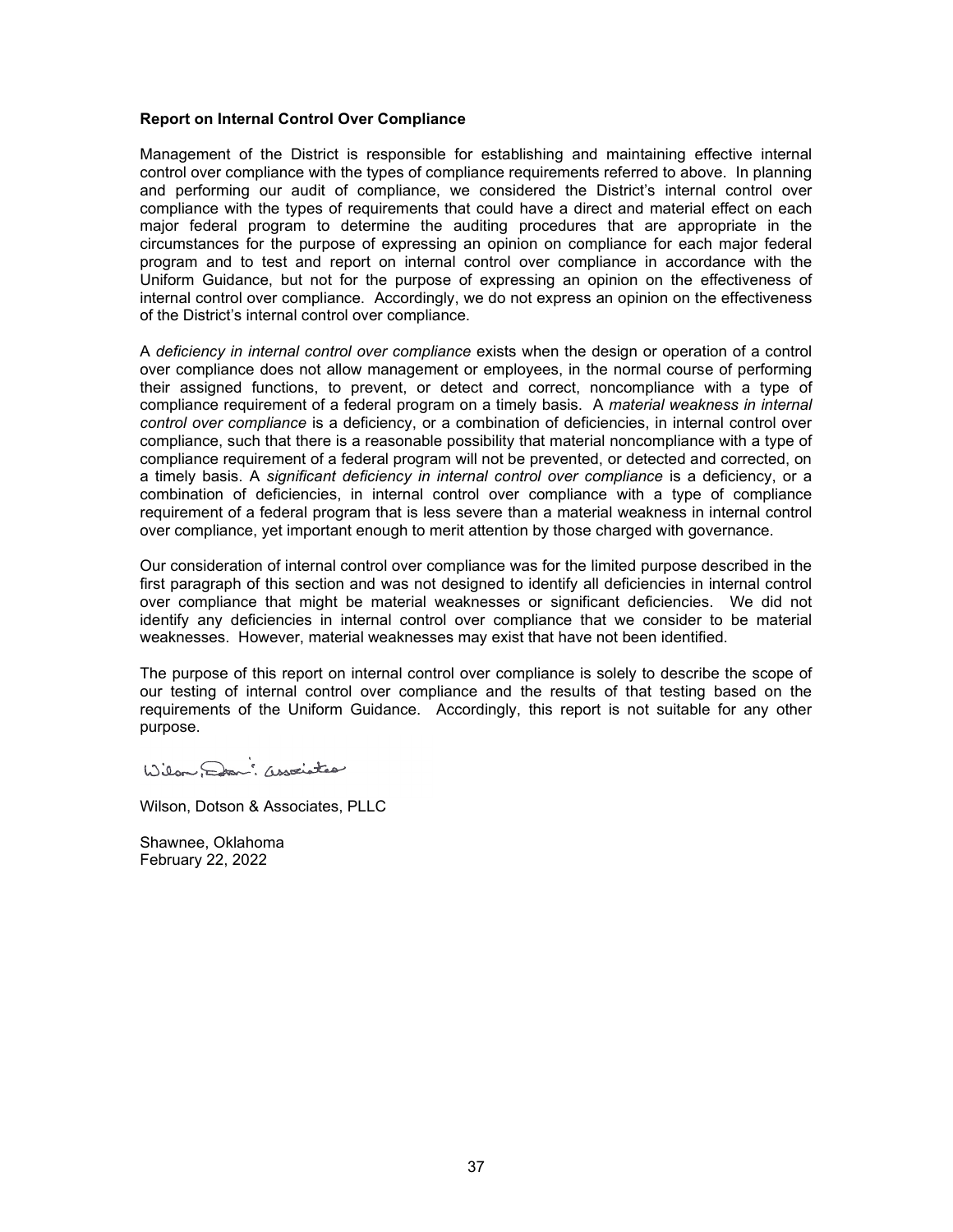# **SCHEDULE OF FINDINGS AND QUESTIONED COSTS FOR THE YEAR ENDED JUNE 30, 2021**

**Section I – Summary of Auditor's Results**

# *Financial Statements*

| Type of auditor's report issued:<br>respect to the opinion on the combined financial statements in conformity with generally accepted<br>accounting principles and a qualified opinion for the omission of the general fixed asset account<br>group on the combined financial statements in conformity with the regulatory basis of accounting<br>prescribed by the Oklahoma State Department of Education) |                                                                                              | Adverse (with             |
|-------------------------------------------------------------------------------------------------------------------------------------------------------------------------------------------------------------------------------------------------------------------------------------------------------------------------------------------------------------------------------------------------------------|----------------------------------------------------------------------------------------------|---------------------------|
| Internal control over financial reporting:<br>Material weakness(es) identified?<br>Significant deficiency(ies) identified not considered<br>$\bullet$<br>to be material weakness(es)?<br>Noncompliance material to the financial statements noted?<br>٠                                                                                                                                                     |                                                                                              | No<br>None reported<br>No |
| <b>Federal Awards</b>                                                                                                                                                                                                                                                                                                                                                                                       |                                                                                              |                           |
| Internal control over major programs:<br>Material weakness(es) identified?<br>Significant deficiency(ies) identified not considered<br>$\bullet$<br>to be material weakness(es)?                                                                                                                                                                                                                            |                                                                                              | No<br>None reported       |
| Type of auditors' report issued on compliance for major programs:                                                                                                                                                                                                                                                                                                                                           |                                                                                              | Unmodified                |
| Any audit findings disclosed that are required to be reported in<br>accordance with section 510(a) of the Uniform Guidance?                                                                                                                                                                                                                                                                                 |                                                                                              | No                        |
| Identification of major programs:                                                                                                                                                                                                                                                                                                                                                                           |                                                                                              |                           |
| <b>CFDA Numbers</b>                                                                                                                                                                                                                                                                                                                                                                                         | Name of Federal Program                                                                      |                           |
| 10.553<br>10.555                                                                                                                                                                                                                                                                                                                                                                                            | School Breakfast Program<br>National School Lunch Program (NSLP),<br><b>NSLP Commodities</b> |                           |
| 84.041                                                                                                                                                                                                                                                                                                                                                                                                      | Title VIII Impact Aid                                                                        |                           |
| Dollar threshold used to distinguish between Type A<br>and Type B programs:                                                                                                                                                                                                                                                                                                                                 |                                                                                              | \$750,000                 |
| Auditee qualified as low-risk auditee?                                                                                                                                                                                                                                                                                                                                                                      |                                                                                              | No                        |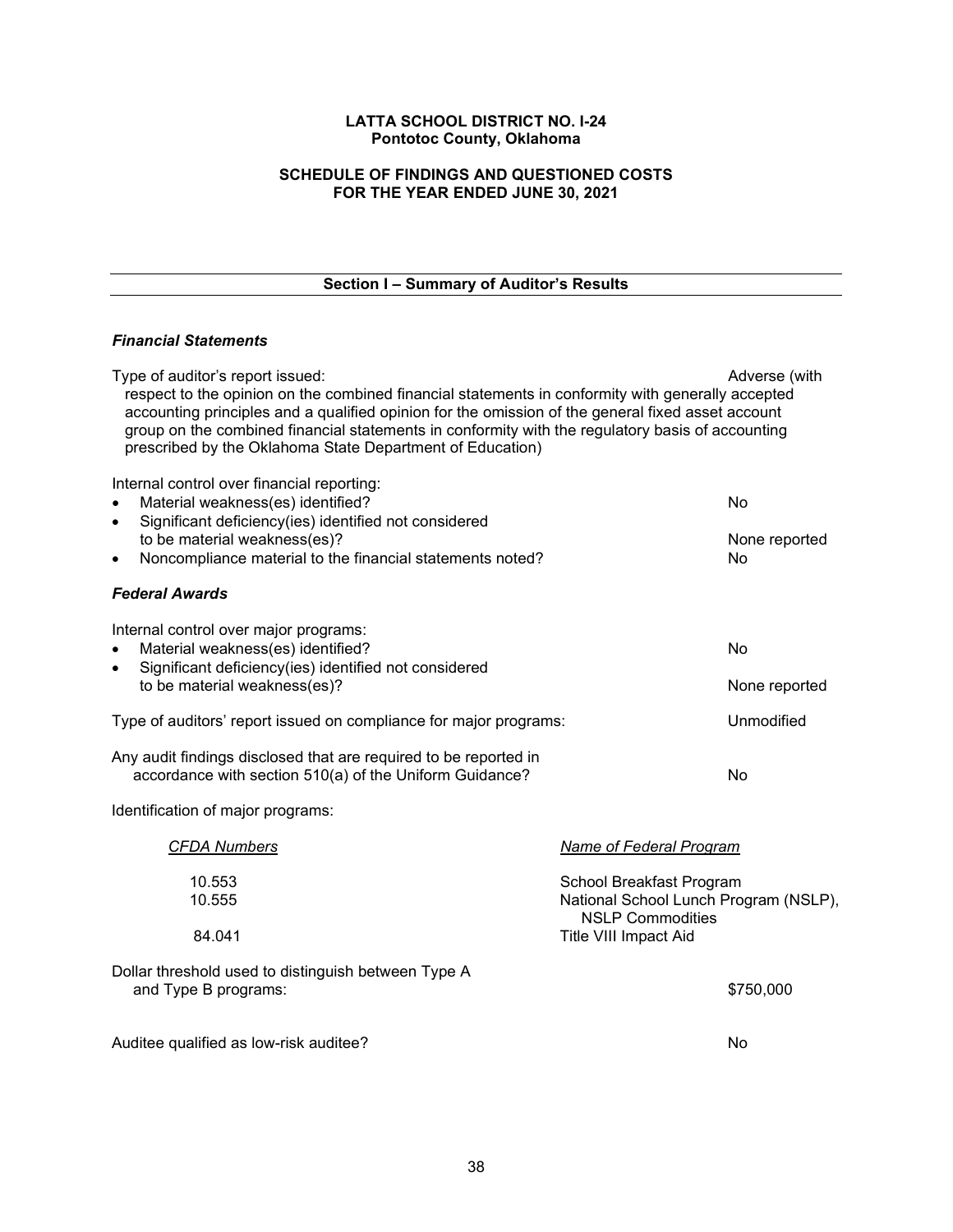# **SCHEDULE OF FINDINGS AND QUESTIONED COSTS FOR THE YEAR ENDED JUNE 30, 2021**

# **Section II – Financial Statement Findings**

There were no material weaknesses or instances of noncompliance or other matters that are required to be reported under *Government Auditing Standards.*

# **Section III – Federal Award Findings and Questioned Costs**

There were no findings or questioned costs, or material weakness or reportable conditions in internal control that are required to be reported.

*.*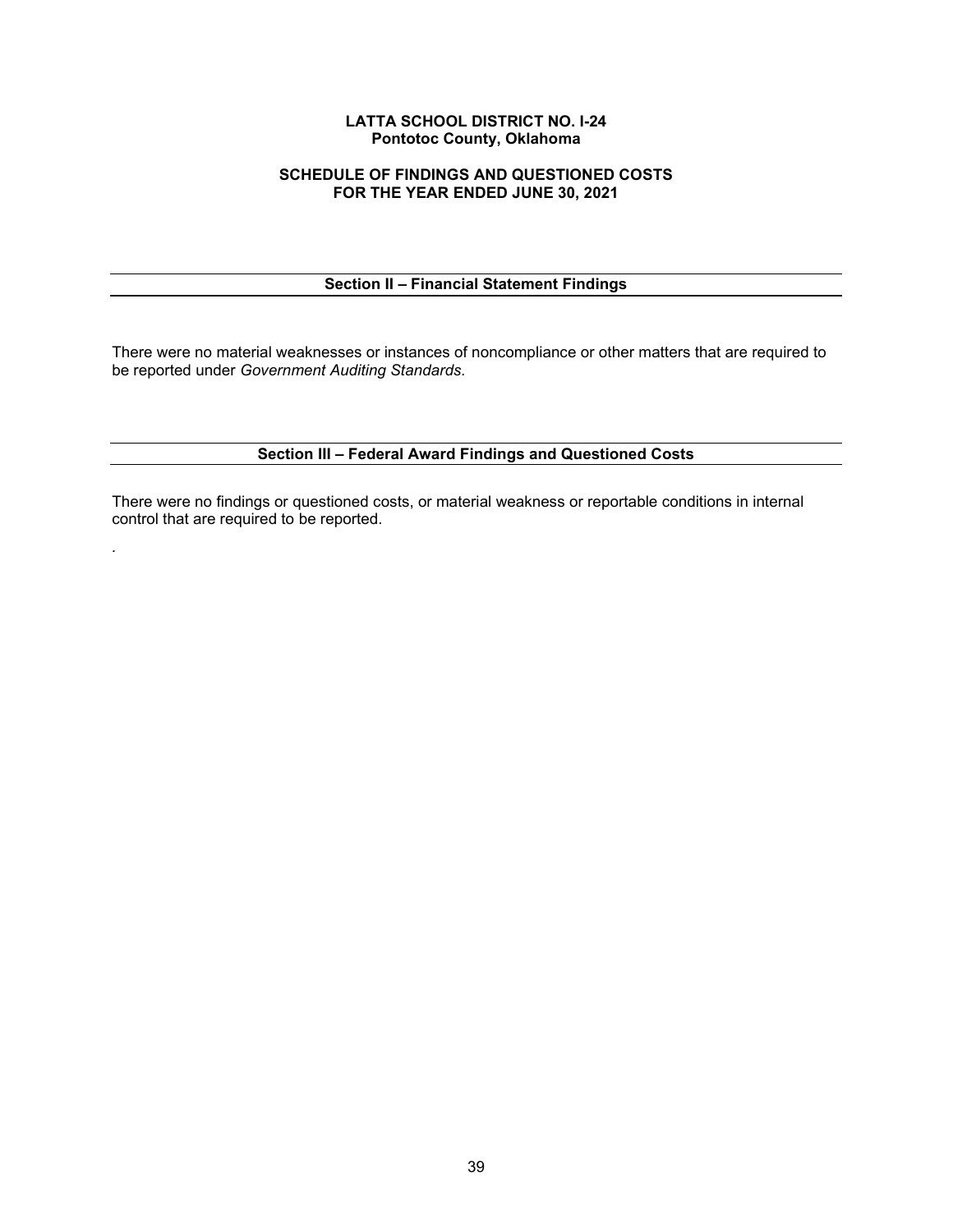# **SUMMARY SCHEDULE OF PRIOR AUDIT FINDINGS FOR THE YEAR ENDED JUNE 30, 2021**

There were no prior year findings or questioned costs.